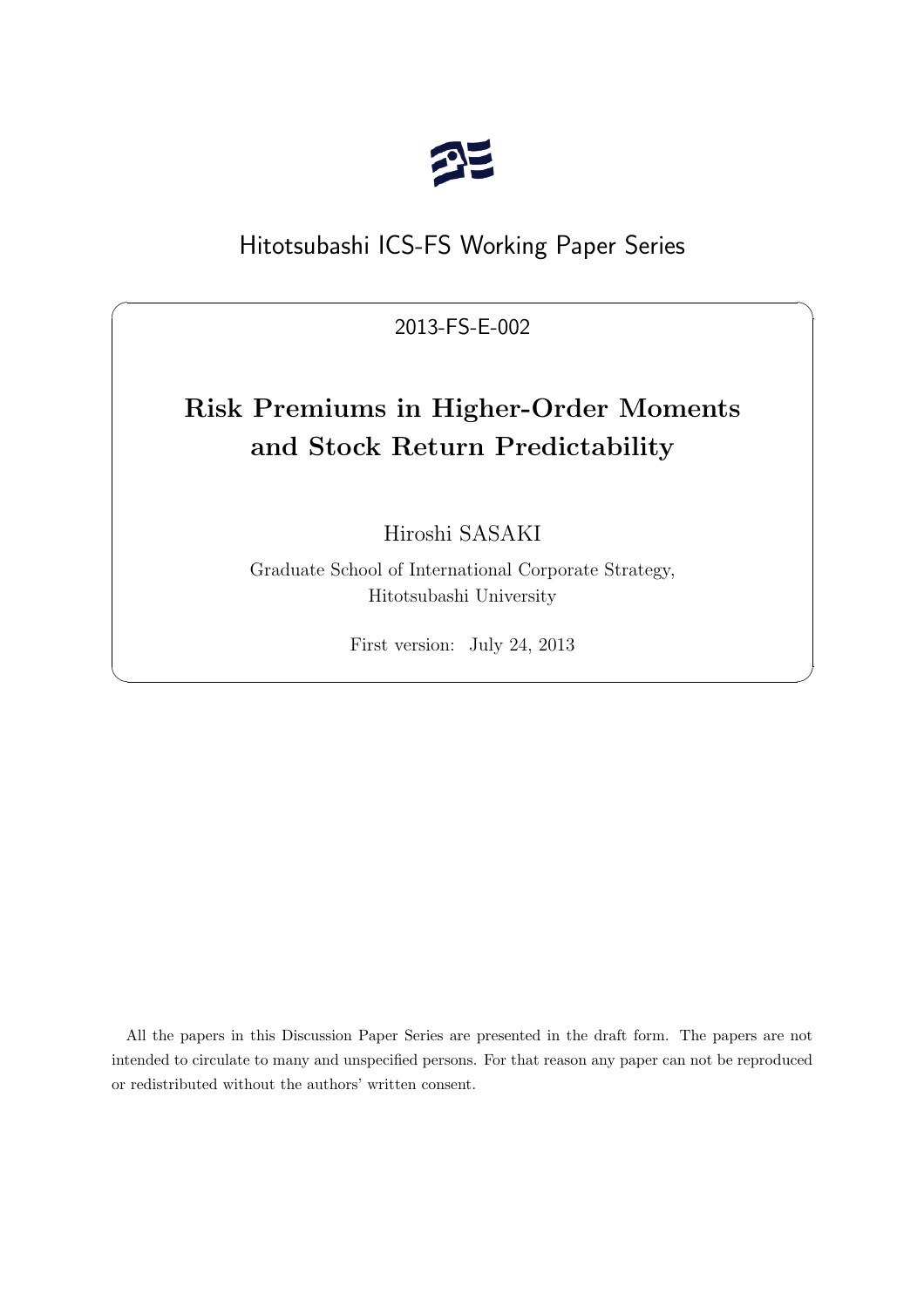# **Risk Premiums in Higher-Order Moments and Stock Return Predictability** *<sup>∗</sup>*

Hiroshi SASAKI*†*

July 24, 2013

#### **Abstract**

In this paper, we study risk premiums in higher order moments of financial asset returns in a general equilibrium setting. Extending the model proposed by Drechsler and Yaron[2011] with a stochastic jump intensity in the processes of both the long-run risk factor and the variance of consumption growth rate, we provide explicit representations for the variance and skewness risk premiums in the equilibrium. Moreover, modeling the stochastic jump intensity endogeneously and deriving a representation of the risk-neutral skewness with that intensity, we propose a possible reason of the empirical fact of time-varying and negative riskneutral skewness. Finally, providing an equity risk premium representation of a linear factor pricing model with the variance and skewness risk premiums, we show an empirical evidence in which the skewness risk premium, as well as the variance risk premium, has superior predictive power for future aggregate stock market index returns.

**Keywords**: long-run risk model, Epstein-Zin preferences, variance risk premium, skewness risk premium, stock return predictability, stochastic volatility, volatility of volatility, jump intensity

**JEL Classification**: C, D, G

*<sup>∗</sup>*For their helpful comments on this article, I especially wish to thank Hidetoshi Nakagawa, Kazuhiko Ohashi, Toshiki Honda, Nobuhiro Nakamura, Fumio Hayashi, Tatsuyoshi Okimoto, Ryozo Miura, and the participants at the Research Center for Mathematical Economics workshop in 2012 and the CSFI-CREST Seminar in 2013. I assume full responsibility for all errors.

*<sup>†</sup>*Graduate School of International Corporate Strategy, Hitotsubashi University, 2-1-2 Hitotsubashi, Chiyoda-ku, Tokyo 101-8439, Japan, Tel.: 81-3-4232-2678, E-mail address : id10f002@g.hit-u.ac.jp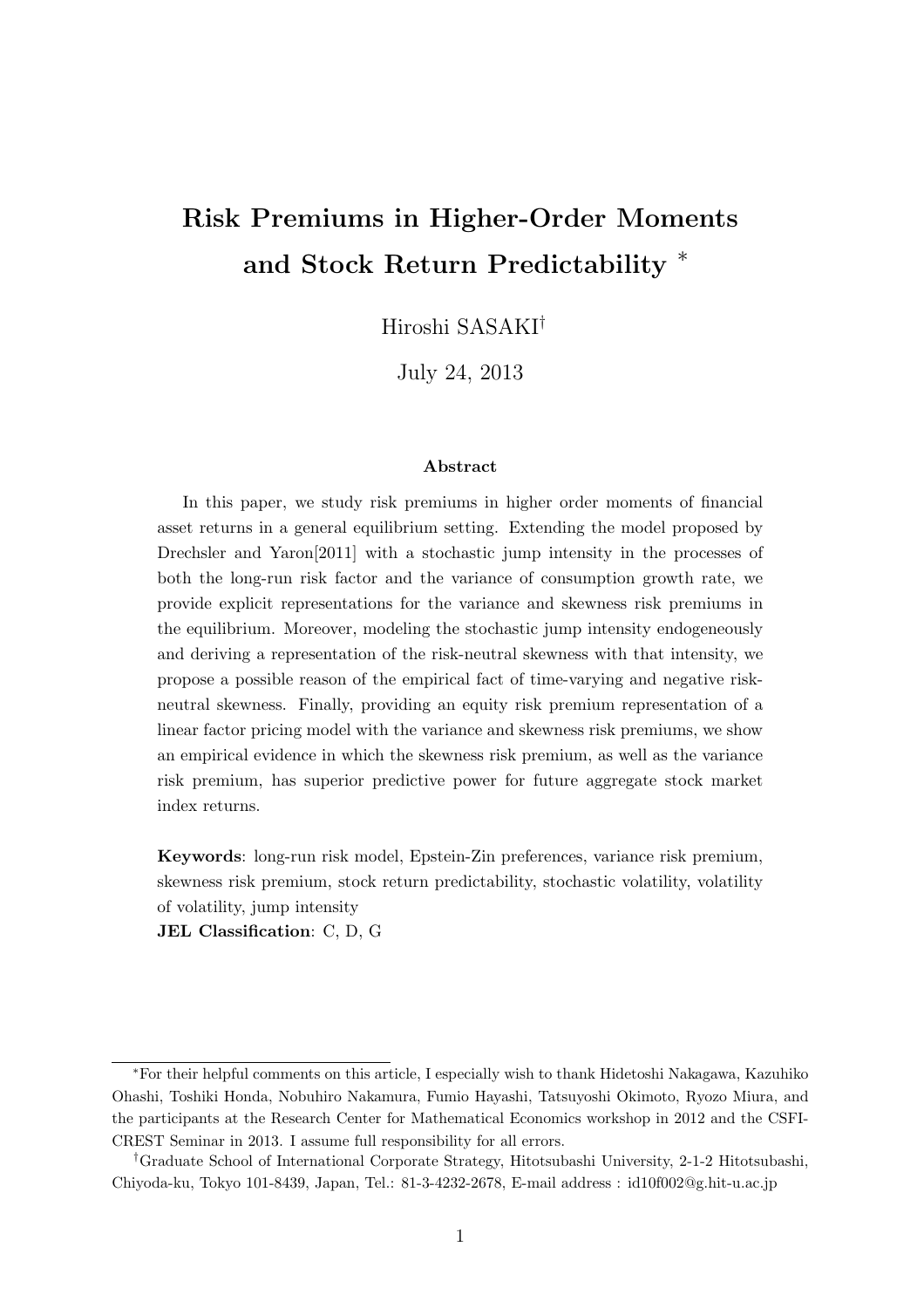## **1 Introduction**

The concern with the information content in option-implied distributions has been growing for the last several years. In particular, there has been a renewal of interest in the information of the difference between option-implied and realized distributions, which is usually recognized as a risk premium required by the representative agent, in terms of the financial risk management or the asset pricing implications. This paper examines such risk premiums in higher order moments of financial asset returns in a general equilibrium setting. In particular, we provide an equity risk premium representation of a linear factor pricing model with the risk premiums in higher order moments such as the variance and skewness risk premiums in an equilibrium, and based on that representation the stock return predictability is examined with the data of S P500 index returns. We document the large and statistically significant predictive power of the skewness premium as well as the variance risk premium for the stock index returns.

In recent years, there remains an ever-increasing interest and challenge to develop an entirely self-contained equilibrium-based explanation for the nonzero variance risk premium and its predictability for stock index returns. To the best of our knowledge, the first attempt to demonstrate the existence of the variance risk premium in an equilibrium market is made by Bansal and Yaron[2004]. They develop the long-run risks (LRR) model which emphasizes the role of long-run risks, that is, low-frequency movements in consumption growth rates and volatility, in accounting for a wide range of asset pricing puzzles. The LRR model features an Epstein and Zin[1989] utility function with an investor preference for early resolution of uncertainty and contains (i) a persistent expected consumption growth component and (ii) long-run variation in consumption volatility. Based on the LRR model, Bansal and Yaron[2004] provide the equation for the equity premium in which have two sources of systematic risk: the first relates to fluctuations in expected consumption growth and the second to fluctuations in consumption volatility. They show that the market compensation for stochastic volatility risk in consumption, that is, the volatility risk premium, exists and appears explicitly in that equation for the equity premium.

Motivated by the implications from Bansal and Yaron[2004], a stylized self-contained general equilibrium model incorporating the effects of time-varying economic uncertainty, Bollerslev, Tauchen, and Zhou[2009] show that the difference between implied and realized variation, or the variance risk premium, is able to explain a nontrivial fraction of the time-series variation in post-1990 aggregate stock market returns, with high (low) premia predicting high (low) future returns. The magnitude of the predictability is particularly strong at the intermediate quarterly return horizon, where it dominates that afforded by other popular predictor variables, such as the  $P/E$  ratio, the default spread, and the consumption-wealth ratio.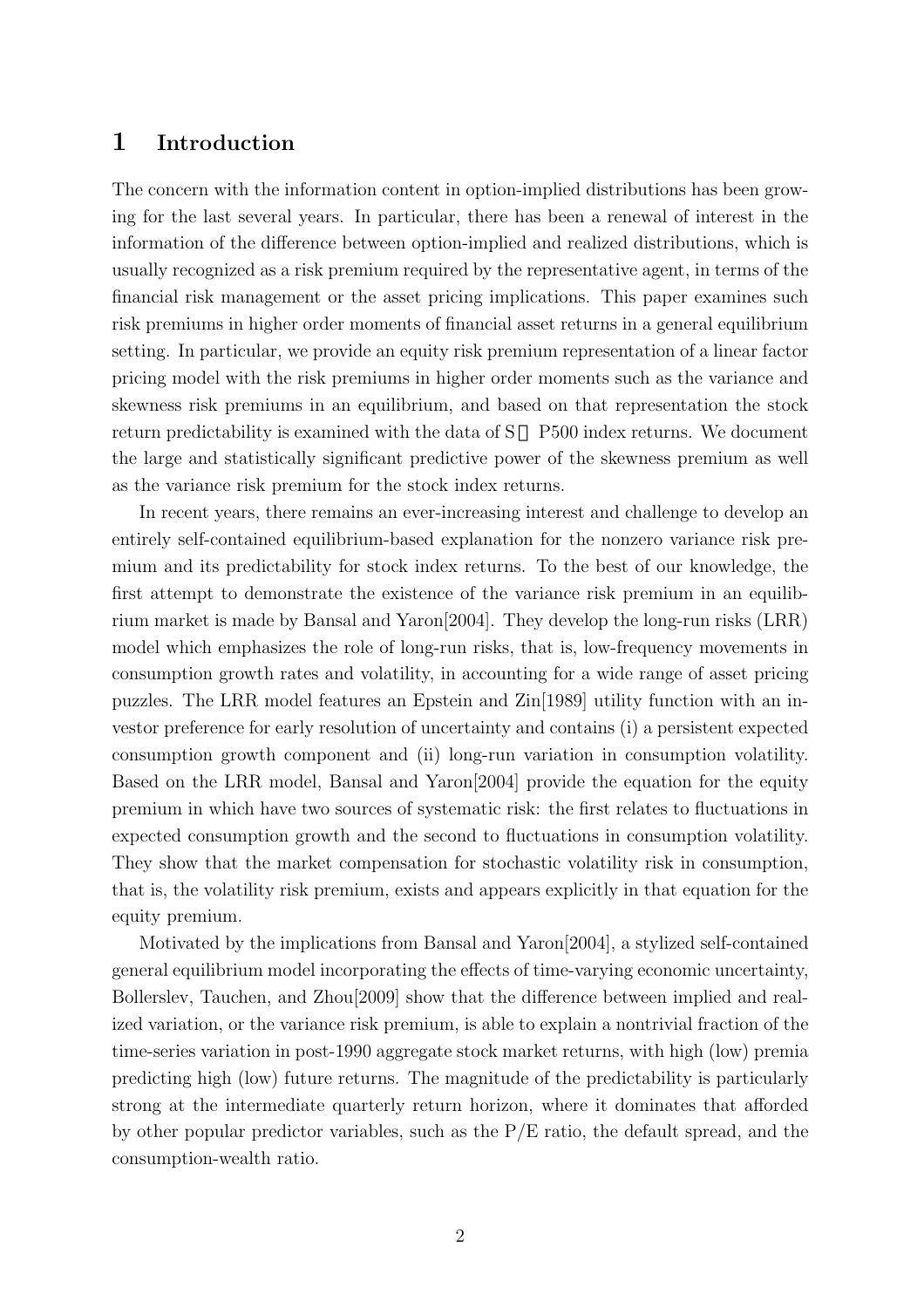Drechsler and Yaron[2011] also show the predictability of the variance risk premium for stock index returns based on an equilibrium model with jumps in uncertainty and the long-run component of cash-flows. They demonstrate that a risk aversion greater than one and a preference for early resolution of uncertainty correctly signs the variance risk premium and the coefficient from a predictive regression of returns on the variance risk premium.

Whereas these studies cited above are essentially based on discrete-time models, several studies such as Eraker[2008], Branger and Volkert[2010], and Bollerslev, et. al.[2012] also provide an entirely self-contained equilibrium-based explanation for the nonzero variance risk premium based on continuous-time models.

All the above studies focus only on the variance risk premium required by a representative investor due to the stochastic nature of asset return variance, and as far as we know, there are few reports about the risk premium which compensates for uncertainty of the third moment, that is, the skewness, of asset returns. In this paper, we demonstrate that the skewness risk premium, defined as the difference between option-implied and realized skewness, also captures attitudes toward economic uncertainty as well as the variance risk premium. Among recent studies on self-contained equilibrium-based models for the nonzero variance risk premium referred above, all the studies except for Drechsler and Yaron[2011] model the processes of both the variance of consumption growth rate and the LRR factor as conditional normal, so that the one-step-ahead conditional distribution of the market return is also normal and, as a result, the skewness of that distribution is zero. Therefore, those of models proposed by these studies can not explain the *negative* risk-neutral skewness which is found by the previous studies such as A¨ıt-Sahalia and Lo[1998] and A¨ıt-Sahalia, Wang, and Yared[2001]. They document several empirical features of the state price density for the S P500 index option market over time, including the term structures of mean returns, volatility, skewness, and kurtosis, that are implied by option-implied distributions. In particular, They show that the nonparametric state price densities are negatively skewed, have fatter tails and the amount of skewness and kurtosis both increase with maturity.

We show that jump components in the LRR factor and/or the variance of consumption growth rate can explain the nonzero (or negative) skewness of the one-step-ahead asset return distribution. To the best of our knowledge, Drechsler and Yaron[2011] is the first paper that indicates an important role for transient non-Gaussian shocks (jumps) to fundamentals such as the LRR-factor and the variance of consumption growth rate for understanding how perceptions of economic uncertainty and cash-flow risk manifest themselves in asset prices. However, the assumption of an affine structure on the jump intensity process  $\lambda_t$ , that is,  $\lambda_t = l_0 + l_1 \sigma_t^2$  where  $l_0, l_1 > 0$  and  $\sigma_t^2$  is the variance of consumption growth rate, in Drechsler and Yaron[2011] can not explain an empirical fact on a simultaneous relation between monthly stock returns and monthly changes of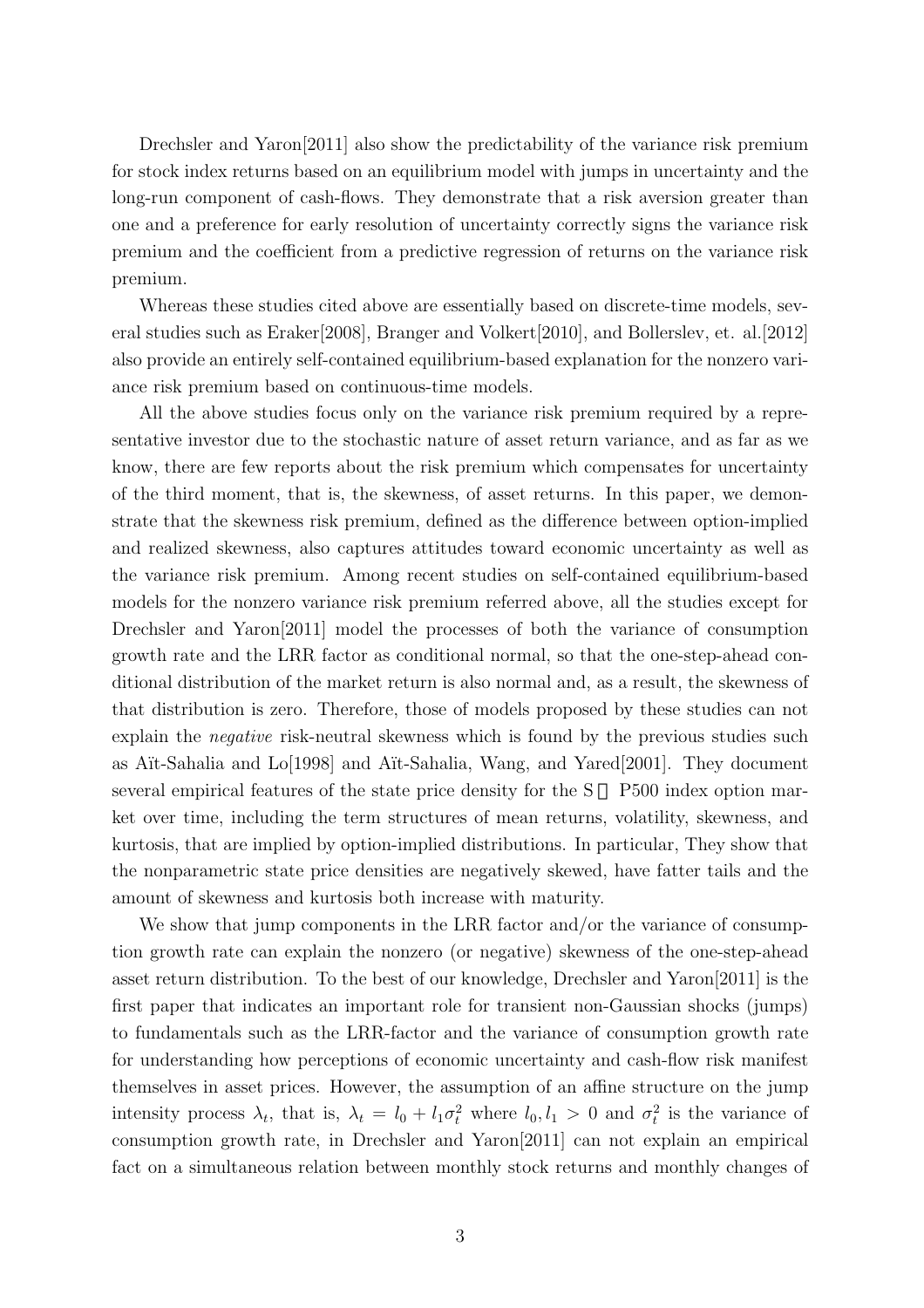the option-implied skewness:

$$
r_{m,t+1} = 0.006 - 0.019 \times \Delta ISkew_{t+1}
$$
  
\n(2.46) (-3.46)  
\n
$$
r_{m,t+1} = 0.006 - 0.007 \times \Delta VIX_{t+1} - 0.016 \times \Delta ISkew_{t+1}
$$
  
\n(3.33) (-16.00) (-3.94)

where  $r_{m,t+1}$  is the monthly return of the S P500 Total Return Index from time t to  $t+1$ ,  $\Delta VIX_{t+1}$  is the monthly change of implied volatility calculated with the CBOE's VIX from time t to  $t + 1$ , and  $\triangle ISkew_{t+1}$  is the monthly change of implied skew calculated with the CBOE's Skew Index from time  $t$  to  $t + 1$  and these results are obtained based on the monthly data from Jan-1990 to Aug-2012. Under such assumption on the jump intensity process in Drechsler and Yaron[2011], however, we can confirm that the regression parameters to  $\triangle ISkew_{t+1}$  in the above regression models should be positive.

In this paper, we propose an extension of the LRR models of Bansal and Yaron[2004] and Drechsler and Yaron[2011]. Our model contains a rich set of transient dynamics and can quantitatively account for the time variation and asset return predictability of the skewness premium as well as the variance risk premium. In particular, we introduce a stochastic jump intensity structure for transient jumps to fundamentals such as the LRR factor and the variance of consumption growth rate and show that this additional introduction of a stochastic jump intensity model enables our model proposed in this paper to capture the various empirical aspects of the stock index returns and its option implied moments including the result of (1). Christoffersen, et.al.[2012] find very strong support for time-varying jump intensities for S P500 index returns, and they show that, compared to the risk premium on dynamic volatility, the risk premium on the dynamic jump intensity has a much larger impact on option prices. We find that the existence of the negative skewness and the skewness risk premium have a close relationship with the existence of the jumps and the jump risk premium, respectively.

This paper also shows that the skewness of asset return distribution and the skewness risk premium which compensates for the stochastic nature of the skewness are both timevarying due to the stochastic nature of the jump intensity for transient jumps in the LRR factor and the variance of consumption growth rate. Providing an equity risk premium representation of a linear factor pricing model with time-varying variance and skewness risk premiums, we find that these risk premiums can explain a nontrivial fraction of the time series variation in the aggregate stock market returns and show an empirical evidence in which the skewness risk premium, as well as the variance risk premium, has superior predictive power for future aggregate stock market index returns.

The remainder of this paper is organized as follows. Section 2 outlines the basic theoretical model with jumps in consumption growth rate and its volatility, shows how the equilibrium is derived for our model economy, and highlights its key features. In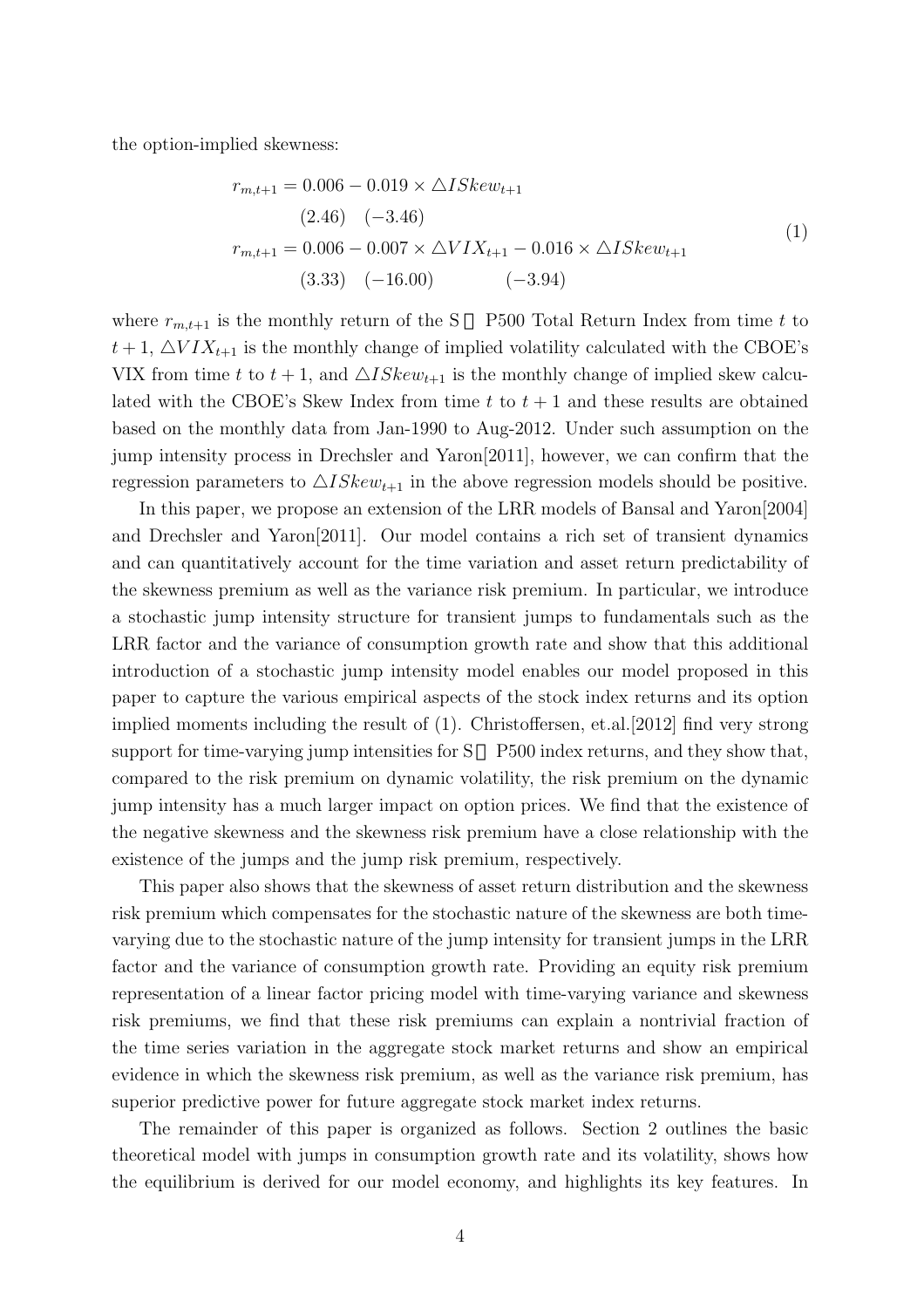particular, we provide an equity risk premium representation of a linear factor pricing model with time-varying variance and skewness risk premiums. Section 3 provides the implications from a calibrated version of the theoretical equity risk premium representation of a linear factor pricing model derived in Section 2 to help guide and interpret our subsequent empirical reduced form predictability regressions. Section 4 describes the data used for examining that equity risk premium representation empirically and discusses the results from the predictive regressions on the stock returns to the variance and the skewness risk premiums with historical data. Section 5 provides concluding remarks.

# **2 Model Framework**

### **2.1 Model Setup and Assumptions**

The underlying environment is a discrete time endowment economy. The representative agent's preferences on the consumption stream are of the Epstein and Zin[1989] form, allowing for the separation of risk aversion and the intertemporal elasticity of substitution (IES). Thus, the agent maximizes his lifetime utility, which is defined recursively as

$$
V_t = \left[ (1 - \delta) C_t^{\frac{1 - \gamma}{\theta}} + \delta \left( \mathbb{E}_t[V_{t+1}^{1 - \gamma}] \right)^{\frac{1}{\theta}} \right]^{\frac{\theta}{1 - \gamma}},\tag{2}
$$

where  $C_t$  is consumption at time  $t, 0 < \delta < 1$  reflects the agent's time preference,  $\gamma$  is the coefficient of risk aversion,  $\theta = \frac{1-\gamma}{1-\gamma}$  $\frac{1-\gamma}{1-\frac{1}{\psi}}$ , and  $\psi$  is the intertemporal elasticity of substitution (IES). This preference structure collapses to a standard CRRA utility representation if  $\gamma = \frac{1}{\gamma}$  $\frac{1}{\psi}$ , that is,  $\theta = 1$ , and in this case, only innovations to consumption are priced. In the following, based on the result provided by Bansal and Yaron[2004] we assume that both  $\gamma$  and  $\psi$  are larger than one. It then holds that  $\gamma > \frac{1}{\psi}$ , which implies  $\theta < 0$ . With this choice, the investor has a preference for early resolution of uncertainty. Then, not only consumption risk is priced, but state variables carry risk premia, too. The parameter restrictions also ensure that the signs of the risk premia are in line with economic intuition, and that a worsening of economic conditions leads to a decrease in asset prices.

Utility maximization is subject to the budget constraint

$$
W_{t+1} = (W_t - C_t)R_{c,t+1},
$$

where  $W_t$  is the wealth of the agent and  $R_{c,t}$  is the return on all invested wealth. As shown in Epstein and Zin<sup>[1989]</sup>, for any asset  $j$ , the first-order condition yields the following Euler condition:

$$
\mathbb{E}_t \left[ \exp(m_{t+1} + r_{j,t+1}) \right] = 1,\tag{3}
$$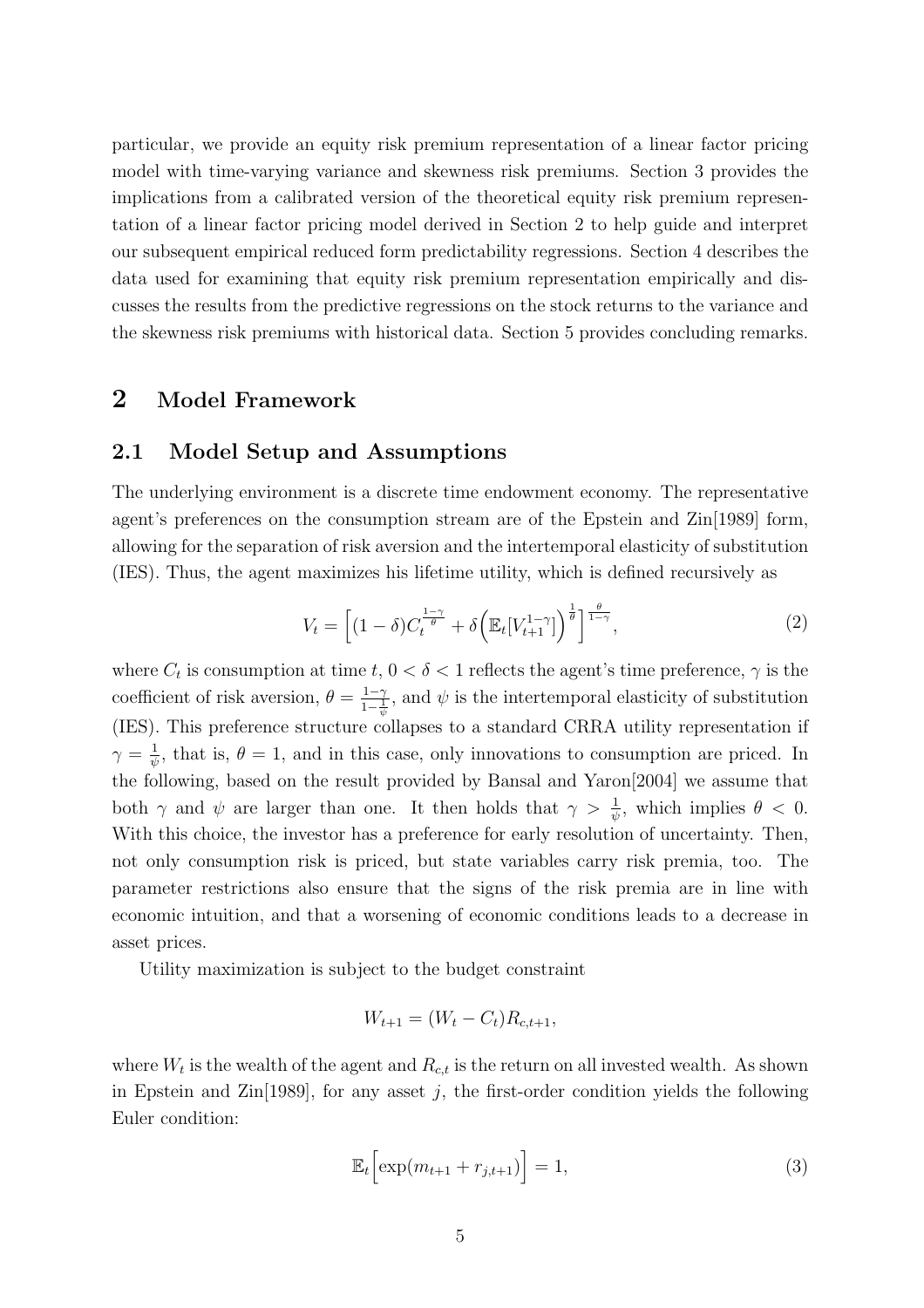where  $r_{i,t+1}$  is the log of the gross return on asset *j* and  $m_{t+1}$  is the log of the intertemporal marginal rate of substitution (IMRS), which is given by  $m_{t+1} = \theta \log \delta - \frac{\theta}{\psi} \triangle c_{t+1} + (\theta - \frac{\theta}{\psi})$  $1)r_{c,t+1}$ . Here,  $r_{c,t+1}$  is log  $R_{c,t+1}$  and  $\Delta c_{t+1}$  is the change in log  $C_t$ , that is, log  $\left(\frac{C_{t+1}}{C_t}\right)$  $\left(\frac{C_t}{C_t}\right)$ .

We model consumption and dividend growth rates,  $g_{t+1} \equiv \log(\frac{C_{t+1}}{C_t})$  and  $g_{d,t+1} \equiv$  $log(\frac{D_{t+1}}{D_t})$  where  $D_t$  is dividend at time *t*, respectively, as containing a small persistent predictable component *x<sup>t</sup>* , which determines the conditional expectation of consumption growth,

$$
x_{t+1} = \rho_x x_t + \varphi_e \sigma_t e_{t+1} + J_{x,t+1},
$$
  
\n
$$
g_{t+1} = \mu_g + x_t + \varphi_\eta \sigma_t \eta_{t+1},
$$
  
\n
$$
g_{d,t+1} = \mu_d + \rho_d x_t + \varphi_\zeta \sigma_t \zeta_{t+1},
$$
\n(4)

where  $\varphi_e, \varphi_\eta, \varphi_\xi, \rho_x, \rho_d > 0$ ,  $\mu_g, \mu_d \in \mathbb{R}$ ,  $e_t, \eta_t$ , and  $\xi_t$  are mutually independent *i.i.d.*  $N(0, 1)$ processes, and  $J_{x,t+1}$  is a compound-Poisson process represented by  $J_{x,t+1} \equiv \sum_{j=1}^{N_{t+1}^x} \epsilon_x^j$ where  $N_{t+1}^x$  is the Poisson counting process for that jump component whose the intensity process is given by  $\lambda_{x,t+1} \equiv l_x \lambda_{t+1}, l_x > 0$ , and  $\epsilon_x^j \sim i.i.d.$   $N(0, \delta_x^2), \delta_x > 0$ , is the size of the jump that occurs upon the  $N_{t+1}^x$ .

Furthermore, we also model the dynamics of the volatility as follows:

$$
\sigma_{t+1}^2 = \mu_{\sigma} + \rho_{\sigma}\sigma_t^2 + \sqrt{q_t}w_{t+1} + J_{\sigma^2, t+1},
$$
  
\n
$$
q_{t+1} = \mu_q + \rho_q q_t + \varphi_\xi \sqrt{q_t} \xi_{t+1},
$$
\n(5)

where the parameters satisfy  $\mu_{\sigma} > 0$ ,  $\mu_{q} > 0$ ,  $|\rho_{\sigma}| < 1$ ,  $|\rho_{q}| < 1$ ,  $\varphi_{\xi} > 0$ , and  $w_t$ and  $\xi_t$  are mutually independent *i.i.d.N*(0,1) processes and are independent of each of  $e_t, \eta_t$ , and  $\xi_t$ .  $J_{\sigma^2,t+1}$  is a compound-Poisson process, which is represented by  $J_{\sigma^2,t+1}$  $\sum_{j=1}^{N_{t+1}^{\sigma^2}} \epsilon_{\sigma^2}^j$  where  $N_{t+1}^{\sigma^2}$  is the Poisson counting process for that jump component whose the intensity process is given by  $\lambda_{\sigma^2,t+1} \equiv l_{\sigma^2} \lambda_{t+1}, l_{\sigma^2} > 0$ , and  $\epsilon_{\sigma^2}^j \sim i.i.d. N(0, \delta_{\sigma^2}^2)$ ,  $\delta_{\sigma^2} > 0$ , is the size of the jump that occurs upon the  $N^{\sigma^2}_{t+1}$ . We assume that  $N^x_{t+1}$ and  $N_{t+1}^{\sigma^2}$  are mutually independent and  $\epsilon_x^j$  and  $\epsilon_{\sigma^2}^j$  are too. The stochastic volatility process  $\sigma_t^2$  represents time-varying economic uncertainty in consumption growth with the variance-of-variance process  $q_t$  in effect inducing an additional source of temporal variation in that same process. We also model the variance-of-variance process  $q_t$  in the same fashion as Bollerslev, et. al.[2009].

Importantly, we assume that the jump intensity dynamics in the economy is governed by the following discrete-time stochastic process,

$$
\lambda_{t+1} = \mu_{\lambda} + \rho_{\lambda}\lambda_t + \varphi_u\sqrt{q_t}(\rho\xi_{t+1} + \sqrt{1-\rho^2}u_{t+1}),
$$
\n(6)

where  $\mu_{\lambda} > 0$ ,  $|\rho_{\lambda}| < 1$ ,  $|\rho| \leq 1$ , and  $u_t$  is an *i.i.d.N*(0,1) process, which is independent of each of  $e_t$ ,  $\eta_t$ ,  $\xi_t$ ,  $w_t$ , and  $\xi_t$ .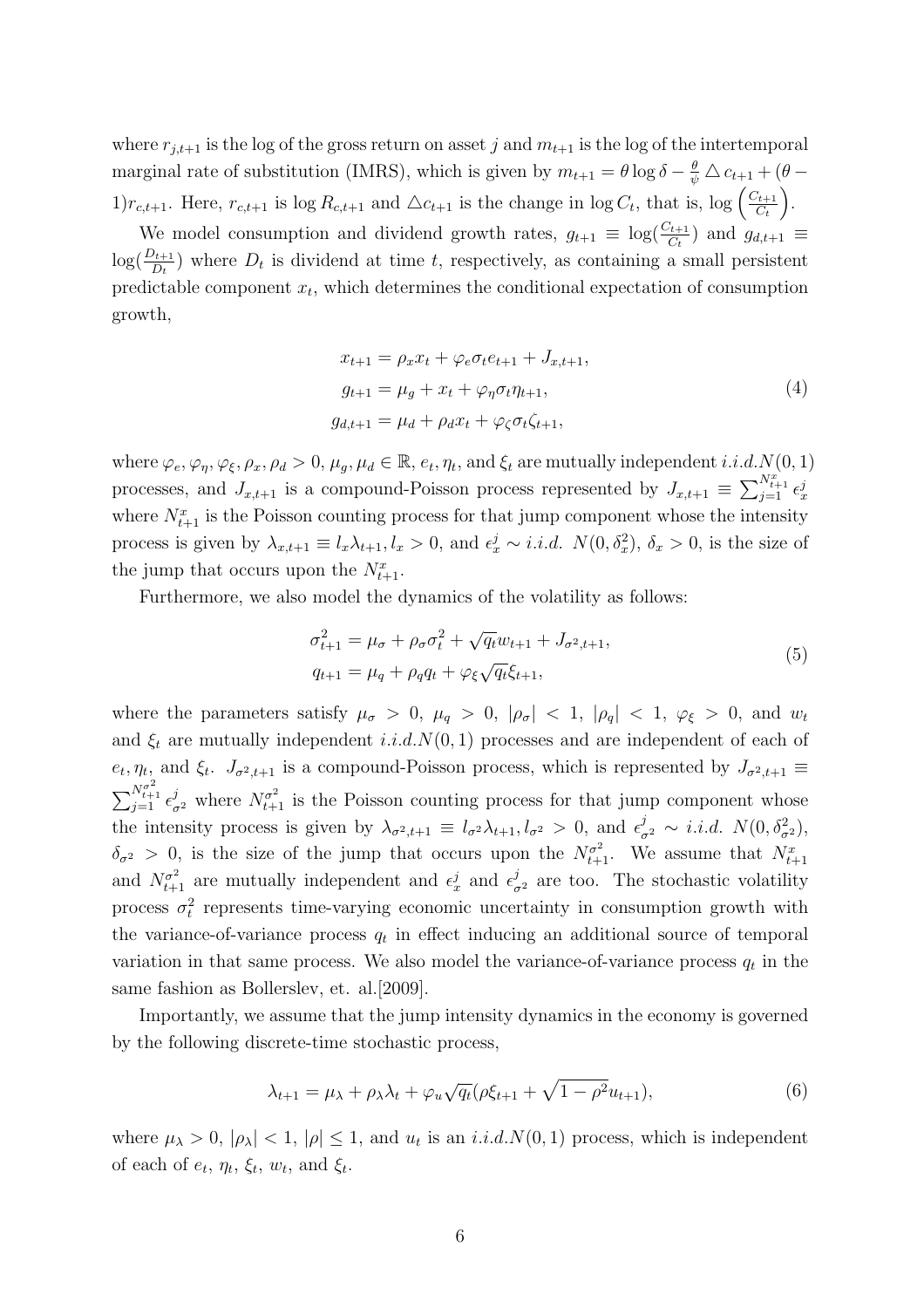One of the notable features of our model setup is this introduction for the jump intensity process (6). Christoffersen, et.al.[2012] also find very strong support for timevarying jump intensities for S P500 index returns, and they show that, compared to the risk premium on dynamic volatility, the risk premium on the dynamic jump intensity has a much larger impact on option prices. In the area of studying on the risk premiums in higher-order moments of financial asset returns in equilibrium, although Drechsler and Yaron[2011] is the first paper that introduces transient jumps to fundamentals such as the LRR-factor  $x_t$  and the variance of consumption growth rate  $\sigma_t^2$ , however, it assumes that the jump intensity process  $\lambda_t$  is represented by an affine structure such as  $\lambda_t = l_0 + l_1 \sigma_t^2$ where  $l_0, l_1 > 0$ . As mentioned in the introduction of this paper, such assumption for the jump intensity process can not explain the empirical fact of regression (1). We extend the LRR models of Bansal and Yaron[2004] and Drechsler and Yaron[2011] so as to introduce a stochastic jump intensity of (6) into the economy. As shown in the following, this introduction enables our model to have a consistency with the empirical fact shown in (1).

### **2.2 The Model Solution in Equilibrium**

We distinguish between the unobservable return on a claim to aggregate consumption,  $R_{c,t+1}$ , and the observable return on the market portfolio,  $R_{m,t+1}$ : the latter is the return on the aggregate dividend claim. Solving our model numerically, we demonstrate the mechanisms working in our model via approximate analytical solutions in the same fashion as the previous studies such as Bansal and Yaron[2004], Bollerslev, et.al.[2009], Drechsler and Yaron<sup>[2011]</sup>, etc. To derive these solutions for our model, we use the standard approximation utilized in Campbell and Shiller (1988),

$$
r_{c,t+1} = \kappa_0 + \kappa_1 v_{t+1} - v_t + g_{t+1},\tag{7}
$$

where lowercase letters refer to logs, so that  $r_{c,t+1} = \log(R_{c,t+1})$  is the continuous return,  $v_t = \log(\frac{P_t}{C_t})$  is the log price-consumption ratio of the asset that pays the consumption endowment,  ${C_{t+i}}_{i=1}^{\infty}$ , and  $\kappa_0$  and  $\kappa_1$  are approximating constants that both depend only on the average level of  $v<sup>1</sup>$ . Analogously,  $r_{m,t+l}$  and  $v_{m,t+1}$  correspond to the market return and its log price-dividend ratio and the similar approximation presented below can also be derived:

$$
r_{m,t+1} = \kappa_{0,m} + \kappa_{1,m} v_{m,t+1} - v_{m,t} + g_{d,t+1}.
$$
\n(8)

The standard solution method for finding the equilibrium in a model like the one defined above then consists in conjecturing solutions for  $v_t$  and  $v_{m,t}$  as an affine function

<sup>&</sup>lt;sup>1</sup>Note that  $\kappa_1 = \frac{\exp(\bar{v})}{1+\exp(\bar{v})}$  $\frac{\exp(v)}{1+\exp(\bar{v})}$  and  $\kappa_1$  is approximately 0.997 (cf) Bansal and Yaron[2004]), which is also consistent with magnitudes used in Campbell and Shiller[1988].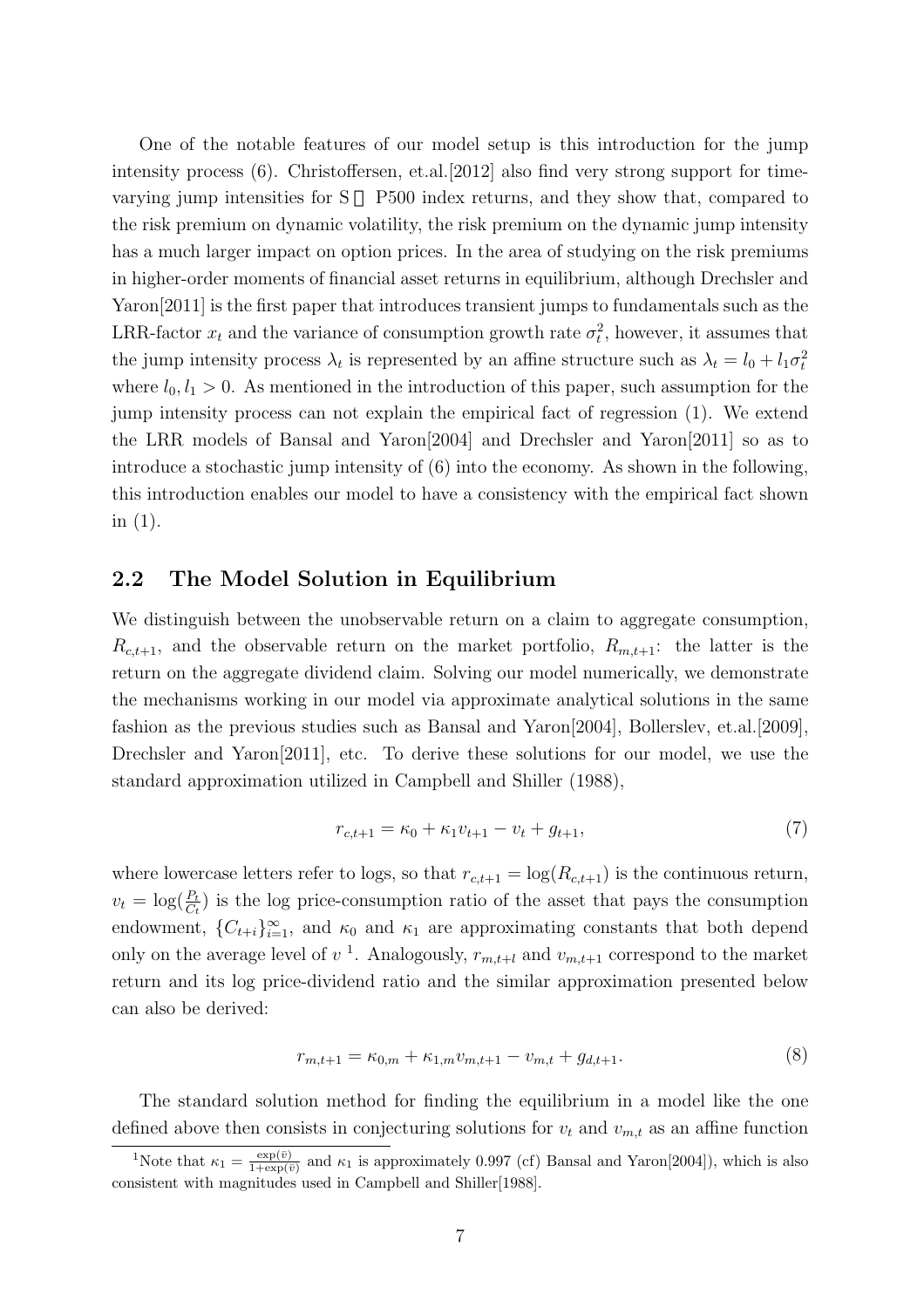of the state variables,  $x_t$ ,  $\sigma_t^2$ ,  $q_t$ , and  $\lambda_t$ ,

$$
v_t = A_0 + A_x x_t + A_\sigma \sigma_t^2 + A_q q_t + A_\lambda \lambda_t,\tag{9}
$$

$$
v_{m,t} = A_{0,m} + A_{x,m}x_t + A_{\sigma,m}\sigma_t^2 + A_{q,m}q_t + A_{\lambda,m}\lambda_t,
$$
\n(10)

respectively, solving for the coefficients  $A_0$ ,  $A_x$ ,  $A_\sigma$ ,  $A_q$ , and  $A_\lambda$  in  $v_t$  and for the coefficients  $A_{0,m}$ ,  $A_{x,m}$ ,  $A_{\sigma,m}$ ,  $A_{q,m}$ , and  $A_{\lambda,m}$  in  $v_{m,t}$ .

Substituting (9) for (7), we have a temporal representation for  $r_{c,t+1}$  with the state variables,  $x_t$ ,  $\sigma_t^2$ ,  $q_t$ , and  $\lambda_t$ , and furthermore, substituting this  $r_{c,t+1}$  for the Euler equation (3), we can derive an identity in terms of those of the state variables. Solving that identity in the same manner as Bansal and Yaron[2004], Bollerslev, et.al.[2009], Drechsler and Yaron[2011], etc., we can derive the equilibrium solutions for the four parameters as follows:

$$
A_x = \frac{\gamma - 1}{\theta(\kappa_1 \rho_x - 1)}
$$
  
\n
$$
A_{\sigma} = -\frac{1}{2} \frac{(1 - \gamma)^2 \varphi_{\eta}^2 + \theta^2 \kappa_1^2 A_x^2 \varphi_e^2}{\theta(\kappa_1 \rho_{\sigma} - 1)}
$$
  
\n
$$
A_{\lambda} = \frac{2 - \exp(\frac{1}{2}\theta^2 \kappa_1^2 A_x^2 \delta_x^2) - \exp(\frac{1}{2}\theta^2 \kappa_1^2 A_{\sigma}^2 \delta_{\sigma}^2)}{\theta(\kappa_1 \rho_{\lambda} - 1)}
$$
\n(11)

 $A_q$  is a solution of the quadratic equation presented below:

$$
\theta A_q(\kappa_1 \rho_q - 1) + \frac{\theta^2 \kappa_1^2}{2} \Big[ A_\sigma^2 + A_q^2 \varphi_\xi^2 + 2A_q A_\lambda \varphi_\xi \varphi_u \rho + A_\lambda^2 \varphi_u^2 \Big] = 0
$$

The following proposition can be easily proved by the expressions of (11):

## **Proposition 1** If  $\gamma > 1$  and  $\psi > 1$ , then,  $A_x > 0$ ,  $A_{\sigma} < 0$ ,  $A_q < 0$ , and  $A_{\lambda} < 0$ .

The above proposition suggests that if the IES and risk aversion are higher than 1, then a rise in each of the state variables of  $\gamma_t^2$ ,  $q_t$ , and  $\lambda_t$  lowers the price-consumption ratio.

Having solved for  $r_{c,t+1}$  with the four parameters derived above, we can substitute it (and  $\Delta c_{t+1} = g_{t+1}$ ) into  $m_{t+1}$  to obtain an expression for the conditional innovation to the log pricing kernel at time  $t + 1$ :

$$
m_{t+1} - \mathbb{E}_{t}[m_{t+1}]
$$
  
=  $\theta \log \delta - \frac{\theta}{\psi} \Delta c_{t+1} + (\theta - 1)r_{c,t+1} - \mathbb{E}_{t} \Big[ \theta \log \delta - \frac{\theta}{\psi} \Delta c_{t+1} + (\theta - 1)r_{c,t+1} \Big]$   
=  $\Big( -\frac{\theta}{\psi} + \theta - 1 \Big) \varphi_{\eta} \sigma_{t} \eta_{t+1} + (\theta - 1)\kappa_{1} A_{x} \varphi_{e} \sigma_{t} e_{t+1} + (\theta - 1)\kappa_{1} A_{\sigma} \sqrt{q_{t}} w_{t+1} + (\theta - 1)\kappa_{1} (A_{q} \varphi_{\xi} + A_{\lambda} \varphi_{u} \rho) \sqrt{q_{t}} \xi_{t+1} + (\theta - 1)\kappa_{1} A_{\lambda} \varphi_{u} \sqrt{1 - \rho^{2}} \sqrt{q_{t}} u_{t+1} + (\theta - 1)\kappa_{1} A_{x} (J_{x,t+1} - \mathbb{E}_{t} [J_{x,t+1}]) + (\theta - 1)\kappa_{1} A_{\sigma} (J_{\sigma^{2},t+1} - \mathbb{E}_{t} [J_{\sigma^{2},t+1}])$   
=  $-\Lambda^{t} (G_{t} z_{t+1} + J_{t+1} - \mathbb{E}_{t} [J_{t+1}]),$  (12)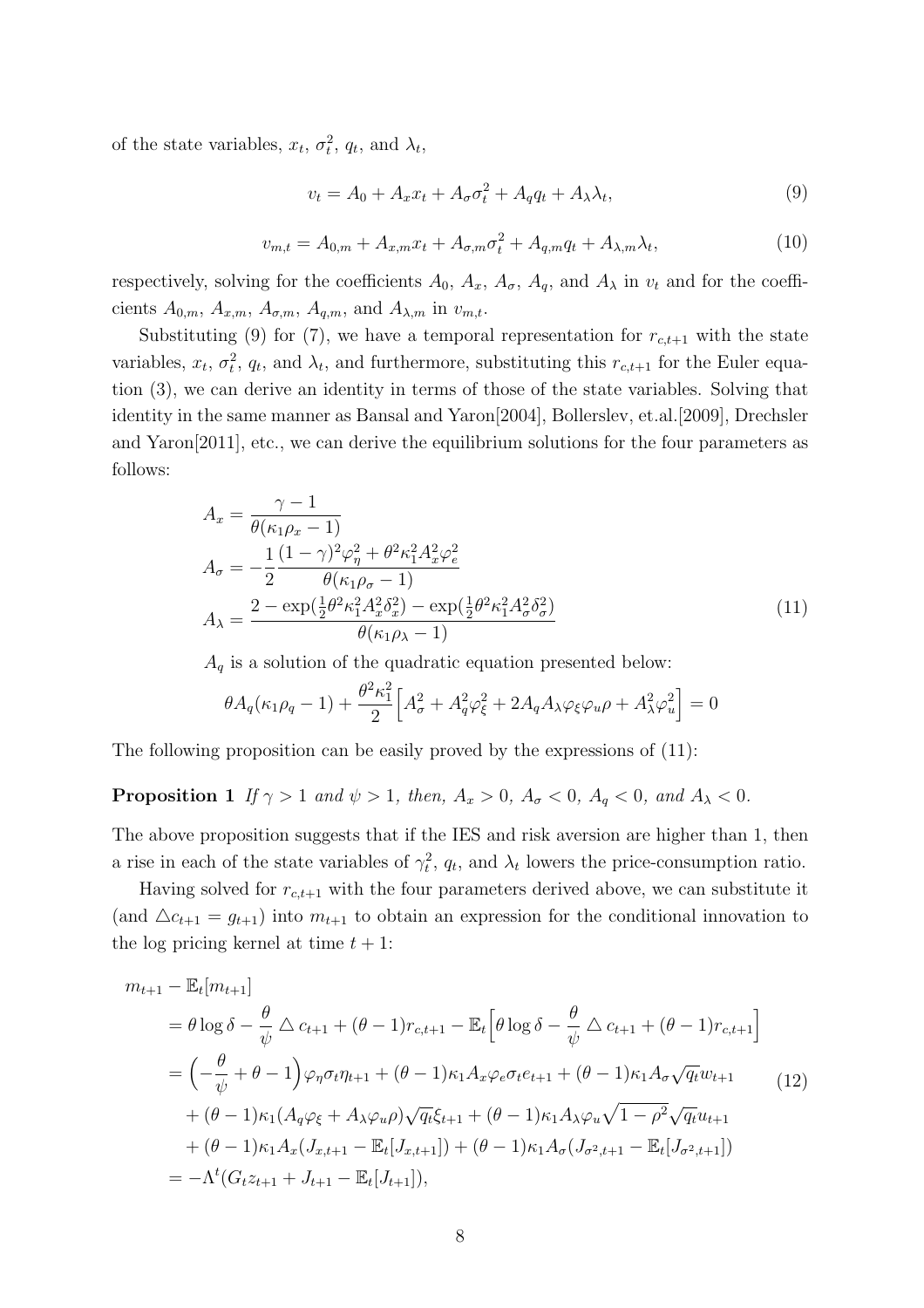where

$$
\Lambda = \left(\gamma \quad (1 - \theta)\kappa_1 A_x \quad (1 - \theta)\kappa_1 A_\sigma \quad (1 - \theta)\kappa_1 A_q \quad (1 - \theta)\kappa_1 A_\lambda \quad 0\right)^t
$$

$$
G_t \equiv \begin{pmatrix} \varphi_\eta \sigma_t & 0 & 0 & 0 & 0 & 0 \\ 0 & \varphi_e \sigma_t & 0 & 0 & 0 & 0 \\ 0 & 0 & \sqrt{q_t} & 0 & 0 & 0 & 0 \\ 0 & 0 & 0 & \varphi_\xi \sqrt{q_t} & 0 & 0 & 0 \\ 0 & 0 & 0 & \varphi_\xi \sqrt{q_t} & \varphi_u \sqrt{1 - \rho^2} \sqrt{q_t} & 0 \\ 0 & 0 & 0 & 0 & 0 & \varphi_\zeta \sigma_t \end{pmatrix},
$$

$$
z_{t+1} \equiv \left(\eta_{t+1} \quad e_{t+1} \quad w_{t+1} \quad \xi_{t+1} \quad u_{t+1} \quad \zeta_{t+1}\right)^t,
$$

$$
J_{t+1} \equiv \left(0 \quad J_{x,t+1} \quad J_{\sigma^2,t+1} \quad 0 \quad 0 \quad 0\right)^t,
$$

$$
\mathbb{E}_t[J_{t+1}] \equiv \left(0 \quad \mathbb{E}_t[J_{x,t+1}] \quad \mathbb{E}_t[J_{\sigma^2,t+1}] \quad 0 \quad 0 \quad 0\right)^t.
$$

Thus, Λ can be interpreted as the price of risk for Gaussian shocks and also the sensitivity of the IMRS to the jump shocks. From the expression for  $\Lambda$ , one can see that the prices of risk are determined by the *A* coefficients, that is,  $A_x$ ,  $A_\sigma$ ,  $A_q$ , and  $A_\lambda$ . The expression for Λ also shows that the signs of the risk prices depend on the signs of the *A* coefficients and  $(1 - \theta)$ . In particular, when  $\gamma = \frac{1}{\psi}$  $\frac{1}{\psi}$ ,  $\theta = 1$ , and we are in the case of constant relative risk aversion (CRRA) preferences, it is clear that only the transient shock to consumption  $z_{c,t+1}$  is priced, and prices do not separately reflect the risk of shocks to  $x_t$ (long-run risk),  $\sigma_t^2$  (volatility-related risk),  $q_t$  (variance-of-variance-related risk), and  $\lambda_t$ (jump intensity-related risk).

In the discussion and calibrations explored below, we especially focus on the case in which the agent's risk aversion  $\gamma$  and the IES  $\psi$  are both greater than 1, which implies that  $A_x > 0$ ,  $A_\sigma < 0$ ,  $A_q < 0$ , and  $A_\lambda < 0$  by the proposition presented above. Thus, positive shocks to long-run growth decrease the IMRS, while positive shocks to the levels of the other state variables,  $\sigma_t^2$ ,  $q_t$ , and  $\lambda_t$ , increase the IMRS. Note that in this case, since  $(1 - \theta) > 0$ , each of the *A* coefficients has the same sign as the corresponding price of risk.

To study the risk premium in the moments of the market returns, we first need to solve for the market return. A share in the market is modeled as a claim to a dividend with growth process given by  $g_{d,t}$ . To solve for the price of a market share, we proceed along the same lines as for the consumption claim and solve for  $v_{m,t+1}$ , the log price-dividend ratio of the market, by using the the conjecture (10), Campbell and Shiller<sup>[1988]</sup>-approximation  $(8)$ , and the Euler equation  $(3)$ <sup>2</sup>.

<sup>&</sup>lt;sup>2</sup>Because the datails of the four parameters,  $A_{x,m}$ ,  $A_{\sigma_m}$ ,  $A_{a,m}$ , and  $A_{\lambda,m}$ , are insignificant and do not affect the discussion explored in the following at all, for simplicity, we express the parameters,  $A_{x,m}$ ,  $A_{\sigma_m}$ ,  $A_{q,m}$ , and  $A_{\lambda,m}$ , as they are and do not show explicit representations of those parameters in this paper.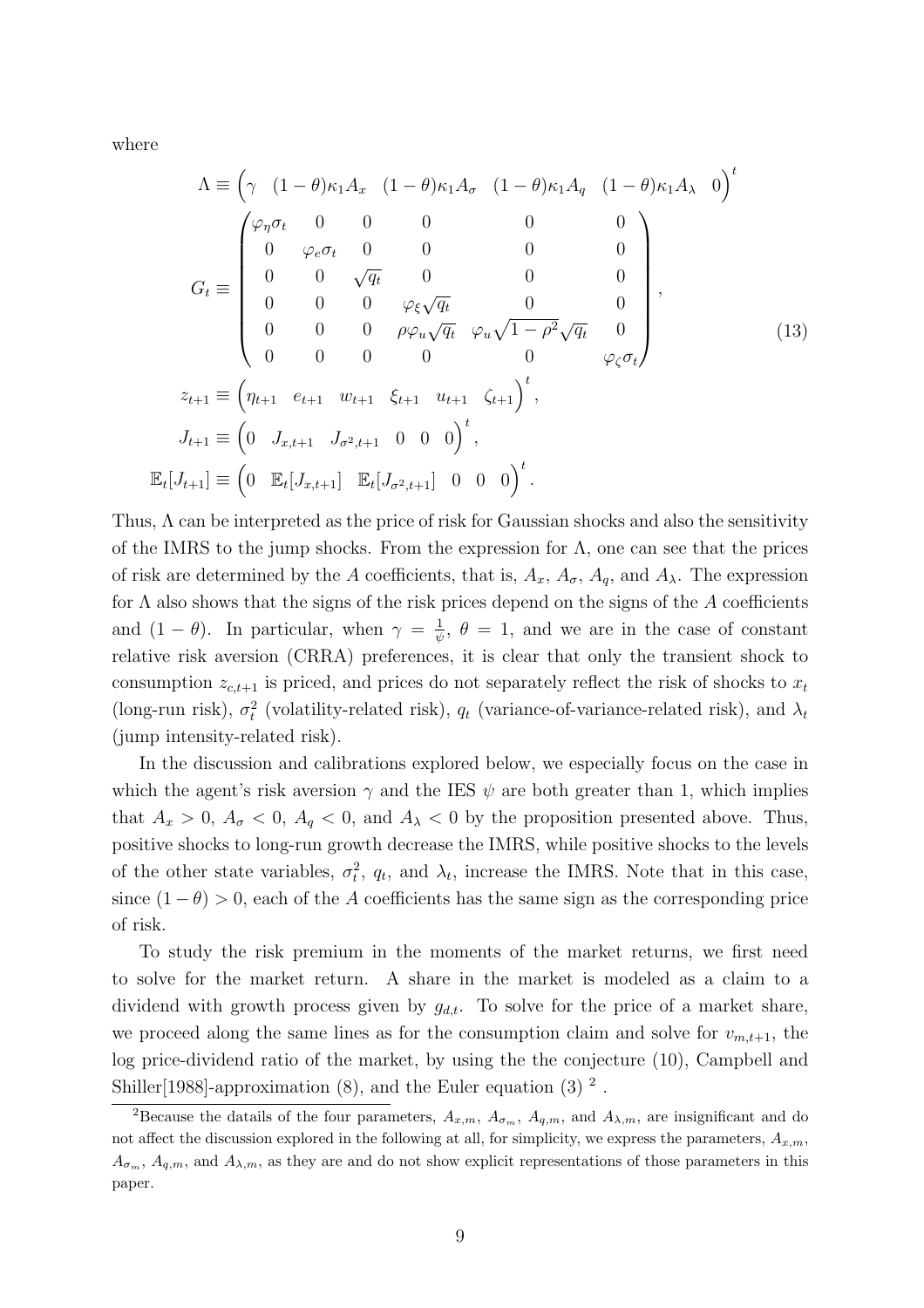With the equilibrium solutions for the parameters of  $A_{x,m}$ ,  $A_{\sigma,m}$ ,  $A_{q,m}$ , and  $A_{\lambda,m}$ in (10), we can obtain an expression for  $r_{m,t+1}$  in terms of the state variables and its innovations (by substituting the expression for  $v_{m,t(+1)}$  into (8)):

$$
r_{m,t+1} = \kappa_{0,m} + \kappa_{1,m}A_{0,m} + \kappa_{1,m}A_{\sigma,m}\mu_d + \kappa_{1,m}A_{q,m}\mu_g + \kappa_{1,m}A_{\lambda,m}\mu_{\lambda} - A_{0,m} + \mu_d + (\kappa_{1,m}A_{x,m}\rho_x - A_{x,m} + \rho_d)x_t + (\kappa_{1,m}A_{\sigma,m}\rho_{\sigma} - A_{\sigma,m})\sigma_t^2 + (\kappa_{1,m}A_{q,m}\rho_q - A_{q,m})q_t + (\kappa_{1,m}A_{\lambda,m}\rho_{\lambda} - A_{\lambda,m})\lambda_t + \kappa_{1,m}A_{x,m}\varphi_e\sigma_t e_{t+1} + \kappa_{1,m}A_{\sigma,m}\sqrt{q_t}w_{t+1} + \kappa_{1,m}(A_{q,m}\varphi_{\xi} + A_{\lambda,m}\varphi_u\rho)\sqrt{q_t}\xi_{t+1} + \kappa_{1,m}A_{\lambda,m}\varphi_u\sqrt{1-\rho^2}\sqrt{q_t}u_{t+1} + \varphi_{\zeta}\sigma_t\zeta_{t+1} + \kappa_{1,m}A_{x,m}J_{x,t+1} + \kappa_{1,m}A_{\sigma,m}J_{\sigma^2,t+1} = r_0 + (B_r^tF - A_m^t)Y_t + B_r^tG_tz_{t+1} + B_r^tJ_{t+1},
$$
\n(14)

where

$$
r_0 \equiv \kappa_{0,m} + (\kappa_{1,m} - 1)A_{0,m} + (\kappa_{1,m}A_{\sigma,m} + 1)\mu_d + \kappa_{1,m}A_{q,m}\mu_g + \kappa_{1,m}A_{\lambda,m}\mu_\lambda,
$$
  
\n
$$
B_r \equiv \kappa_{1,m}A_m + e_d ,
$$

$$
A_m \equiv \begin{pmatrix} 0 \\ A_{x,m} \\ A_{\sigma,m} \\ A_{q,m} \\ A_{\lambda,m} \\ 0 \end{pmatrix}, \quad e_d \equiv \begin{pmatrix} 0 \\ 0 \\ 0 \\ 0 \\ 0 \\ 1 \end{pmatrix}, \quad F \equiv \begin{pmatrix} 0 & 1 & 0 & 0 & 0 & 0 \\ 0 & \rho_x & 0 & 0 & 0 & 0 \\ 0 & 0 & \rho_\sigma & 0 & 0 & 0 \\ 0 & 0 & 0 & \rho_q & 0 & 0 \\ 0 & 0 & 0 & \rho_\lambda & 0 & 0 \\ 0 & \rho_d & 0 & 0 & 0 & 0 \end{pmatrix}, \quad Y_t \equiv \begin{pmatrix} g_t \\ x_t \\ \sigma_t^2 \\ q_t \\ \lambda_t \\ g_{d,t} \end{pmatrix}.
$$
 (15)

### **2.3 Risk Premiums in Higher-Order Moments in Equilibrium**

Before proceeding to investigating the risk premiums in higher-order moments in equilibrium, we need to add some further explanation on the jump dynamics and the features of the pricing kernel introduced above.

To handle the jumps, we introduce some notation. Let  $\psi_k(u_k) = \mathbb{E}[\exp(u_k \epsilon_k)], k = x$ or  $\sigma^2$  (i.e.,  $\psi_k$  is the moment-generating function (mgf) of the jump size  $\epsilon_k$ ). The mgf for the jump component of *k*,  $\mathbb{E}[\exp(u_k J_{k,t+1})]$ , then equals  $\exp(\Psi_{t,k}(u_k))$ , where  $\Psi_{t,k}(u_k)$  $\lambda_{k,t}(\psi_k(u_k)-1)$ .  $\Psi_{t,k}$  is called the cumulant-generating function (cgf) of  $J_{k,t+1}$  and is a very helpful tool for calculating asset pricing moments. The reason is that its *n*-th derivative evaluated at 0 equals the *n*-th central moment of  $J_{k,t+1}$ .

Regarding the features of the pricing kernel, we can show what described below in line with Drechsler and Yaron<sup>[2011]</sup>. Let us set the Radon-Nikodym derivative  $\frac{d\mathbb{Q}}{d\mathbb{P}} = \frac{M_{t+1}}{\mathbb{E}_t[M_{t+1}]}$  $\frac{M_{t+1}}{\mathbb{E}_t[M_{t+1}]},$ where  $\mathbb P$  is the physical probability measure and  $\mathbb Q$  is the risk-neutral probability measure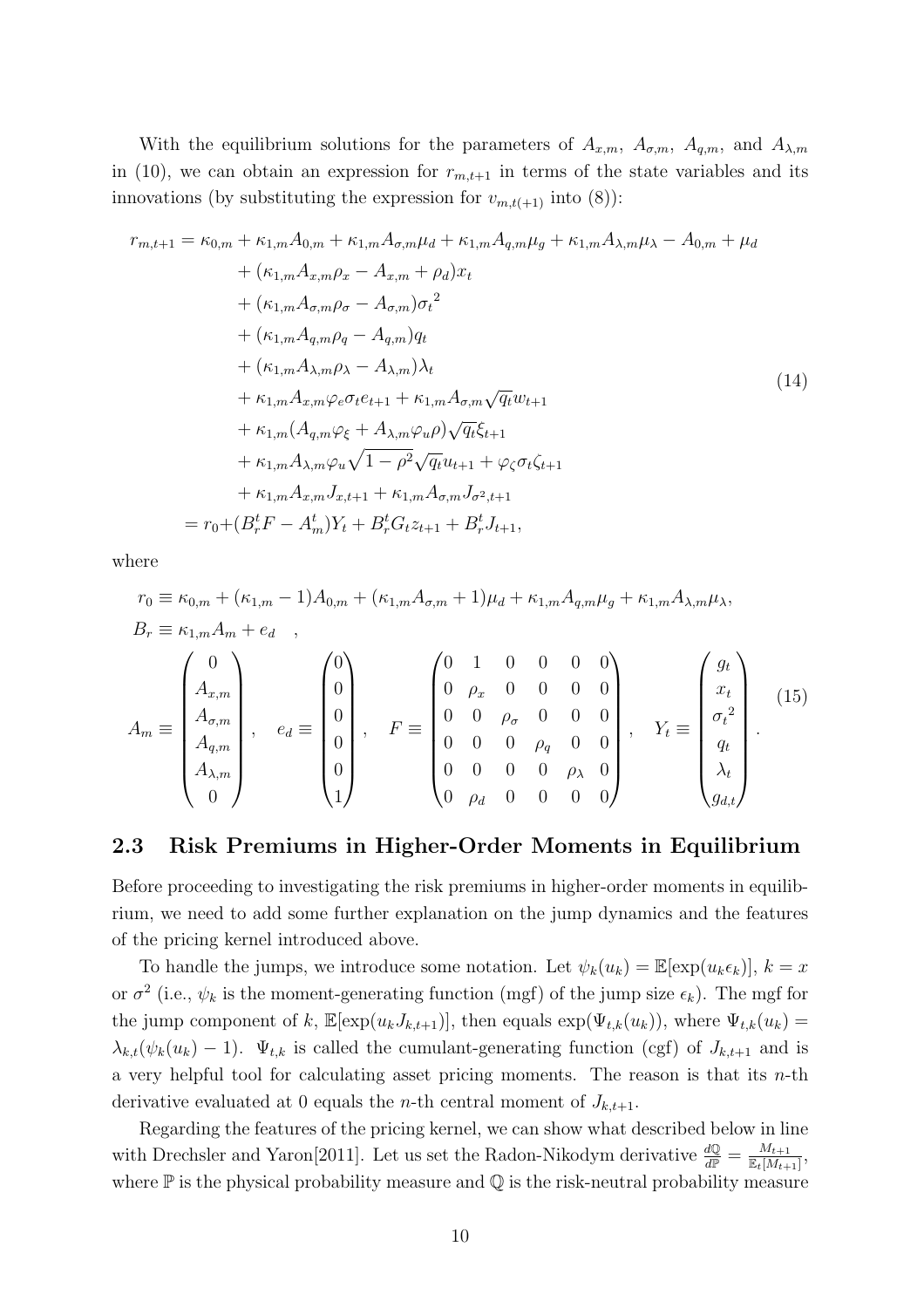in our economy. From (12), we have  $\frac{M_{t+1}}{\mathbb{E}_t[M_{t+1}]} \propto \exp(-\Lambda^t(G_t z_{t+1} + J_{t+1}))$ . Since  $z_{t+1}$  and  $J_{t+1}$  are independent, we can treat their measure transformations between  $\mathbb P$  and  $\mathbb Q$ separately. As a consequence, Drechsler and Yaron[2011] show that

$$
z_{t+1} \stackrel{\mathbb{Q}}{\sim} N(-G_t^{\prime} \Lambda, I), \tag{16}
$$

where *I* is the identity matrix in  $\mathbb{R}^{6\times6}$ . That is to say that, under Q,  $z_{t+1}$  is still a vector of independent normals with unit variances, but with a shift in the mean.

For the case of  $J_{t+1}$ , we could also proceed by transforming the probability density function directly. As guided in Drechsler and Yaron[2011], Proposition (9.6) in Cont and Tankov[2004] shows that under  $\mathbb{Q}$ , the  $J_{t+1,k}$  are still compound Poisson processes, but with cgf given by

$$
\Psi_{t,k}^{\mathbb{Q}}(u_k) = \lambda_{k,t} \psi_k(-\Lambda_k) \left( \frac{\psi_k(u_k - \Lambda_k)}{\psi_k(-\Lambda_k)} - 1 \right),\tag{17}
$$

where  $k = x$  or  $k = \sigma^2$  and  $\Lambda_x$  denotes the price of risk for the LRR-factor  $x_t$ , that is,  $(1 - \theta)\kappa_1 A_x$ , and  $\Lambda_{\sigma^2}$  denotes the price of risk for the variance of consumption growth rate, that is,  $(1 - \theta)\kappa_1 A_\sigma$ . (See (13)) In the following discussion, we use the stylized facts mentioned above to calculate the higher-order moments of the market returns and to investigate the risk premiums in those of moments.

#### **2.3.1 The Variance Risk Premium in Equilibrium**

According to Bollerslev, et.al.[2009] and Drechsler and Yaron[2011], the variance risk premium in equilibrium, *vp<sup>t</sup>* , is defined by

$$
vp_t \equiv \mathbb{E}_t^{\mathbb{Q}}[\text{Var}_{t+1}^{\mathbb{Q}}(r_{m,t+2})] - \mathbb{E}_t^{\mathbb{P}}[\text{Var}_{t+1}^{\mathbb{P}}(r_{m,t+2})],\tag{18}
$$

where  $Var_{t+1}^{\mathbb{P}}$  ( $Var_{t+1}^{\mathbb{Q}}$ ) is the variance operator under the physical (risk-neutral) probability measure. From (14), the conditional variance of the market return  $r_{m,t+2}$  on time  $t+1$  under  $\mathbb P$  can be obtained easily as follows:

$$
\operatorname{Var}_{t+1}^{\mathbb{P}}(r_{m,t+2}) = B_r^t G_{t+1} G_{t+1}^t B_r + \sum_i B_r^2(i) \operatorname{Var}_{t+1}^{\mathbb{P}}(J_{i,t+2})
$$
  
=  $B_r^t G_{t+1} G_{t+1}^t B_r + B_r^{2t} \Psi_{t+1}^{(2)}(0),$  (19)

*,*

where

$$
B_r = \kappa_{1,m} A_m + e_d \quad (\because (15))
$$
  
\n
$$
\equiv \left( B_r(1) \quad B_r(2) \quad B_r(3) \quad B_r(4) \quad B_r(5) \quad B_r(6) \right)^t \in \mathbb{R}^6,
$$
  
\n
$$
B_r^2 \equiv \left( B_r^2(1) \quad B_r^2(2) \quad B_r^2(3) \quad B_r^2(4) \quad B_r^2(5) \quad B_r^2(6) \right)^t \in \mathbb{R}^6
$$
  
\n
$$
\Psi_{t+1}^{(2)}(0) \equiv \left( 0 \quad \Psi_{t+1,x}^{(2)}(0) \quad \Psi_{t+1,\sigma^2}^{(2)}(0) \quad 0 \quad 0 \quad 0 \right)^t \in \mathbb{R}^6,
$$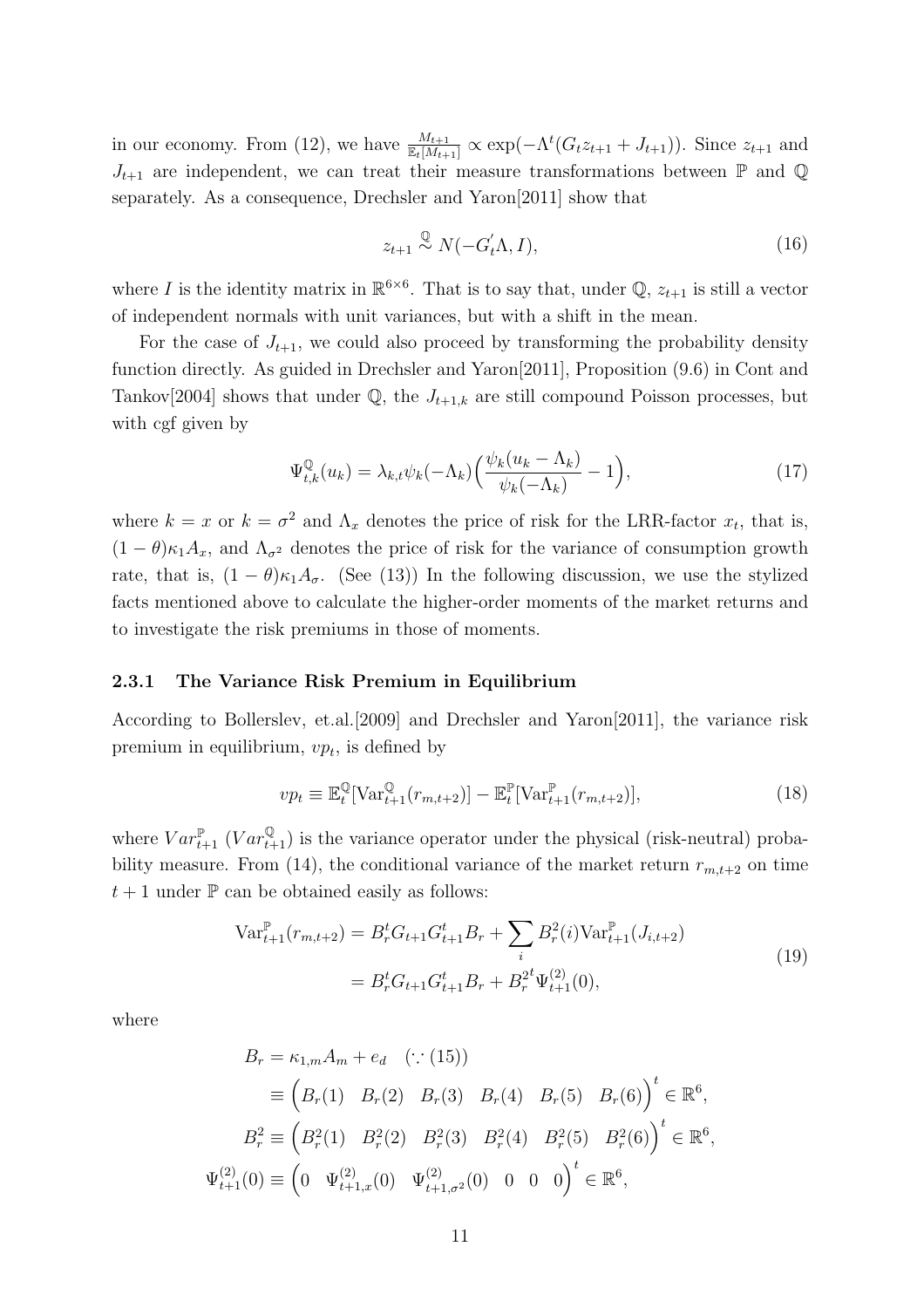and  $\Psi_{t+1,x}^{(2)}(0)$  and  $\Psi_{t+1,\sigma^2}^{(2)}(0)$  are respectively the second derivative of the cgf (cumulantgenerating function) for  $J_{x,t+1}$  and  $J_{\sigma^2,t+1}$  evaluated at 0, that is,

$$
\Psi_{t+1,x}^{(2)}(0) \equiv \frac{\partial^2}{\partial u^2} \Psi_{t+1,x}(u) \mid_{u=0} = \frac{\partial^2}{\partial u^2} \lambda_{x,t+1} (\psi_x(u) - 1) \mid_{u=0},
$$
  

$$
\Psi_{t+1,\sigma}^{(2)}(0) \equiv \frac{\partial^2}{\partial u^2} \Psi_{t+1,\sigma^2}(u) \mid_{u=0} = \frac{\partial^2}{\partial u^2} \lambda_{\sigma^2,t+1} (\psi_{\sigma^2}(u) - 1) \mid_{u=0}.
$$

Thus the expression of (19) is rearranged to the following representation,

$$
\operatorname{Var}_{t+1}^{\mathbb{P}}(r_{m,t+2}) = B_r^t G_{t+1} G_{t+1}^t B_r + B_r^{2t} \Psi_{t+1}^{(2)}(0)
$$
  
= 
$$
B_r^t (H_{\sigma^2} \sigma_{t+1}^2 + H_q q_{t+1}) B_r + B_r^{2t} \operatorname{diag}(\psi^{(2)}(0)) \Pi_{t+1},
$$
 (20)

where

$$
H_{\sigma^2} \equiv \begin{pmatrix} \varphi_{\eta}^2 & 0 & 0 & 0 & 0 & 0 \\ 0 & \varphi_{e}^2 & 0 & 0 & 0 & 0 \\ 0 & 0 & 0 & 0 & 0 & 0 \\ 0 & 0 & 0 & 0 & 0 & 0 \\ 0 & 0 & 0 & 0 & 0 & 0 \\ 0 & 0 & 0 & 0 & 0 & \varphi_{\zeta}^2 \end{pmatrix}, \quad H_q \equiv \begin{pmatrix} 0 & 0 & 0 & 0 & 0 & 0 \\ 0 & 0 & 0 & 0 & 0 & 0 \\ 0 & 0 & 1 & 0 & 0 & 0 & 0 \\ 0 & 0 & 0 & \varphi_{\zeta}^2 & \rho \varphi_{\xi} \varphi_u & 0 \\ 0 & 0 & 0 & \varphi_{\zeta}^2 \end{pmatrix},
$$

$$
\text{diag}(\psi^{(2)}(0)) \equiv \begin{pmatrix} 0 & 0 & 0 & 0 & 0 & 0 \\ 0 & \psi_{x}^{(2)}(0) & 0 & 0 & 0 & 0 \\ 0 & 0 & \psi_{\sigma^2}^{(2)}(0) & 0 & 0 & 0 \\ 0 & 0 & 0 & 0 & 0 & 0 \\ 0 & 0 & 0 & 0 & 0 & 0 \\ 0 & 0 & 0 & 0 & 0 & 0 \end{pmatrix}, \quad \Pi_{t+1} \equiv \begin{pmatrix} 0 \\ \lambda_{x,t+1} \\ \lambda_{x,t+1} \\ \lambda_{\sigma^2,t+1} \\ 0 \\ 0 \\ 0 \end{pmatrix}.
$$

Under the risk-neutral probability measure  $\mathbb{Q}$ , the conditional variance of the market return  $r_{m,t+2}$  on time  $t+1$  also can be obtained in the same manner demonstrated above. As a consequence, we can show the following proposition with the definition of the variance risk premium (18).

**Proposition 2 (The Variance Risk Premium in Equilibrium)** *In equilibrium, the variance risk premium at time t,*  $vp_t$ *, is linear to the variance-of-variance,*  $q_t$ *, and the jump intensity,*  $\lambda_t$ , and the explicit representation of it is provided as follows:

$$
vp_t = \beta_{vp,c} + \beta_{vp,q}q_t + \beta_{vp,\lambda}\lambda_t,
$$

*where*

$$
\beta_{vp,c} \equiv \left[ l_x B_r^2(2) (\psi_x^{(2)}(-\Lambda_x) - \psi_x^{(2)}(0)) + l_{\sigma^2} B_r^2(3) (\psi_{\sigma^2}^{(2)}(-\Lambda_{\sigma^2}) - \psi_{\sigma^2}^{(2)}(0)) \right] \mu_{\lambda},
$$
\n
$$
\beta_{vp,q} \equiv -B_r^t \left[ \Lambda_{\sigma^2} H_{\sigma^2} + \varphi_{\xi} (\varphi_{\xi} \Lambda_q + \rho \varphi_u \Lambda_\lambda) H_q \right] B_r \qquad (21)
$$
\n
$$
- \varphi_u (\rho \varphi_{\xi} \Lambda_q + \varphi_u \Lambda_\lambda) (l_x B_r^2(2) \psi_x^{(2)}(-\Lambda_x) + l_{\sigma^2} B_r^2(3) \psi_{\sigma^2}^{(2)}(-\Lambda_{\sigma^2})),
$$
\n
$$
\beta_{vp,\lambda} \equiv B_r^t H_{\sigma^2} B_r \psi_{\sigma^2}^{(1)}(-\Lambda_{\sigma^2})
$$
\n
$$
+ \left[ l_x B_r^2(2) (\psi_x^{(2)}(-\Lambda_x) - \psi_x^{(2)}(0)) + l_{\sigma^2} B_r^2(3) (\psi_{\sigma^2}^{(2)}(-\Lambda_{\sigma^2}) - \psi_{\sigma^2}^{(2)}(0)) \right] \rho_{\lambda}.
$$
\n(22)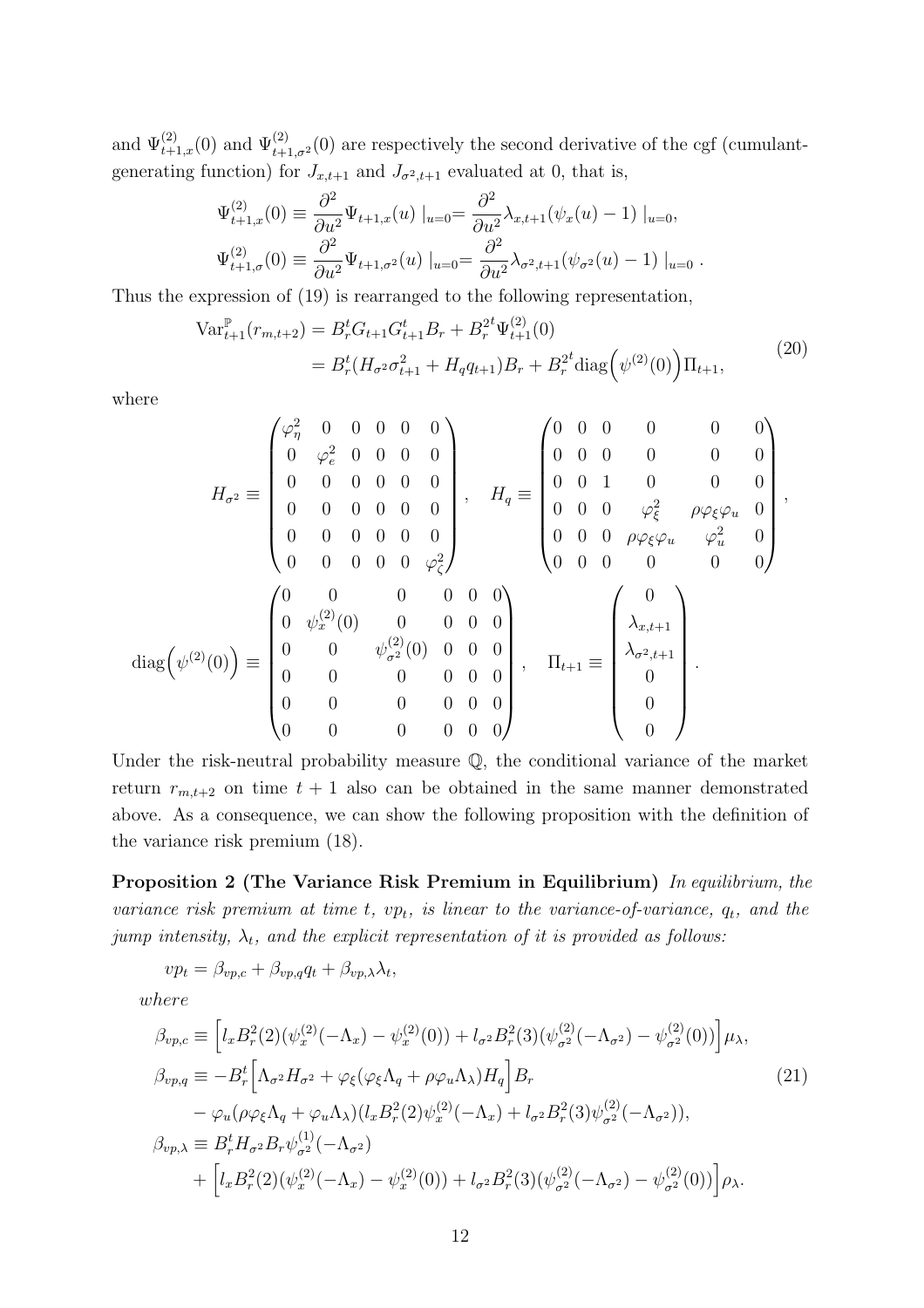#### **Proof** *See the Appendix.*

A number of interesting implications arise from the expression (21). In particular, any temporal variation in the endogenously generated variance risk premium is solely due to the variance-of-variance  $q_t$  and the jump intensity  $\lambda_t$ . Moreover, provided that  $\theta$  < 0,  $\Lambda_x$  > 0, and  $\Lambda_{\sigma^2}$  < 0, as would be implied by  $\gamma$  > 1 and  $\psi$  > 1, the factor loading to the jump intensity, that is,  $\beta_{vp,\lambda}$ , is guaranteed to be positive, but that to the variance-of-variance, that is,  $\beta_{vp,q}$ , can be both positive and negative in general. However, if the correlation between the dynamics of the variance-of-variance and that of the jump intensity, that is,  $\rho$ , is posituve, then  $\beta_{vp,q}$  is also guaranteed to be positive due to the facts that  $\Lambda_q < 0$  and  $\Lambda_{\lambda} < 0$ .

#### **2.3.2 The Skewness Risk Premium in Equilibrium**

Based on the same manner used to derive the expression (20) in the previous subsection, we can also derive the explicit representations for the skewness of the market returns under  $\mathbb P$  and  $\mathbb Q$ , respectively:

$$
Skew_t^{\mathbb{P}}(r_{m,t+1}) = B_r^{3t} diag(\psi^{(3)}(0)) \Pi_t,
$$
  
\n
$$
Skew_t^{\mathbb{Q}}(r_{m,t+1}) = B_r^{3t} diag(\psi^{(3)}(-\Lambda)) \Pi_t,
$$
\n(22)

where

$$
B_r^3 \equiv \left(B_r^3(1) \quad B_r^3(2) \quad B_r^3(3) \quad B_r^3(4) \quad B_r^3(5) \quad B_r^3(6)\right)^t,
$$
  

$$
\text{diag}\left(\psi^{(3)}(0)\right) \equiv \begin{pmatrix} 0 & 0 & 0 & 0 & 0 \\ 0 & \psi_x^{(3)}(0) & 0 & 0 & 0 & 0 \\ 0 & 0 & \psi_{\sigma^2}^{(3)}(0) & 0 & 0 & 0 \\ 0 & 0 & 0 & 0 & 0 & 0 \\ 0 & 0 & 0 & 0 & 0 & 0 \\ 0 & 0 & 0 & 0 & 0 & 0 \end{pmatrix},
$$
  

$$
\text{diag}\left(\psi^{(3)}(-\Lambda)\right) \equiv \begin{pmatrix} 0 & 0 & 0 & 0 & 0 & 0 \\ 0 & \psi_x^{(3)}(-\Lambda_x) & 0 & 0 & 0 & 0 \\ 0 & 0 & \psi_{\sigma^2}^{(3)}(-\Lambda_{\sigma^2}) & 0 & 0 & 0 \\ 0 & 0 & 0 & 0 & 0 & 0 \\ 0 & 0 & 0 & 0 & 0 & 0 \end{pmatrix}.
$$

In this paper, we define the skewness risk premium in equilibrium at time *t*, *skp<sup>t</sup>* , as the following expression:

$$
skp_t \equiv \mathbb{E}_t^{\mathbb{Q}}[\text{Skew}_{t+1}^{\mathbb{Q}}(r_{m,t+2})] - \mathbb{E}_t^{\mathbb{P}}[\text{Skew}_{t+1}^{\mathbb{P}}(r_{m,t+2})].\tag{23}
$$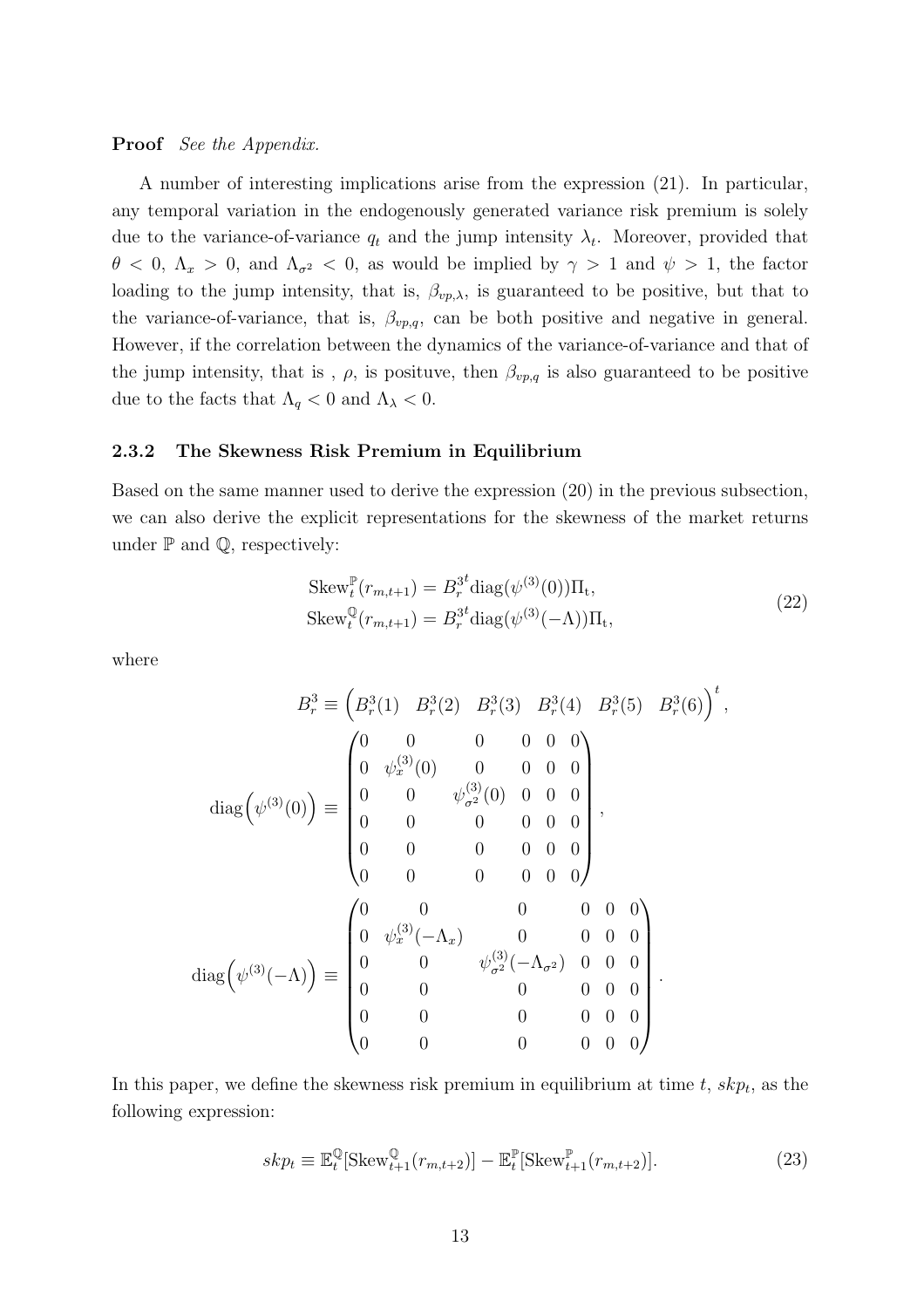Substituting (22) into (23), the explicit representation for the skewness risk premium can be obtained as the following:

$$
skp_t \equiv B_r^{3t} \text{diag}(\psi^{(3)}(-\Lambda)) \mathbb{E}_t^{\mathbb{Q}}[\Pi_{t+1}] - B_r^{3t} \text{diag}(\psi^{(3)}(0)) \mathbb{E}_t^{\mathbb{P}}[\Pi_{t+1}]. \tag{24}
$$

We also find a number of interesting implications from the expressions of (22) and (24). First, in the case that there is no jump to fundamentals in the economy, that is, in the case of  $\Pi_t \equiv 0 \ (\in \mathbb{R}^6)$ , it is clear that the skewness of the market returns should be zero due to (22). Thus, the existence of the nonzero skewness of the market returns crucially depend on the existence of the jumps to fundamentals in the economy. Second, any temporal variation in the endogenously generated skewness and skewness risk premium are solely due to the jump intensity process  $\lambda_t$ . For example, if the jump intensity is constant, then it is clear that the skewness (under  $\mathbb P$  and  $\mathbb Q$ ) and skewness risk premium should be constant by (22) and (24). Third, since we have the fact of  $A_{\sigma} < 0$ by the proposition 1, then in the case that the jump to the variance of consumption growth rate exists, that is, in the case that  $\lambda_{\sigma^2,t} > 0$ , we can show easily via (22) that the risk-neutral skewness at time *t*,  $Skew_t^{\psi}(r_{m,t+1})$ , should be negative. Finally, we can also find via (24) that in the case that either  $\lambda_{x,t} > 0$  or  $\lambda_{\sigma^2,t} > 0$  is satisfied, the skewness risk premium at time *t*, *skp<sup>t</sup>* , in equilibrium also should be negative due to the facts of  $A_x > 0$  and  $A_\sigma < 0$ .

Based on the definition of (23), let us provide the proposition on the representation for the skewness risk premium in equilibrium.

**Proposition 3 (The Skewness Risk Premium in Equilibrium)** *In equilibrium, the skewness risk premium at time t, skpt, is linear to the variance-of-variance, qt, and the jump intensity,*  $\lambda_t$ *, and the explicit representation of it is provided as follows:* 

$$
skp_t = \beta_{sp,c} + \beta_{sp,q}q_t + \beta_{sp,\lambda}\lambda_t
$$

*where*

$$
\beta_{sp,c} \equiv \left[ l_x B_r^3(2) \psi_x^{(3)}(-\Lambda_x) + l_{\sigma^2} B_r^3(3) \psi_{\sigma^2}^{(3)}(-\Lambda_{\sigma^2}) \right] \mu_\lambda
$$
\n
$$
\beta_{sp,q} \equiv \left[ l_x B_r^3(2) \psi_x^{(3)}(-\Lambda_x) + l_{\sigma^2} B_r^3(3) \psi_{\sigma^2}^{(3)}(-\Lambda_{\sigma^2}) \right] \varphi_u(-\rho \varphi_\xi \Lambda_q - \varphi_u \Lambda_\lambda)
$$
\n
$$
\beta_{sp,\lambda} \equiv \left[ l_x B_r^3(2) \psi_x^{(3)}(-\Lambda_x) + l_{\sigma^2} B_r^3(3) \psi_{\sigma^2}^{(3)}(-\Lambda_{\sigma^2}) \right] \rho_\lambda
$$
\n(25)

**Proof** *Considering (6), (16), and the definition of the moment-generating function, it is trivial to derive the above expression.*  $\Box$ 

From the above proposion, we find that any temporal variation in the endogenously generated skewness risk premium is also solely due to the variance-of-variance *q<sup>t</sup>* and the jump intensity  $\lambda_t$  as well as the volatility risk premium. Moreover, provided that  $\Lambda_x > 0$ and  $\Lambda_{\sigma^2}$  < 0, the factor loading to the jump intensity, that is,  $\beta_{sp,\lambda}$ , is guaranteed to be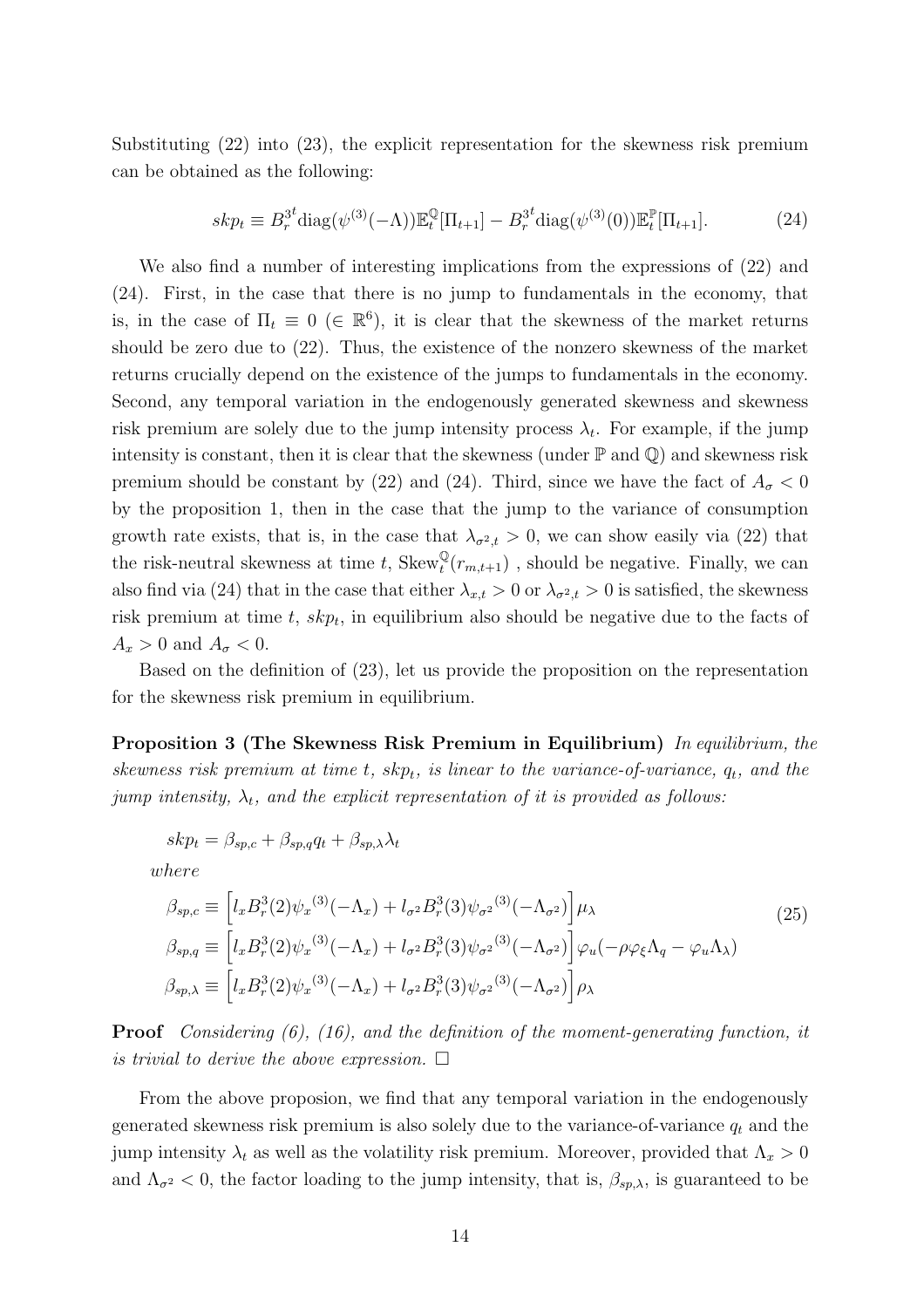negative, but that to the variance-of-variance, that is,  $\beta_{sp,q}$ , can be both positive and negative in general. However, if the correlation between the dynamics of the varianceof-variance and that of the jump intensity, that is,  $\rho$ , is posituve, then  $\beta_{sp,q}$  is also guaranteed to be negative due to the facts that  $\Lambda_q < 0$  and  $\Lambda_{\lambda} < 0$ .

Before we turn to the next discussion, it will be useful to mention about some features of the higher-order moments of the market returns and the risk premiums in them.

First, as mentioned in the introduction in this paper, the usual assumption of an affine structure on the jump intensity process  $\lambda_t$ , that is,  $\lambda_t = l_0 + l_1 \sigma_t^2$  where  $l_0, l_1 > 0$  and  $\sigma_t^2$  is the variance of consumption growth rate, in the previous studies such as Drechsler and Yaron[2011] can not explain an empirical fact on a simultaneous relation between monthly stock returns and monthly changes of the option-implied skewness shown by (1). It is because, under such assumption, we can show analytically that the regression parameters to  $\triangle ISkew_{t+1}$  in (1) should be positive. However, based on our model provided above, the correlation between the one-step-ahead market return,  $r_{m,t+1}$ , and the one-step-ahead change of risk-neutral skewness,  $\triangle Skew_{t+1}^{\mathbb{Q}} \equiv Skew_{t+1}^{\mathbb{Q}} - Skew_t^{\mathbb{Q}}$ , at time  $t$  can be derived with  $(14)$  and  $(22)$  as follows:

$$
Corr(r_{m,t+1}, \triangle Skew_{t+1}^{\mathbb{Q}}) = K\varphi_u \kappa_{1,m}(\rho A_{q,m} + \varphi_u A_{\lambda,m})q_t,
$$
  
where  $K \equiv l_x B_r^3(2)\psi_x^{(3)}(-\Lambda_x) + l_{\sigma^2} B_r^3(3)\psi_{\sigma^2}^{(3)}(-\Lambda_{\sigma^2}).$ 

According to the above expression, we find that when  $\rho < -\varphi_u \frac{A_{\lambda,m}}{A_{\lambda,m}}$  $\frac{A_{\lambda,m}}{A_{q,m}}$  the correlation between  $r_{m,t+1}$  and  $\triangle Skew_{t+1}^{\mathcal{Q}} \equiv Skew_{t+1}^{\mathcal{Q}} - Skew_t^{\mathcal{Q}}$  should be negative because, in the case of  $\gamma > 1$  and  $\psi > 1$ , it is proved that *K* is negative. This observation is consistent with the empirical fact of (1) shown in the introduction of this paper. Thus, we would like to emphasize that there is considerable validity in our model setting compared with the previous studies such as Drechsler and Yaron[2011], etc.

Second, although both the variance risk premium and the skewness risk premium are linear to the variance-of-variance  $q_t$  and the jump intensity  $\lambda_t$ , we can show that they are mutually independent because of the fact that  $det \equiv \beta_{vp,q}\beta_{sp,\lambda} - \beta_{vp,\lambda}\beta_{sp,q}$  is not zero, which will be proved in the following section.

## **2.4 An Equity Risk Premium Representation**

In this subsection, let us show an equity risk premium representation with the variance and skewness risk premiums in equilibrium. In the beginning, we start with an expression for the equity risk premium provided by Drechsler and Yaron[2011] as follows:

$$
\log \mathbb{E}_{t}(R_{m,t+1}) - r_{f,t} = B_{r}^{t} G_{t} G_{t}^{t} \Lambda + \Pi_{t}^{t} (\psi(B_{r}) - 1 - \psi(B_{r} - \Lambda) + \psi(-\Lambda)),
$$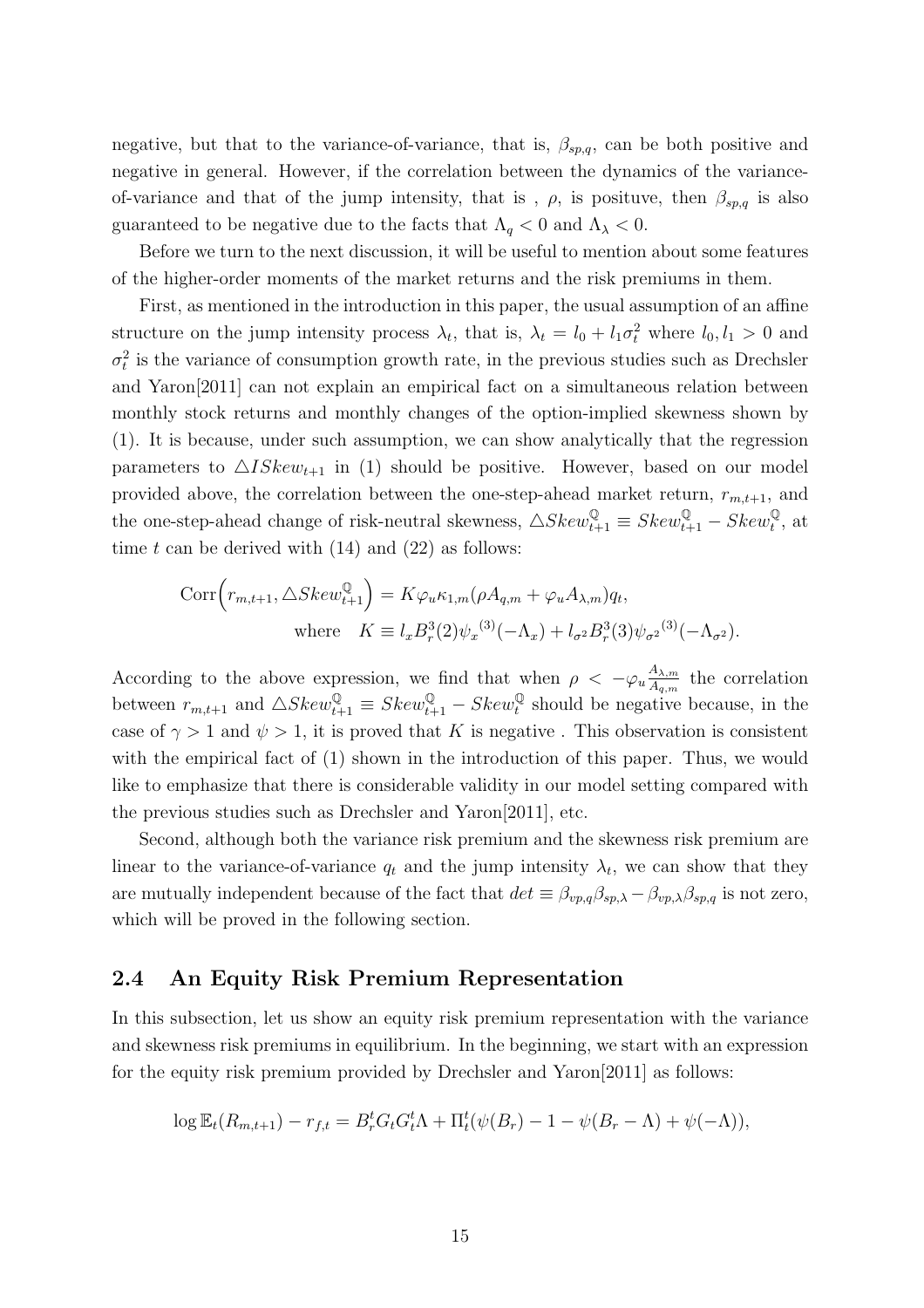where

$$
\psi(B_r) \equiv \begin{pmatrix} 0 \\ \psi_x(B_r(2)) \\ \psi_{\sigma^2}(B_r(3)) \\ 0 \\ 0 \\ 0 \end{pmatrix}, \psi(B_r - \Lambda) \equiv \begin{pmatrix} 0 \\ \psi_x(B_r(2) - \Lambda_x) \\ \psi_{\sigma^2}(B_r(3) - \Lambda_{\sigma^2}) \\ 0 \\ 0 \\ 0 \end{pmatrix}, \psi(-\Lambda) \equiv \begin{pmatrix} 0 \\ \psi_x(-\Lambda_x) \\ \psi_{\sigma^2}(-\Lambda_{\sigma^2}) \\ 0 \\ 0 \\ 0 \end{pmatrix},
$$

As mentioned in Drechsler and Yaron<sup>[2011]</sup>, the first term,  $B_r^t G_t G_t^t \Lambda$ , represents the contributions of the Gaussian shocks to the equity risk premium. In particular, according to the expression of  $G_t G_t^t = H_{\sigma^2} \sigma_t^2 + H_q q_t$  (see (20)), this term aggregates both the riskreturn tradeoff relationship and a true premium for variance risk. The next terms,  $\Pi_t^t(\psi(B_r) - 1) - \Pi_t^t(\psi(B_r - \Lambda) - \psi(-\Lambda))$ , represent the contributions from the jump processes. The derivation of this expression is presented in Appendix in Drechsler and Yaron[2011].

The  $r_{f,t}$  is the risk-free rate at time  $t$  in the economy and the explicit expression of this *rf,t* is provided in the Appendix.

With the expression of  $G_t G_t^t = H_{\sigma^2} \sigma_t^2 + H_q q_t$  and  $\Pi_t \equiv \begin{pmatrix} 0 & \lambda_{x,t} & \lambda_{\sigma^2,t} & 0 & 0 & 0 \end{pmatrix}^t$ , the following representation can be obtained via the expression for the equity risk premium shown above.

$$
\log \mathbb{E}_{t}(R_{m,t+1}) - r_{f,t} = \beta_{er,\sigma} \sigma_{t}^{2} + \beta_{er,q} q_{t} + \beta_{er,\lambda} \lambda_{t},
$$
  
\n
$$
where \quad \beta_{er,\sigma} \equiv B_{r}^{t} H_{\sigma} \Lambda,
$$
  
\n
$$
\beta_{er,q} \equiv B_{r}^{t} H_{q} \Lambda,
$$
  
\n
$$
\beta_{er,\lambda} \equiv l_{x} \Big[ \psi_{x}(B_{r}(2)) - 1 - \psi_{x}(B_{r}(2) - \Lambda_{x}) + \psi_{x}(-\Lambda_{x}) \Big] + l_{\sigma} \Big[ \psi_{\sigma^{2}}(B_{r}(3)) - 1 - \psi_{\sigma}(B_{r}(3) - \Lambda_{\sigma^{2}}) + \psi_{\sigma}(-\Lambda_{\sigma^{2}}) \Big].
$$
\n(26)

As shown in (26), the equity risk premium is driven by the state variables of  $\sigma_t^2$ ,  $q_t$ , and  $\lambda_t$ and have a time-varying nature essentially because those of variables have the stochastic nature. In particular, in the case of  $\gamma > 1$  and  $\psi > 1$ , it is proved that  $\beta_{er,\sigma} > 0$ ,  $\beta_{er,q} > 0$ , and  $\beta_{er,\lambda} > 0$  because of the facts of  $\Lambda_x > 0$ ,  $\Lambda_{\sigma^2} < 0$ ,  $\Lambda_q < 0$ , and  $\Lambda_\lambda < 0$ from Proposition 1, so that if each of the state variables increases, then the equity risk premium also increases, and vice versa.

The conditional variance of the equity return at time *t* is also presented by

$$
\begin{split} \text{Var}_{t}^{\mathbb{P}}(r_{m,t+1}) &= B_{r}^{t} G_{t} G_{t}^{t} B_{r} + B_{r}^{2t} \text{diag}\left(\psi^{(2)}(0)\right) \Pi_{t} \\ &= B_{r}^{t} H_{\sigma^{2}} B_{r} \sigma_{t}^{2} + B_{r}^{t} H_{q} B_{r} q_{t} + (l_{x} B_{r}^{2}(2)\psi_{x}^{(2)}(0) + l_{\sigma^{2}} B_{r}^{2}(3)\psi_{\sigma^{2}}^{(2)}(0)) \lambda_{t} \\ &\equiv \beta_{var,\sigma} \sigma_{t}^{2} + \beta_{var,q} q_{t} + \beta_{var,\lambda} \lambda_{t}, \end{split}
$$

so that with (21), (25), (26), and the above expression for the conditional variance of the equity return we can derive an explicit equity risk premium representation of a linear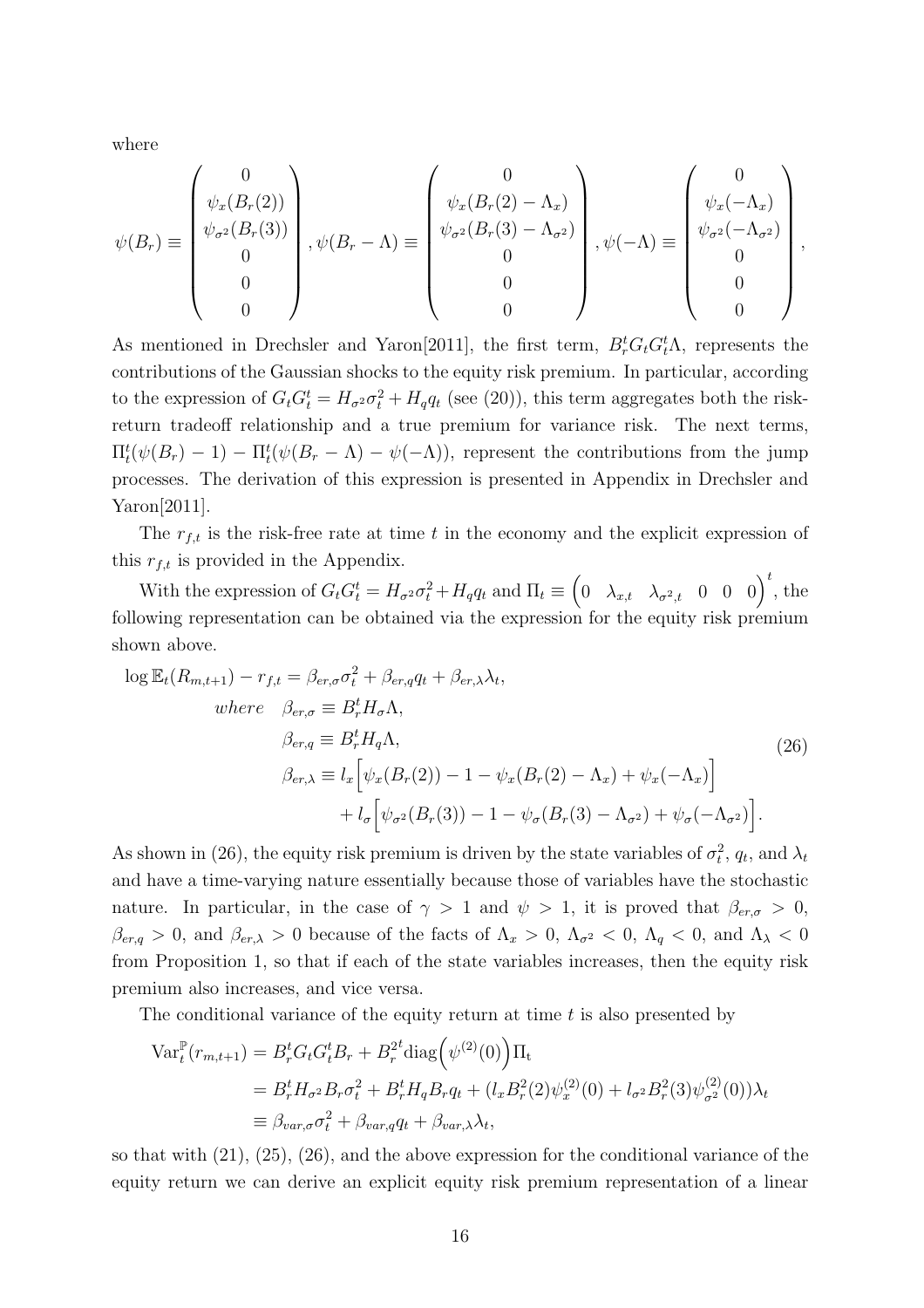factor pricing model with the variance and skewness risk premiums and the conditional variance of the equity return.

#### **Proposition 4 (An Explicit Representation for the Equity Risk Premium)**

$$
\log \mathbb{E}_{t}(R_{m,t+1}) - r_{f,t} = \pi_{c} + \pi_{var} \text{Var}_{t}^{\mathbb{P}}(r_{m,t+1}) + \pi_{vp} vp_{t} + \pi_{sp} skp_{t},
$$
  
\nwhere  
\n
$$
\pi_{c} \equiv \left( -\frac{\beta_{er,\sigma} \beta_{var,q}}{\beta_{var,\sigma}} + \beta_{er,q} \right) \frac{-\beta_{sp,\lambda} \beta_{vp,c} + \beta_{vp,\lambda} \beta_{sp,c}}{det}
$$
\n
$$
+ \left( -\frac{\beta_{er,\sigma} \beta_{var,\lambda}}{\beta_{var,\sigma}} + \beta_{er,\lambda} \right) \frac{\beta_{sp,q} \beta_{vp,c} - \beta_{vp,q} \beta_{sp,c}}{det},
$$
\n
$$
\pi_{var} \equiv \frac{\beta_{er,\sigma}}{\beta_{var,\sigma}},
$$
\n(27)

$$
\pi_{vp} \equiv \left( -\frac{\beta_{er,\sigma}\beta_{var,q}}{\beta_{var,\sigma}} + \beta_{er,q} \right) \frac{\beta sp, \lambda}{det} - \left( -\frac{\beta_{er,\sigma}\beta_{var,\lambda}}{\beta_{var,\sigma}} + \beta_{er,\lambda} \right) \frac{\beta sp, q}{det},
$$
\n
$$
\pi_{sp} \equiv -\left( -\frac{\beta_{er,\sigma}\beta_{var,q}}{\beta_{var,\sigma}} + \beta_{er,q} \right) \frac{\beta vp, \lambda}{det} + \left( -\frac{\beta_{er,\sigma}\beta_{var,\lambda}}{\beta_{var,\sigma}} + \beta_{er,\lambda} \right) \frac{\beta vp, q}{det},
$$
\n
$$
det \equiv \beta_{vp,q}\beta_{sp,\lambda} - \beta_{vp,\lambda}\beta_{sp,q}.
$$

This representation of (27) suggests that the skewness risk premium, as well as the variance risk premium and the conditional variance of the market return, constitutes the dominant source of the variation in the equity risk premium. In the following section, we can show that *det* in (27) is not zero under the usual parameter condition, so that the skewness risk premium has an essential source of the variation in the equity risk premium, which is different from that of the variance risk premium (see Fig.1).



Fig. 1: The Risk Premiums in Higher-Order Moments and the Equity Risk Premium

Some recent studies such as Bali and Hovakimian[2009], Yan[2009], Chang, et.al.[2012], Driessen, et.al.[2012], and Rehman and Vilkov[2012] focus on a significant relationship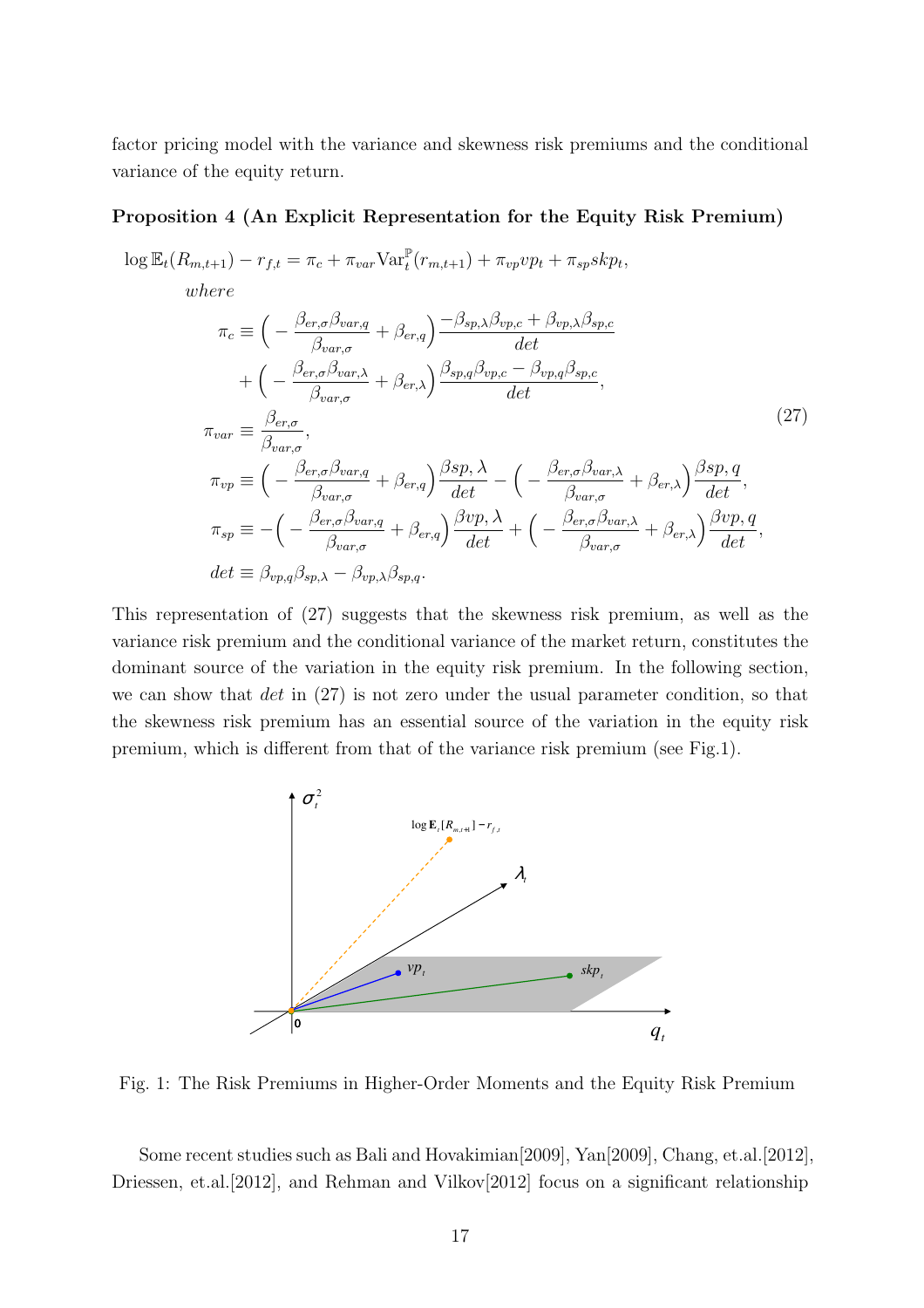between skewness or jump risks and expected stock returns, and they provide empirical evidence for a significantly positive link between the expected stock returns and the jump or skewness risks. To the best of our knowledge, this result of (27), which suggests an explicit relationship between the skewness risk premium and the expected equity excess return, is the first to provide a theoretical implication in their empirical evidence in terms of the LRR model approach pioneered by Bansal and Yaron[2004].

# **3 Model Implications**

Before turning to an empirical analysis based on the representation of (27), we show the implications from a calibrated version of the theoretical model (27) to help guide and interpret our subsequent empirical reduced form predictability regressions.

| Parameter                     | Source     | (Calibrated) Values |
|-------------------------------|------------|---------------------|
| $(1)$ Preference              |            |                     |
| $\psi$                        | <b>BST</b> | 2.5                 |
| Consumption Growth<br>(2)     |            |                     |
| $\varphi_{\eta}$              | BY         | 1.0                 |
| $(3)$ Long Run Risk           |            |                     |
| $\rho_x$                      | BY         | 0.979               |
| $\varphi_e$                   | BY         | 0.044               |
| $(4)$ Variance                |            |                     |
| $\rho_\sigma$                 | BTZ        | 0.978               |
| (5) Variance-of-Variance      |            |                     |
| $\rho_q$                      | BTZ        | 0.8                 |
| $\varphi_\xi$                 | BTZ        | 0.001               |
| $(6)$ Campbell-Shiller        |            |                     |
| $\kappa_1$                    | BTZ        | 0.9                 |
| (7) Jump Intensity            |            |                     |
| $\rho_{\lambda}$              | CM         | 0.9                 |
| $\varphi_u$                   |            | 0.01                |
| $\delta_x, \delta_{\sigma^2}$ |            | 0.01                |
| $\mu_{\lambda}$               |            | 1.0                 |
| $l_x, l_{\sigma^2}$           |            | 1.0                 |

**Table 1: The Set of Model Parameters**

This table reports the parameter values used in the calibration of the factor loadings in the theoretical model (27). CM, BY, BTZ, and BST in this table denote values taken directly from Chan and Maheu[2002], Bansal and Yaron[2004], Bollerslev, et.al.[2009], and Bollerslev, et.al.[2012], respectively.

Table 1 reports the parameter values used in the calibration of the factor loadings in the theoretical model (27). CM, BY, BTZ, and BST in this table denote values taken directly from Chan and Maheu[2002], Bansal and Yaron[2004], Bollerslev, et.al.[2009], and Bollerslev, et.al.[2012], respectively. Those of previous studies refer to the unit time interval in the calibrated equilibrium models as a month, and we also refer to that as the same. Based on the parameters exhibited in Table 1, we calibrate the factor loadings of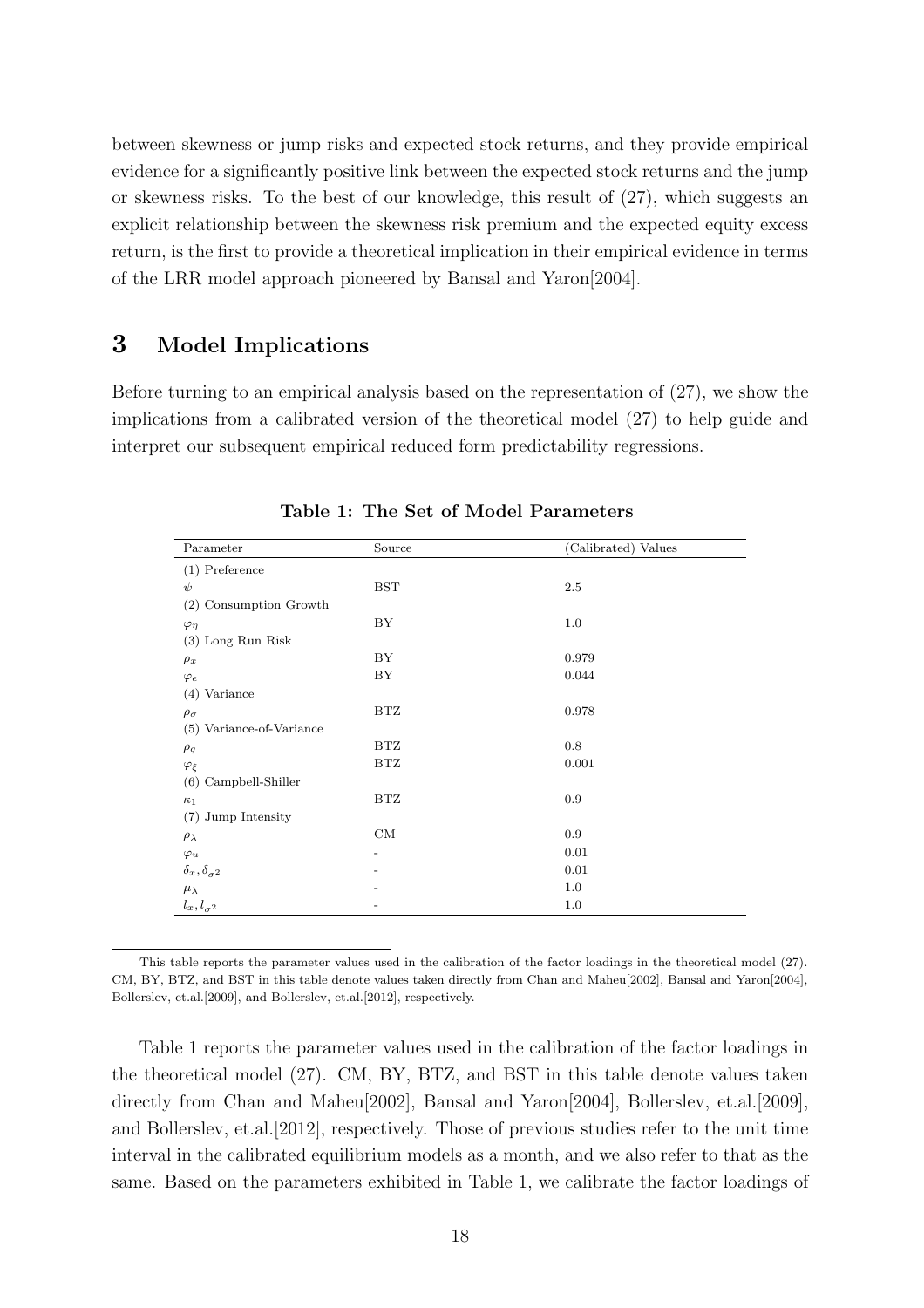the representation (21) for the variance risk premium and of the representation (25) for the skewness risk premium in equilibrium.

The figures from Fig.2 to Fig.5 show those of factor loadings,  $\beta_{vp,q}$ ,  $\beta_{vp,\lambda}$ ,  $\beta_{sp,q}$ , and  $\beta_{sp,\lambda}$ , corresponding to the parameters of the risk aversion parameters  $\gamma$  and the correlation  $\rho$  between the volatility of volatility  $q_t$  and the jump intensity  $\lambda_t$ . As is shown in the previous section,  $\beta_{vp,\lambda}$ , which is the factor loading to the jump intensity  $\lambda_t$  in the variance risk premium representation (21), is positive essentially, and under the parameter values exhibited in Table 1,  $\beta_{vp,q}$ , which is the factor loading to the variance-of-variance  $q_t$  in (21), also seems to be positive. These results indicate that when the variance-of-variance and (or) the jump intensity rise(s), the level of the variance risk premium also increases. In contrast,  $\beta_{sp,\lambda}$ , which is the factor loading to the jump intensity in the skewness risk premium representation (25), is negative essentially as shown in the previous section, and interestingly,  $\beta_{sp,q}$ , which is the factor loading to the variance-of-variance in (25), can be both positive and negative corresponding to the parameters of  $\gamma$  and  $\rho$ . These results on the  $\beta_{sp,\lambda}$  and the  $\beta_{sp,q}$  indicate that although an increase in the jump intensity reduces the level of the skewness risk premium essentially, but an increase in the variance-of-variance will raise or reduce the level of that risk premium corresponding to the  $\gamma$  and the  $\rho$ .



Fig. 2: **The Factor Loading** *βvp,q*

Fig. 3: **The Factor Loading** *βvp,λ*

The figures from Fig.6 to Fig.8 show the factor loadings to the variance of the market return, the variance risk premium, and the skewness risk premium in the equity risk premium representation (27). It is interesting that both of the  $\pi_{Var}$  and  $\pi_{vp}$  are positive and these results are irrelevant to the values of the  $\gamma$  and the  $\rho$ . Those of results are consistent with the previous studies such as Bollerslev, et.al.[2009] and Drechsler and Yaron[2012]. An important point to emphasize is that the factor loading of  $\pi_{skip}$ , which is the loading to the skewness risk premium in (27), can be positive corresponding to the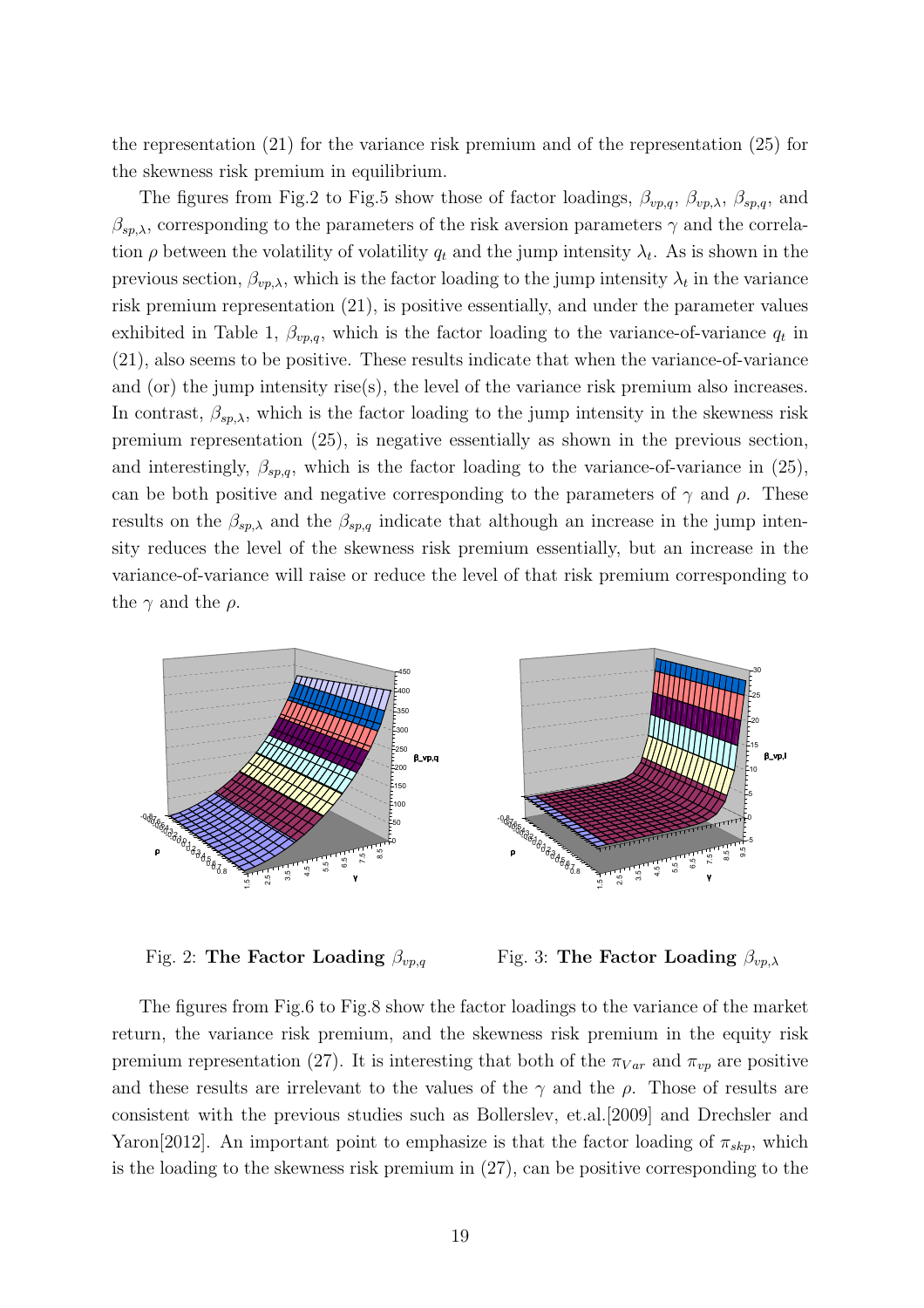

Fig. 4: **The Factor Loading** *βsp,q*

Fig. 5: **The Factor Loading** *βsp,λ*

risk aversion parameter  $\gamma$ . In particular, when the  $\gamma$  is over 4, it is clear from Fig.8 that the  $\pi_{\rm skp}$  is strictly positive. This result indicates that a decrease in the skewness risk premium, which is the case that the risk-neutral skewness is going to be much smaller than the skewness under the physical measure, reduces the equity risk premium when the  $\gamma$  is over 4. This implication is interesting as it shows the essential contribution of the skewness risk premium to the equity risk premium explicitly implying the sign of the  $\pi_{\rm skp}$  corresponding to the *γ* and the *ρ*. There has been no study that tried to provide the theoretical equilibrium model which accounts for a close relationship between the skewness risk premium and the equity risk premium endogeneously. To the best of our knowledge, this is the first paper that demonstrates what mentioned above with a calibration result of the proposed model.



Fig. 6: The Factor Loading to  $Var_t^{\mathbb{P}}:\pi_{Var}$  Fig. 7: The Factor Loading to  $vp_t:\pi_{vp}$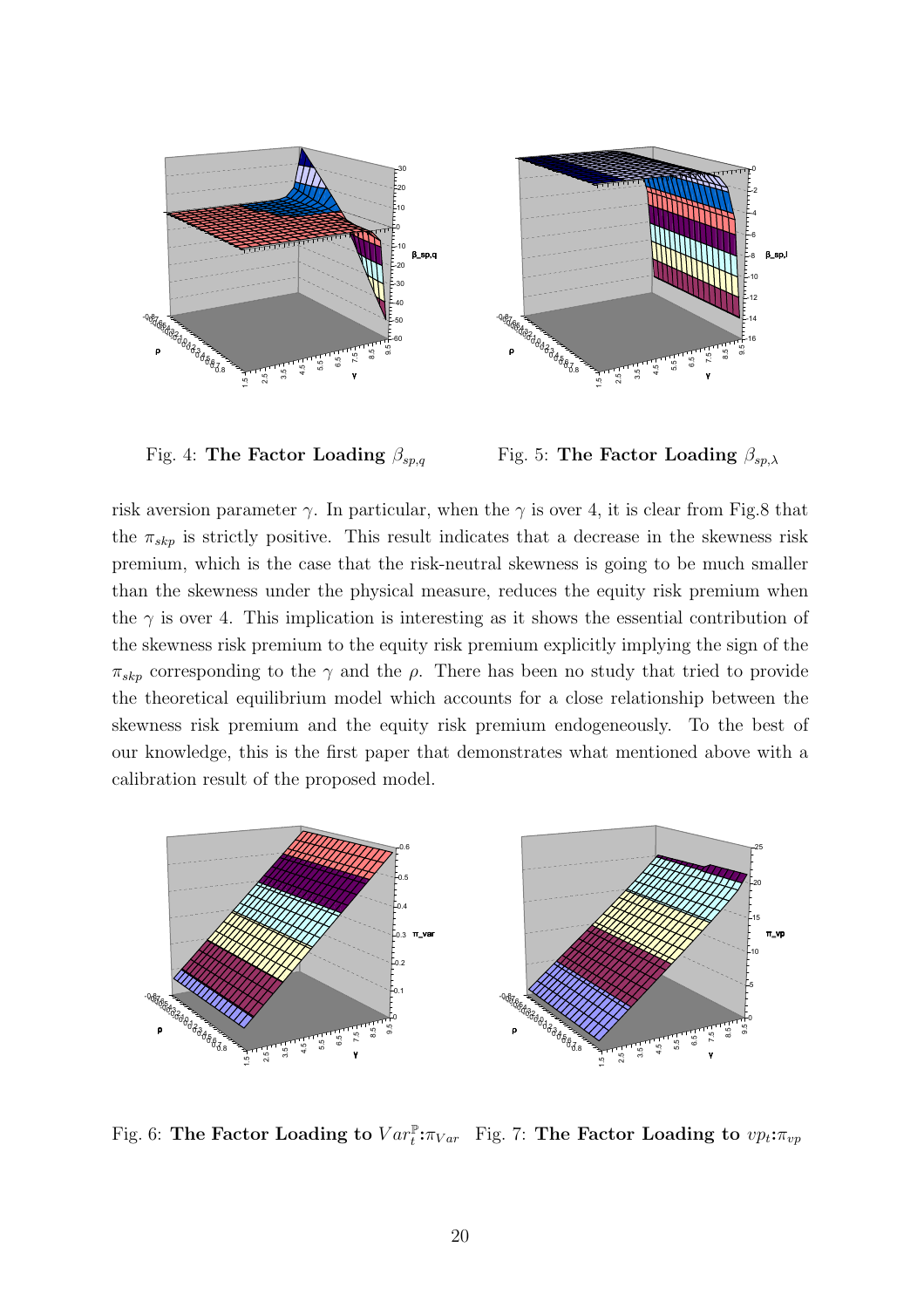

Fig. 8: The Factor Loading to  $skp_t: \pi_{skp}$ 

# **4 Empirical Measurements**

The theoretical model outlined in the previous section suggests that the variance and skewness risk premiums, as well as the variance of the market return, may serve as a useful predictor for the future market returns. To examine that suggestion empirically, we plan for running some statistical tests based on simple linear regressions of the S P500 excess returns on different sets of lagged predictor variables including the variance and the skewness risk premiums. We always rely on monthly and quarterly observations. We focus our discussion on the estimated slope coefficients and their statistical significance as determined by the *t*-statistics. We also report the forecasts' accuracy of the regressions as measured by the corresponding adjusted  $R^2s$ .

Before showing the results of the predictive regressions of the S P500 excess returns, let us note some key points on the measurements for the variance and skewness risk premiums and describe the data used in our analysis explored in the following.

### **4.1 Measurements for the Higher-Order Moments**

Our method for measuring the risk premiums in higher-order moments is similar to that in Bollerslev, et.al.[2009] and Drechsler and Yaron[2011]. As mentioned above, we formally define the variance risk premium as the difference between the risk-neutral and physical expectations of the variance of the market return and also define the skewness risk premium in the same manner. We focus on the one-month- and three-month-forward predictability of those of the risk premiums and use the squared VIX and the SKEW index from the Chicago Board of Options Exchange (CBOE) as our measures for the risk-neutral expected variance and skewness, respectively. The VIX is calculated by the CBOE using the model-free approach to measure 30-day expected volatility of the S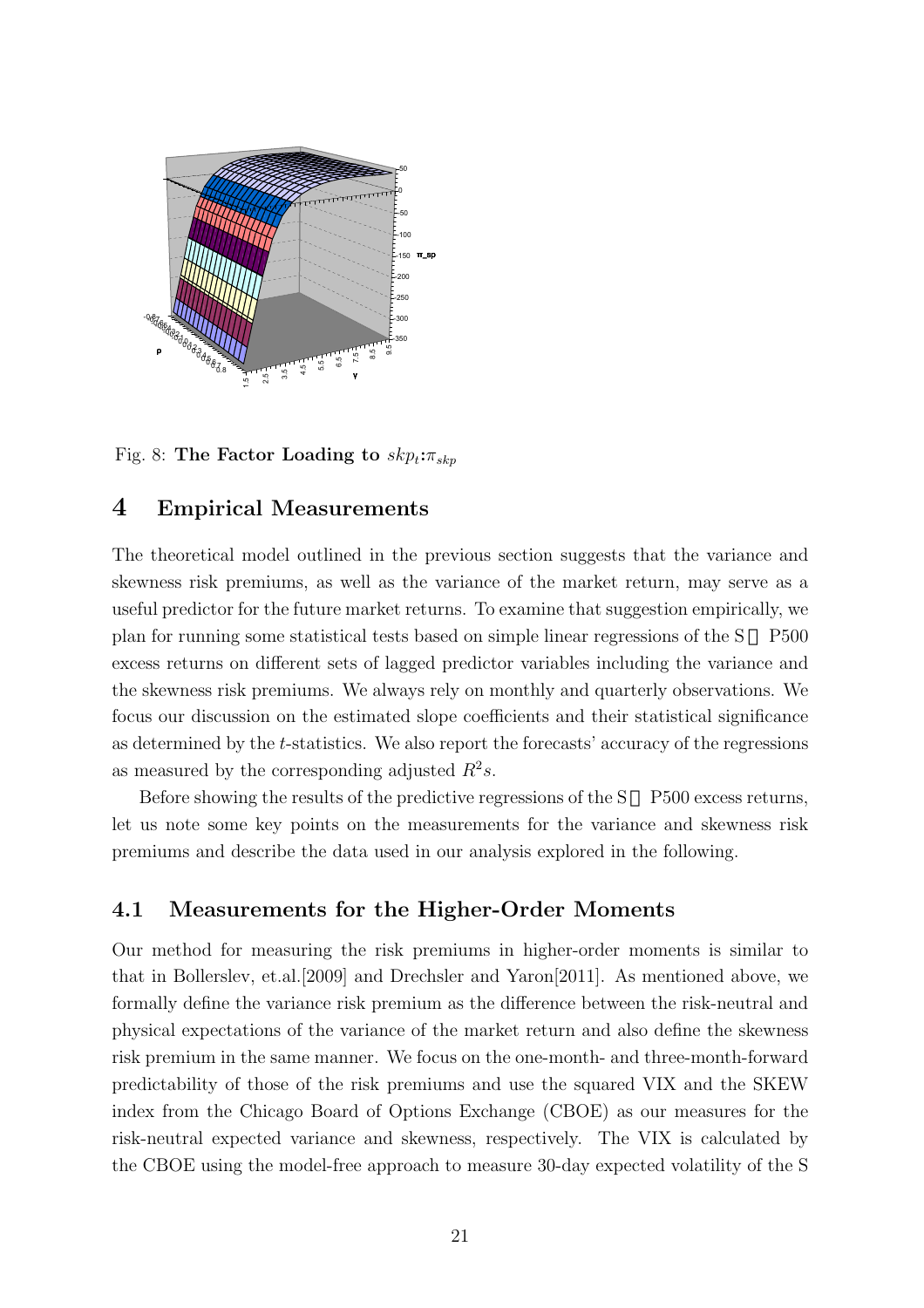P500 return. The components of the VIX are near- and next-term put and call options, usually in the first and second SPX (S P500 index) contract months. The model-free approach used to calculate the VIX is provided by, for example, Demeterfi, et.al.[1999]. The SKEW index from the CBOE is also calculated from the S P 500 option prices based on the method similar to that used to calculate the VIX, which is obtained by a portfolio of S P 500 index options that mimics an exposure to the skewness payoff of one-step-ahead cumulative return distribution of the index. The Skew index is also calculated by the model-free approach provided, for example, Bakshi, et.al.[2003]. <sup>3</sup>

For the measures for the expected variance and skewness under the physical measure, we use the current variance and skewness of the S P500 index return, which are respectively defined as the historical 22 days actual variance estimated based on daily return data of the index and the historical 12 months actual skewness estimated based on monthly return data of the index. To match the definition of those of historical moments of the index return distribution with the risk-neutral expected moments mentioned above, we use the annualized current variance, while the current skewness, which is estimated based on historical 12 months monthly return data, is used as it is. Bollerslev, et.al.[2009] suggest that, for highly persistent variance dynamics, or  $\rho_{\sigma} \approx 1$ , the objective expected future variance will obviously be close to the value of the current variance so that the same qualitative implications hold true for the variance difference obtained by replacing  $\mathbb{E}_{t}^{\mathbb{P}}[Var_{t+1}^{\mathbb{P}}(r_{m,t+2})]$  in Equation (18) with the current variance. In a similar point of view, the same may be said of the objective expected future skewness. Moreover, compared to the variance and skewness risk premiums defined by (18) and (23), respectively, the usage of the historical return moments in order to substitute for the objective expected future moments has the advantage that those of risk premiums are directly observable at time *t*. This is obviously important from a forecasting perspective. It is for these reasons mentioned above that we use the current variance and skewness of the index return to measure the expected variance and skewness under the physical measure.

### **4.2 Data Description**

Our data series for the VIX, SKEW index, and expected variance and skewness under  $\mathbb P$ covers the period from January 1990 to August 2012. The main limitation on the length of our sample comes from the VIX and SKEW index , since the time series published by the CBOE begins in January 1990. As mentioned in the previous subsection, we rely on the monthly and quarterly data for the squared VIX and SKEW index for quantifying  $\mathbb{E}_t^{\mathbb{Q}}[Var_{t+1}^{\mathbb{Q}}(r_{m,t+2})]$  in (18) and  $\mathbb{E}_t^{\mathbb{Q}}[Skew_{t+1}^{\mathbb{Q}}(r_{m,t+2})]$  in (23), respectively, and purposely rely on the readily available squared VIX as our measure for that risk-neutral expected

<sup>3</sup>According to the description of the CBOE's SKEW index, we have the proxy for the risk-neutral expected skewness,  $\mathbb{E}_{t}^{\mathbb{Q}}[Skew_{t+1}^{\mathbb{Q}}(r_{m,t+2})]$ , as  $\frac{1}{10}(100 - SKEW \text{ index}).$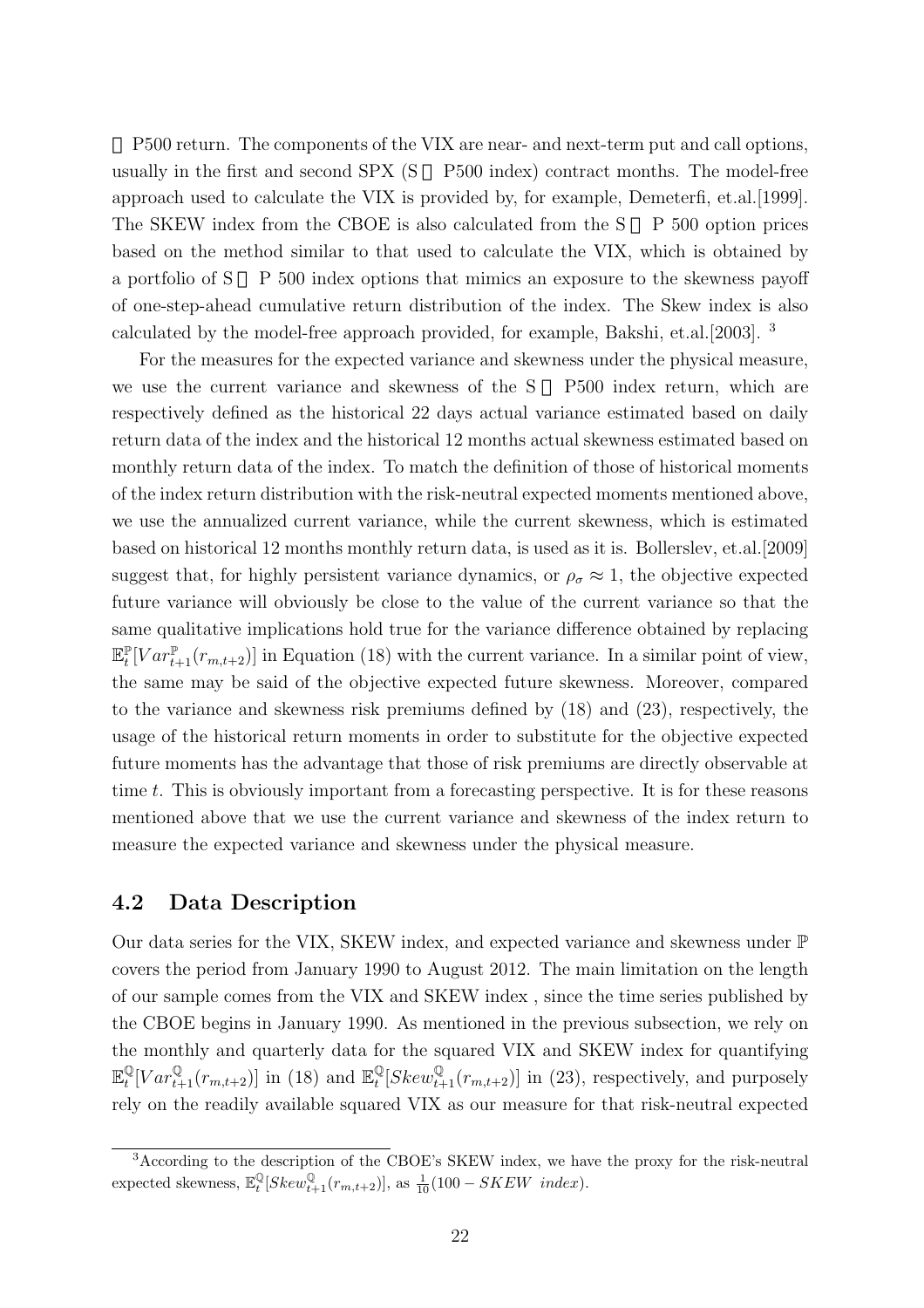variance and the value of  $\frac{1}{10}(100 - SKEW \text{ index})$  as our measure for that risk-neutral  $\text{expected skewness.}$  The expected variance  $\mathbb{E}_t^{\mathbb{P}}[Var_{t+1}^{\mathbb{P}}(r_{m,t+2})]$  and the expected skewness  $\mathbb{E}_{t}^{\mathbb{P}}[Skew_{t+1}^{\mathbb{P}}(r_{m,t+2})]$  at time *t* are respectively calculated based on the historical index returns as described in the previous subsection.





This figure shows the time-series data of the VIX and the current volatility (the square root of the current variance defined in the main paper). The current volatility is the historical 22 days actual volatility estimated based on daily return data of the S P500 index.





This figure shows the time-series data of the risk-neutral expected skewness extracted from the SKEW index and the current skewness. The current skewness is the historical 12 months actual skewness estimated based on monthly return data of the S P500 index.

To illustrate the data, Fig.9 and Fig.10 plot the monthly time series of the risk-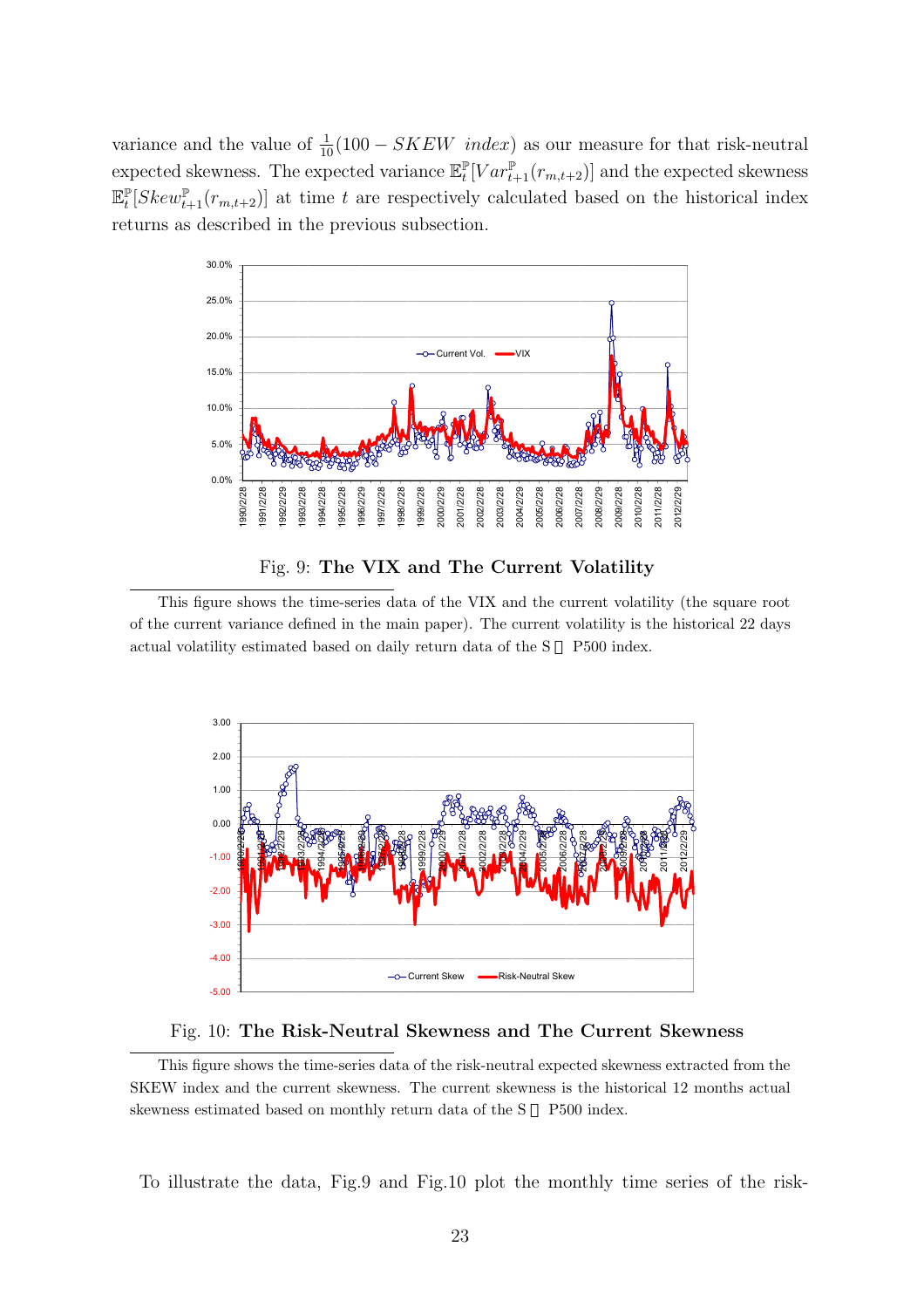neutral expected volatility (VIX), the current volatility (historical 22 days annualized actual volatility), the risk-neutral expected skewness, and the current skewness (historical 12 months actual skewness). Consistent with the theoretical model developed in the previous section and the earlier empirical evidence, the spread between the risk-neutral expected variance (the squared VIX) and the current variance is almost always positive and the spread between the risk-neutral expected skewness and the current skewness is almost always negative. It is interesting that, although the value of the VIX reaches an outstanding peak at the period of the Rehman crisis in 2008, the risk-neutral skewness seems to be more negative at the period of the European financial crisis in 2011 than at the period of the Rehman crisis.

In addition to the variance and skewness risk premiums, we also consider a set of other more traditional predictor variables for the predictive regressions examined in the following subsection. Specifically, we obtain monthly  $P/E$  ratios and dividend yields for the S P 500 directly from Standard Poor's. Data on the three-month T-bill, the high-yield spread (hys) (between Moody's BAA and AAA corporate bond spreads), and the term spread (ts) (between the ten-year T-bond and the three-month T-bill yields) are taken from the Thomson Reuters Data Stream. The CAY as defined in Lettau and Ludvigson[2001] is downloaded from Lettau and Ludvigson's Web site.

Basic summary statistics for the monthly returns and predictor variables are given in Table 2. The sample period extends from January 1990 to August 2012. All variables are reported in monthly-based percentage form whenever appropriate. The  $r_{m,t} - r_{f,t}$ denotes the logarithmic return on the S  $P 500$  in excess of the three-month T-bill rate.  $V I X<sup>2</sup>$  denotes the squared VIX index. ISKew refers to the risk-neutral expected skewness extracted from the CBOE SKEW index by the formula of  $ISkew = \frac{1}{10}(100 - \text{Skew index})$ . CVar and CSkew refer to the current variance, which is the annualized actual variance based on historical 22 days daily return data, and the current skewness, which is the actual skewness based on historical 12 months monthly return data, respectively. vp and skp respectively refer to the variance and skewness risk premiums, that is,  $vp \equiv$  $V I X<sup>2</sup> - CV ar$  and  $skp \equiv ISkew - CSkew$ . The predictor variables include the log price-earning ratio  $ln(pe)$ , the log dividend yield  $ln(dy)$ , the high yield spread (hys) defined as the difference between Moody's BAA and AAA bond yield indices, and the term spread (ts) defined as the difference between the ten-year and three-month Treasury yields.

The mean excess return on the  $S$  P 500 over the sample equals 0.3 monthly. The sample means for the  $V I X<sup>2</sup>$  and the current (historical 22 days) annualized variance are 6.0 and 5.0 , respectively, and the sample means for the risk-neutral expected skewness and the current (historical 12 months) skewness are -1.6 and -0.2, respectively. The numbers for the traditional forecasting variables are all directly in line with those reported in previous studies. In particular, all of the variables are highly persistent with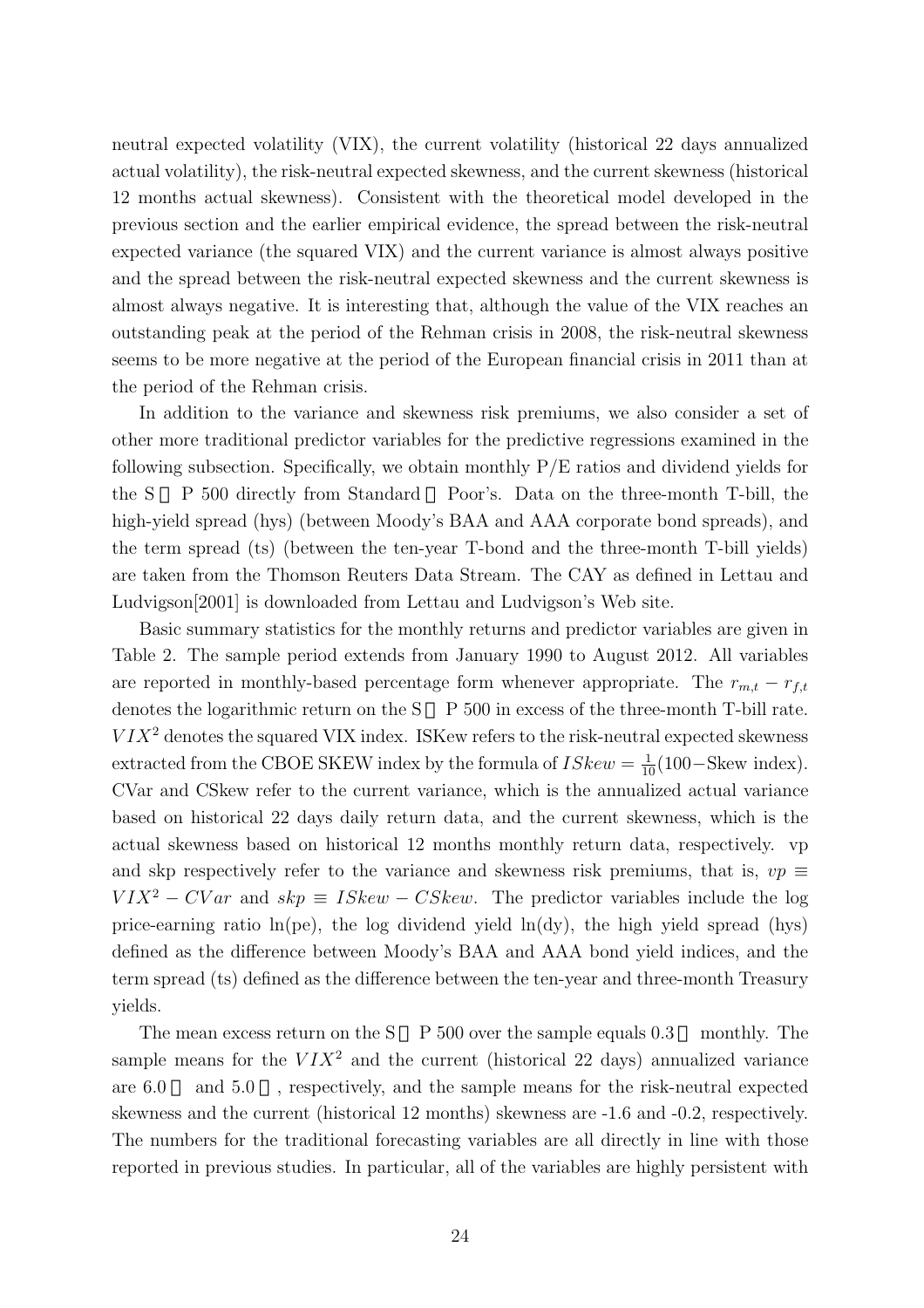first-order autocorrelations ranging from 0.95 to 0.99.

|                   | $r_{m,t}-r_{f,t}$      | $VIX^2$      | <b>ISkew</b> | CVar        | CSkew                  | vp          | skp          | ln(pe)  | ln(dy)       | hys  | t s     |
|-------------------|------------------------|--------------|--------------|-------------|------------------------|-------------|--------------|---------|--------------|------|---------|
|                   | (A) Summary Statistics |              |              |             |                        |             |              |         |              |      |         |
| $(1)$ Mean        | 0.3                    | 6.0          | $-1.6$       | 5.0         | $-0.2$                 | 1.0         | $-1.4$       | 3.1     | 0.7          | 1.0  | 1.9     |
| $(2)$ Std. Dev.   | 4.4                    | 2.3          | 0.5          | 3.1         | 0.7                    | $1.5\,$     | 0.8          | 0.4     | 0.3          | 0.4  | $1.2\,$ |
| $(3)$ Skewness    | $-0.6$                 | $1.6\,$      | $-0.4$       | 2.7         | $-0.2$                 | $-2.2$      | $0.2\,$      | 2.3     | 0.1          | 3.2  | $-0.2$  |
| $(4)$ Kurtosis    | 1.1                    | 3.9          | $-0.2$       | 10.7        | 0.7                    | 9.9         | 0.0          | 7.1     | $-0.6$       | 12.9 | $-1.1$  |
| $(5)$ AR $(1)$    | 0.07                   | 0.85         | 0.56         | 0.75        | 0.91                   | 0.22        | 0.74         | 0.95    | 0.99         | 0.96 | 0.97    |
|                   |                        |              |              |             | (B) Correlation Matrix |             |              |         |              |      |         |
| $r_{m,t}-r_{f,t}$ | $\mathbf{1}$           |              |              |             |                        |             |              |         |              |      |         |
| $VIX^2$           | 0.02                   | $\mathbf{1}$ |              |             |                        |             |              |         |              |      |         |
| <b>ISkew</b>      | 0.06                   | $-0.00$      | $\mathbf 1$  |             |                        |             |              |         |              |      |         |
| CVar              | $-0.11$                | 0.87         | 0.03         | $\mathbf 1$ |                        |             |              |         |              |      |         |
| CSkew             | $-0.10$                | $-0.06$      | 0.19         | $-0.03$     | $\mathbf 1$            |             |              |         |              |      |         |
| vp                | 0.25                   | $-0.25$      | $-0.07$      | $-0.69$     | $-0.03$                | $\mathbf 1$ |              |         |              |      |         |
| skp               | 0.13                   | 0.05         | 0.48         | 0.04        | $-0.77$                | $-0.01$     | $\mathbf{1}$ |         |              |      |         |
| ln(pe)            | 0.01                   | 0.25         | 0.00         | 0.15        | 0.00                   | 0.08        | 0.00         | 1       |              |      |         |
| ln(dy)            | 0.08                   | $-0.14$      | 0.11         | $-0.10$     | 0.09                   | $-0.02$     | $-0.01$      | $-0.35$ | $\mathbf{1}$ |      |         |
| hys               | $-0.05$                | 0.64         | $-0.04$      | 0.67        | 0.07                   | $-0.38$     | $-0.09$      | 0.16    | 0.21         |      |         |
| ts                | $-0.02$                | 0.06         | 0.08         | 0.05        | 0.33                   | $-0.02$     | $-0.24$      | 0.28    | 0.38         | 0.26 | 1       |

**Table 2: Summary statistics for the monthly returns and predictor variables**

The sample period extends from January 1990 to August 2012. All variables are reported in monthly-based percentage form whenever appropriate. The  $r_{m,t} - r_{f,t}$  denotes the logarithmic return on the S P 500 in excess of the three-month T-bill rate. *V IX*<sup>2</sup> denotes the squared VIX index. ISKew refers to the risk-neutral expected skewness extracted from the CBOE SKEW index by the formula of  $ISkew = \frac{1}{10}(100 - \text{Skew index})$ . CVar and CSkew refer to the current variance, which is the annualized actual variance based on historical 22 days daily return data, and the current skewness, which is the actual skewness based on historical 12 months monthly return data, respectively. vp and skp respectively refer to the variance and skewness risk premiums, that is,  $vp \equiv VIX^2 - CVar$  and  $skp \equiv ISkew - CSkew$ . The predictor variables include the log price-earning ratio ln(pe), the log dividend yield ln(dy), the high yield spread (hys) defined as the difference between Moody's BAA and AAA bond yield indices, and the term spread (ts) defined as the difference between the ten-year and three-month Treasury yields.

## **4.3 Main Empirical Findings**

Table 3 provides the results of return predictability regressions with the variance and skewness risk premiums. All of our forecasts are based on simple linear regressions of the S P500 excess returns on different sets of lagged predictor variables. There are two sets of columns with regression estimates. The first set of columns shows OLS estimates by monthly return regressions, that is, one-month-ahead forecasts and the second set shows OLS estimates by non-overlapped quarterly return regressions, that is, onequarter-ahead forecasts. These regressions are examined in the period from January 1990 to August 2012 and, in particular, each of the monthly return regressions is examined by 270-month samples and each of the quarterly return regressions is examined by 88 quarter samples. Each of the sets of columns consists of five regression results. The first two regressions are one-factor regression models using the variance risk premium (vpmodel) or the skewness risk premium (skp-model) as a univariate regressor, while the third regression is two-factor regression model using both the variance and skewness risk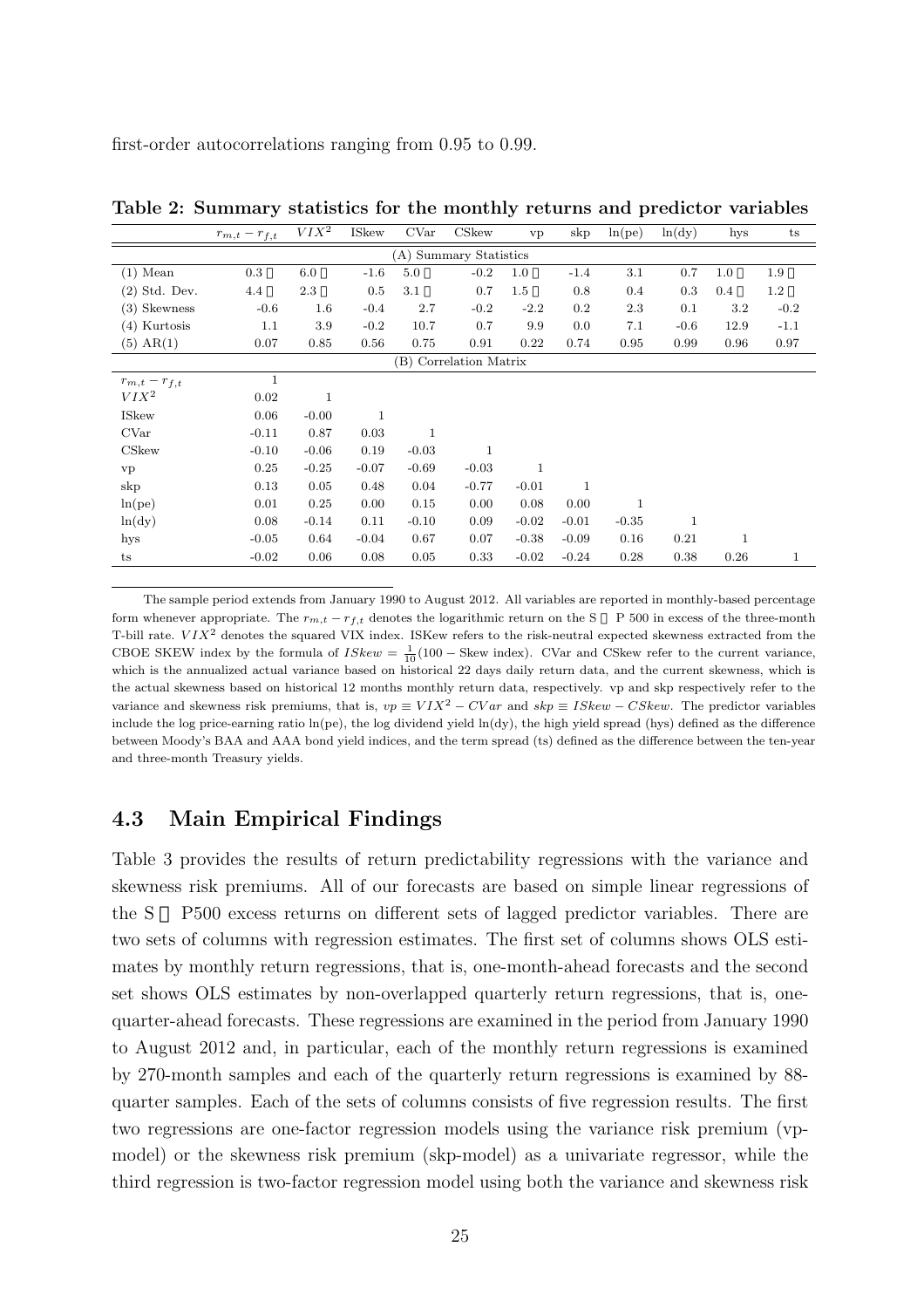premiums (vp+skp-model). The fourth regression model, which is denoted by 3-factormodel, represents the theoretical linear model of (27) derived in the previous section. Finally, we also provide the stepwise-selection model (Stepwise-model) of which the universe of independent variables consists of the risk premiums in higher-order moments, changes of those of risk premiums, and one of the traditional predictor variables, that is, the log price-earning ratio ln(pe). The variables such as  $\triangle VIX^2$  and  $\triangle ISkew$  exhibited in this table are monthly or quarterly changes of the *V IX*<sup>2</sup> and *ISkew*, respectively.

|                        | (A) Monthly Return Regression Models |             |           |           | (B) Quarterly Return Regression Models |           |           |            |           |           |
|------------------------|--------------------------------------|-------------|-----------|-----------|----------------------------------------|-----------|-----------|------------|-----------|-----------|
|                        | vp                                   | skp         | $vp+skp$  | $3-$      | Stepwise                               | vp        | skp       | $vp+skp$   | $3-$      | Stepwise  |
|                        |                                      |             |           | factor    |                                        |           |           |            | factor    |           |
| Constant               | $-0.004$                             | $\rm 0.013$ | $0.006\,$ | $-0.004$  | $-0.015$                               | $-0.007$  | 0.027     | $0.016\,$  | $-0.042$  | $-0.042$  |
| $(t-stat)$             | $-1.18$                              | $2.43**$    | 1.18      | $-0.42$   | $-1.57$                                | $-0.68$   | $1.48\,$  | $\rm 0.91$ | $-1.44$   | $-1.44$   |
| $VIX^2$                |                                      |             |           |           |                                        |           |           |            |           |           |
| <b>ISkew</b>           |                                      |             |           |           |                                        |           |           |            |           |           |
| <b>CVar</b>            |                                      |             |           | 0.158     | 0.312                                  |           |           |            | 0.909     | 0.909     |
|                        |                                      |             |           | $1.37\,$  | $2.54**$                               |           |           |            | $2.43**$  | $2.43**$  |
| CSkew                  |                                      |             |           |           |                                        |           |           |            |           |           |
| $\triangle~VIX^2$      |                                      |             |           |           | $-0.883$                               |           |           |            |           |           |
|                        |                                      |             |           |           | $-3.35***$                             |           |           |            |           |           |
| $\bigtriangleup$ ISkew |                                      |             |           |           |                                        |           |           |            |           |           |
|                        |                                      |             |           |           |                                        |           |           |            |           |           |
| $\bigtriangleup$ CVar  |                                      |             |           |           | 0.369                                  |           |           |            |           |           |
|                        |                                      |             |           |           | $2.11**$                               |           |           |            |           |           |
| $\triangle$ CSkew      |                                      |             |           |           |                                        |           |           |            |           |           |
| vp                     | 0.699                                |             | 0.704     | 0.921     | 1.416                                  | 1.529     |           | 1.646      | 2.845     | 2.845     |
|                        | $4.19***$                            |             | $4.25***$ | $4.02***$ | $4.85***$                              | $2.95***$ |           | $3.17***$  | $4.03***$ | $4.03***$ |
| $\mathrm{skip}$        |                                      | 0.007       | 0.007     | 0.007     | 0.008                                  |           | 0.013     | 0.019      | 0.018     | 0.018     |
|                        |                                      | $2.11***$   | $2.22***$ | $2.16**$  | $2.42**$                               |           | 1.11      | $1.60\,$   | 1.56      | 1.56      |
| $\triangle$ vp         |                                      |             |           |           |                                        |           |           |            |           |           |
|                        |                                      |             |           |           |                                        |           |           |            |           |           |
| $\triangle$ skp        |                                      |             |           |           |                                        |           |           |            |           |           |
|                        |                                      |             |           |           |                                        |           |           |            |           |           |
| ln(pe)                 |                                      |             |           |           |                                        |           |           |            |           |           |
| $\overline{Adj.R^2}$   | $5.8\,$                              | $1.3\,$     | $7.2\,$   | 7.5       | $10.6\,$                               | $8.1\,$   | $\rm 0.3$ | $9.8\,$    | 14.7      | 14.7      |
|                        |                                      |             |           |           |                                        |           |           |            |           |           |

**Table 3: The Monthly and Quarterly Return Regressions**

The sample period extends from January 1990 to August 2012. *V IX*<sup>2</sup> denotes the squared VIX index. ISKew refers to the risk-neutral expected skewness extracted from the CBOE SKEW index by the formula of  $ISkew = \frac{1}{10}(100 - \text{Skew index})$ . CVar and CSkew refer to the current variance, which is the annualized actual variance based on historical 22 days daily return data, and the current skewness, which is the actual skewness based on historical 12 months monthly return data, respectively. vp and skp respectively refer to the variance and skewness risk premiums, that is,  $vp \equiv VIX^2 - CVar$  and  $skp \equiv ISkew - CSkew$ . The variables such as  $\Delta VIX^2$  and  $\Delta ISkew$  exhibited in this table are monthly or quarterly changes of the  $VIX^2$  and the ISkew, respectively. The predictor variables include the log price-earning ratio  $ln(pe)$ .

From the monthly return regression results in this table, we can find that the slope coefficients of the vp- and skp-model are both significant at 5 level and, in particular, the slope coefficient of the vp-model is significant at 1 level. Moreover, the slope coef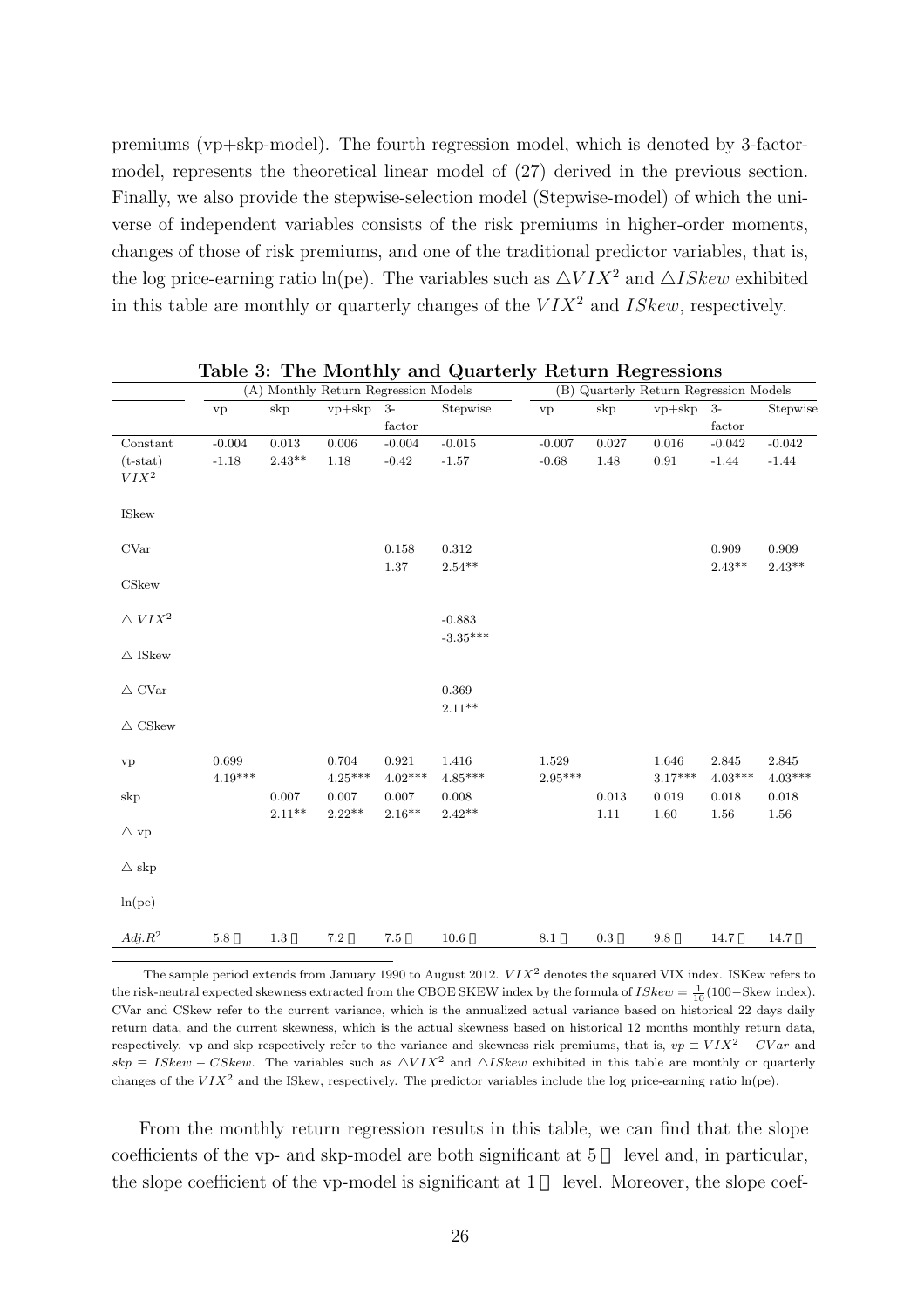ficients of the vp+skp-model are also significant at the same level with which mentioned above, and this model can account for about 7.2 of the monthly return variation. The 3-factor-model represents the theoretical implication of (27) and this model has a superior predictive power in the adjusted *R*<sup>2</sup> than the vp+skp-model due to the additional variable of the current variance (CVar). Although the stepwise-model is not equivalent to the theoretical implication of (27), that is, the 3-factor-model, all the independent variables of CVar, vp, and skp in  $(27)$  are significant at  $5$  or  $1$  level. These results indicate that the theoretical model of (27) and, in particular, the variance and skewness risk premiums have superior predictive power for future aggregate stock market index returns, and this indication is consistent with the theory provided in the previous section in this paper.

The quarterly regressions reported in this table further underscore the significance of the monthly return regressions and, in contrast to the monthly return regressions, all of the t-statistics for the skewness risk premium are insignificant at conventional levels. But, interestingly, we can find that the stepwise-model is perfectly equivalent to the theoretical implication of (27), that is, the 3-factor-model, and this model can account for about 14.7 of the quarterly return variation. Although the slope coefficient to the skewness risk premium is not significant as mentioned above, the coefficients to the variance risk premium and the current variance are both significant at 5 level and, in particular, at 1 level for the variance risk premium.

| (A) Monthly Return Regressions |        |                     |        |                                  |          |                 |             |                |
|--------------------------------|--------|---------------------|--------|----------------------------------|----------|-----------------|-------------|----------------|
|                                | ln(pe) | $\triangle \ln(pe)$ | ln(dy) | $\triangle \ln(dy)$              | hys      | $\triangle$ hys | $t_{\rm S}$ | $\triangle$ ts |
| Slope Coeff.                   | 0.001  | $-0.002$            | 0.011  | $-0.090$                         | $-0.516$ | $-1.822$        | $-0.084$    | $-0.513$       |
| p-Value                        | 86.7   | 93.1                | 22.4   | 15.1                             | 40.0     | 38.4            | 71.2        | 56.6           |
| $Adj.R^2$                      | $-0.4$ | $-0.4$              | 0.2    | 0.4                              | $-0.1$   | $-0.1$          | $-0.3$      | $-0.3$         |
|                                |        |                     |        | (B) Quarterly Return Regressions |          |                 |             |                |
|                                | ln(pe) | $\triangle \ln(pe)$ | ln(dy) | $\triangle \ln(dy)$              | hys      | $\triangle$ hys | $t_{\rm S}$ | $\triangle$ ts |
| Slope Coeff.                   | 0.008  | 0.059               | 0.038  | $-0.093$                         | $-1.118$ | $-7.402$        | $-0.132$    | $-1.661$       |
| p-Value                        | 73.8   | 10.6                | 20.6   | 41.3                             | 58.8     | $2.5***$        | 86.4        | 31.6           |
| $Adj.R^2$                      | $-1.0$ | $1.9\,$             | 0.7    | $-0.4$                           | $-0.8$   | 4.6             | $-1.1$      | 0.0            |

**Table 4: The Univariate Regressions with Traditional Predictor Variables**

The sample period extends from January 1990 to August 2012. We obtain monthly P/E ratios (pe) and dividend yields (dy) for the S P 500 directly from Standard Poor's. Data on the three-month T-bill, the high-yield spread (hys) (between Moody's BAA and AAA corporate bond spreads), and the term spread (ts) (between the ten-year T-bond and the three-month T-bill yields) are taken from the Thomson Reuters Data Stream.

Let us show the other results to emphasize the superiority of the skewness risk premium, as well as the variance risk premium, as a predictor variable for the equity excess return. Table 4 reports monthly- and quarterly-based predictive regression results for the S P500 index excess returns with each of the traditional predictor variables exhibited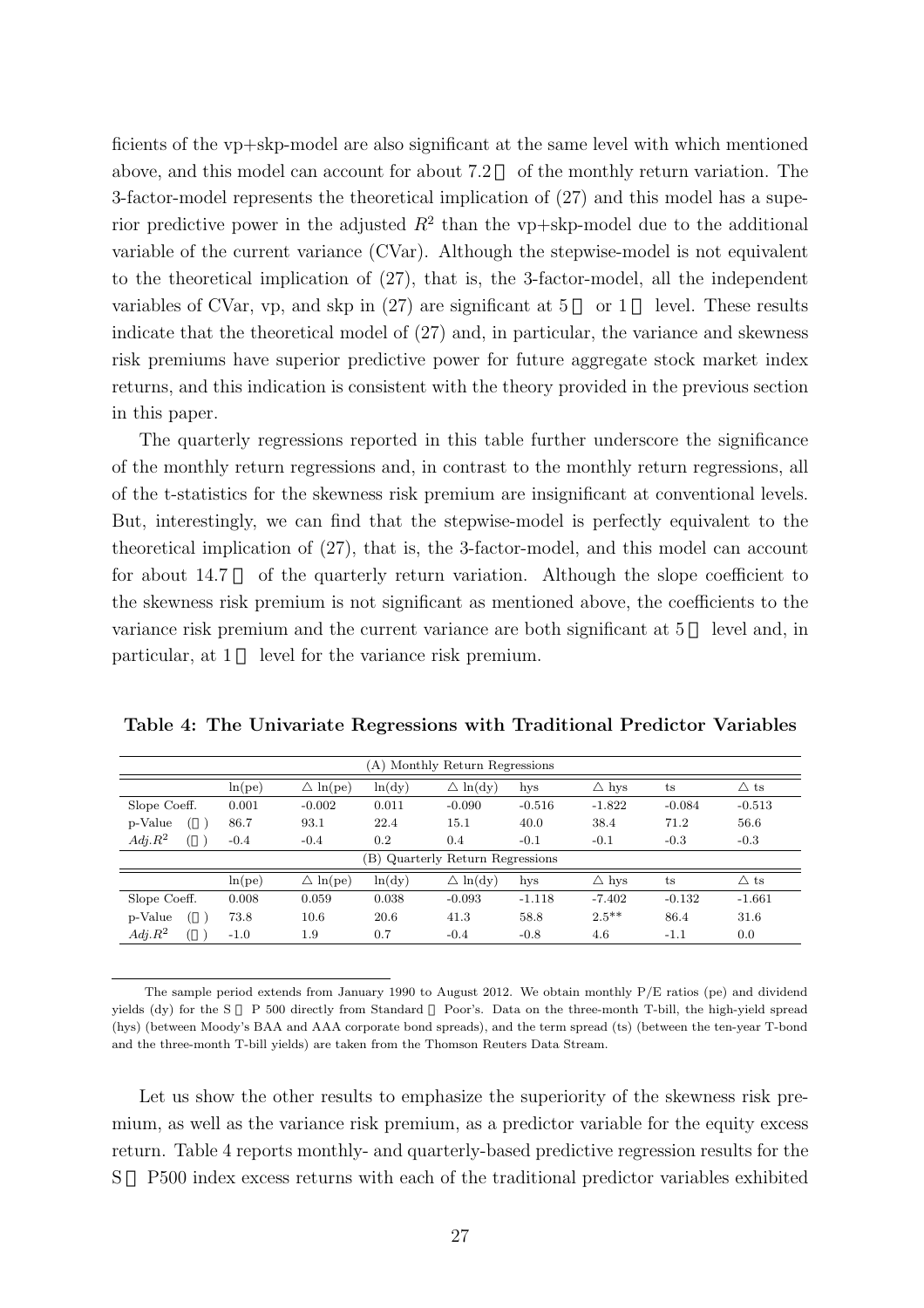in this table, that is, the price-earning ratio (pe), dividend yield (dy), high-yield spread (hys), and term spread (ts) defined in the previous subsection and the changes of those of the variables. As shown in this table, we can find that, in the case of the monthly return regressions, none of the predictor variables are superior in the adjusted  $R^2$  to the variance and skewness risk premiums. In the case of the quarterly return regressions in this table, it seems that there are some variables which have superior adjusted  $R^2$  in comparison with the skewness risk premium, but, none of the variables in this table are superior in the adjusted  $R^2$  to the variance risk premium. (See Table 3)

|                        | $r_{m,t}-r_{f,t}$ | cay                    | vp      | skp       |  |  |  |
|------------------------|-------------------|------------------------|---------|-----------|--|--|--|
|                        |                   | (A) Summary Statistics |         |           |  |  |  |
| $(1)$ Mean             | 0.29              | 0.21                   | 0.94    | $-132.51$ |  |  |  |
| $(2)$ Std. Dev.        | 4.38              | 2.38                   | 1.55    | 75.83     |  |  |  |
| (3) Skewness           | $-0.59$           | $-0.11$                | $-2.27$ | 0.18      |  |  |  |
| $(4)$ Kurtosis         | 1.12              | $-1.40$                | 10.02   | 0.08      |  |  |  |
| $(5)$ AR $(1)$         | 0.08              | 0.98                   | 0.23    | 0.75      |  |  |  |
| (B) Correlation Matrix |                   |                        |         |           |  |  |  |
| $r_{m,t} - r_{f,t}$    | 1                 |                        |         |           |  |  |  |
| cay                    | 0.09              | 1                      |         |           |  |  |  |
| vp                     | 0.24              | 0.17                   | 1       |           |  |  |  |
| skp                    | 0.14              | 0.26                   | 0.01    |           |  |  |  |

**Table 5: Summary statistics for the CAY**

The sample period extends from January 1990 to January 2012. The CAY is the aggregate-consumption wealth ratio defined in Lettau and Ludvigson[2001], which is quarterly-based data and downloaded from Lettau and Ludvigson's web site.

| (A) Monthly Return Regressions   |       |               |          |  |  |  |  |
|----------------------------------|-------|---------------|----------|--|--|--|--|
|                                  | cay   | vp            | skp      |  |  |  |  |
| Slope Coeff.                     | 0.157 | 0.683         | 0.008    |  |  |  |  |
| p-Value                          | 17.2  | $0.0***$      | $2.3***$ |  |  |  |  |
| $Adj.R^2$                        | 0.3   | $5.5^{\circ}$ | 1.6      |  |  |  |  |
| (B) Quarterly Return Regressions |       |               |          |  |  |  |  |
|                                  | cay   | vp            | skp      |  |  |  |  |
| Slope Coeff.                     | 0.418 | 1.618         | 0.016    |  |  |  |  |
| p-Value                          | 27.4  | $0.2***$      | 21.5     |  |  |  |  |
| $Adj.R^2$                        | 0.2   | 9.3           | 0.7      |  |  |  |  |

**Table 6: The Univariate Regressions with the CAY**

Table 6 reports monthly- and quarterly-based predictive regression results for the S

The sample period extends from January 1990 to January 2012. The CAY is the aggregate-consumption wealth ratio defined in Lettau and Ludvigson[2001], which is quarterly-based data and downloaded from Lettau and Ludvigson's web site. For the monthly return regressions, we define a monthly CAY series from the most recent quarterly observation.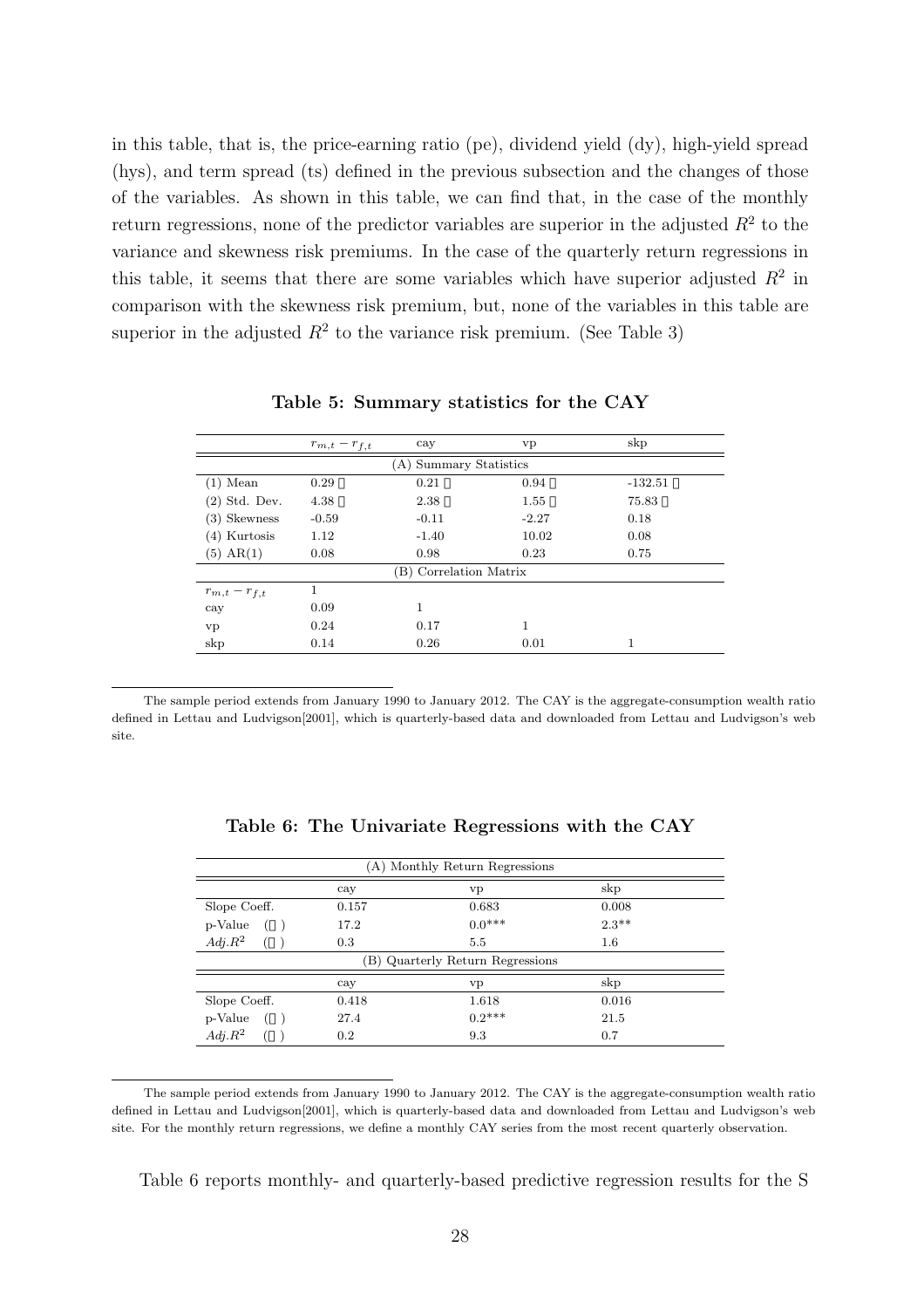P500 index excess returns with the CAY, the aggregate-consumption wealth ratio defined in Lettau and Ludvigson[2001]. The CAY is quarterly-based data and downloaded from Lettau and Ludvigson's web site. The downloaded data covers January 1990 to January 2012. Table 5 shows summary statistics for the CAY as well as the variance and skewness risk premiums under the period from January 1990 to January 2012. For the monthly return regressions, we define a monthly CAY series from the most recent quarterly observation.

As shown in Table 6, we can find that the CAY does not seem to be superior predictor variable in comparison with the variance and skewness risk premiums. This result is similar to the results in Table 4 and also suggests that the skewness risk premium, as well as the variance risk premium, has superior predictive power for future aggregate stock market index returns.

# **5 Concluding Remarks**

In this paper, we study risk premiums in higher order moments of financial asset returns in a general equilibrium setting. Extending the model proposed by Drechsler and Yaron<sup>[2011]</sup> with a stochastic jump intensity in the processes of both the long-run risk factor and the variance of consumption growth rate, we provide an explicit representation for the variance and skewness risk premiums in a general equilibrium setting. Modeling the stochastic jump intensity endogeneously and deriving a representation of the riskneutral skewness with that intensity, we propose a possible reason of the empirical fact of time-varying and negative risk-neutral skewness. In particular, we find that the existence of the negative risk-neutral skewness and the skewness risk premium have a close relationship with the existence of the jumps and the jump risk premium, respectively. Moreover, providing an equity risk premium representation of a linear factor pricing model with the variance and skewness risk premiums, we demonstrate the reason why those risk premiums are able to explain a nontrivial fraction of the time series variation in the aggregate stock market returns. Finally, we show an empirical evidence in which the skewness risk premium, as well as the variance risk premium, has superior predictive power for future aggregate stock market index returns.

Some recent studies such as Bali and Hovakimian[2009], Yan[2009], Chang, et.al.[2013], Driessen, et.al. [2012], and Rehman and Vilkov[2012] focus on a significant relationship between skewness or jump risks and expected stock returns, and they provide empirical evidence for a significantly positive link between the expected stock returns and the jump or skewness risks. To the best of our knowledge, this study is the first to provide a theoretical implication in their empirical evidence in terms of the LRR model approach pioneered by Bansal and Yaron[2004]. It remains some challenges for future research on providing an explicit theoretical explanation for the results presented by the recent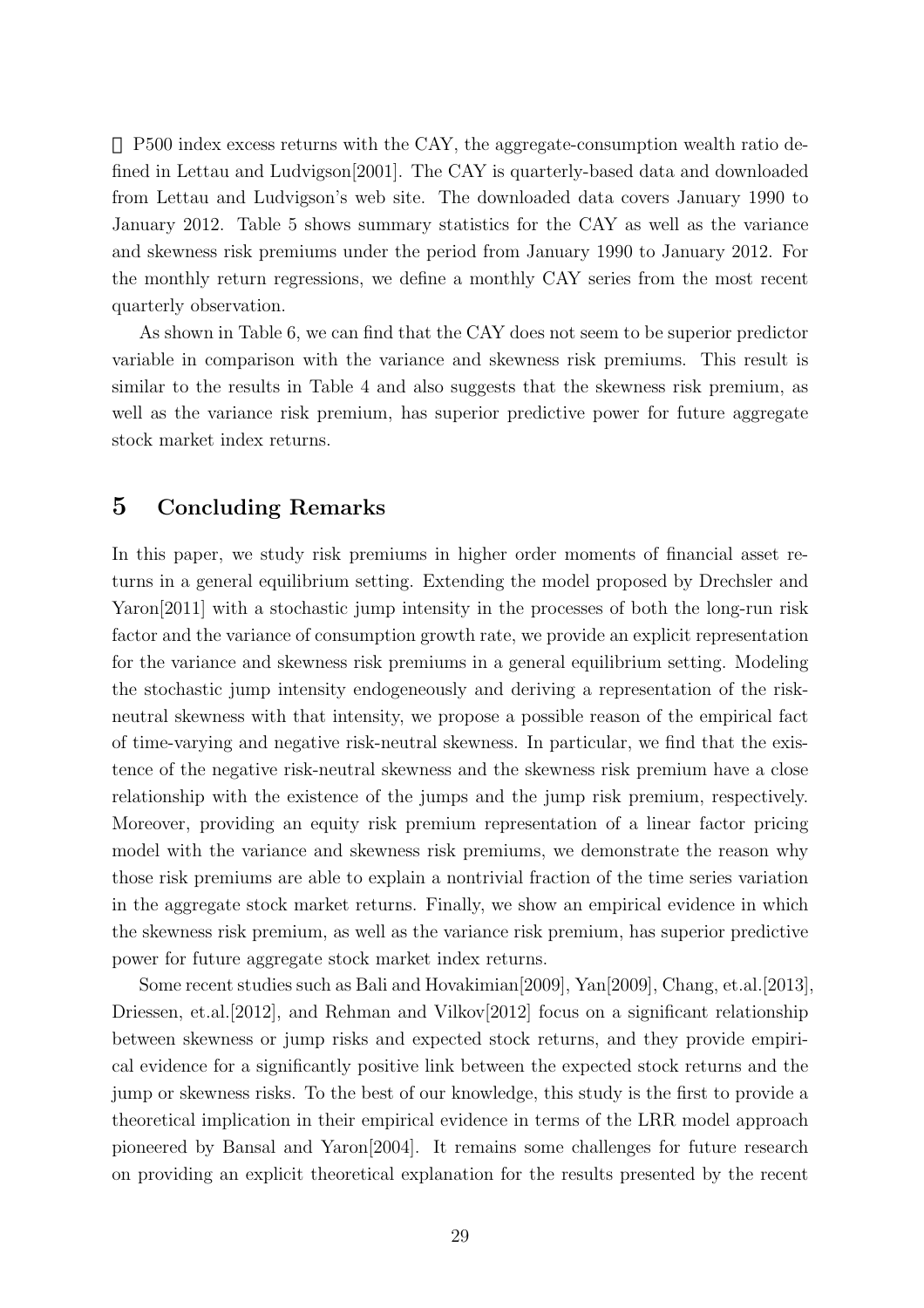studies cited above with the theoretical implication shown in this paper. And moreover, it also needs a detailed analysis on the reasons why the skewness and variance risks are priced differently and, in particular, independently of each other. Further insight into this aspect is left to further work.

# **Appendix A Proof of Proposition 2**

From the definition of the variance risk premium (18) and the expressions of the conditional variance of the market return  $r_{m,t+2}$  on time  $t+1$  under each of the probability measures, we can derive the following expression,

$$
vp_t = -B_r^t \Big[\Lambda_{\sigma^2} H_{\sigma^2} + \varphi_\xi (\varphi_\xi \Lambda_q + \rho \varphi_u \Lambda_\lambda) H_q \Big] B_r q_t + B_r^t H_{\sigma^2} B_r \Big[ \mathbb{E}_t^{\mathbb{Q}} [J_{\sigma^2, t+1}^{\mathbb{Q}}] - \mathbb{E}_t^{\mathbb{P}} [J_{\sigma^2, t+1}^{\mathbb{P}}] \Big] + B_r^{2t} \Big[ \text{diag}(\psi^{(2)}(-\Lambda)) \mathbb{E}_t^{\mathbb{Q}} [\Pi_{t+1}] - \text{diag}(\psi^{(2)}(0)) \mathbb{E}_t^{\mathbb{P}} [\Pi_{t+1}] \Big],
$$
\n(28)

where  $\Lambda_q \equiv (1 - \theta)\kappa_1 A_q$ ,  $\Lambda_{\lambda} \equiv (1 - \theta)\kappa_1 A_{\lambda}$  (See (13)), and

$$
\operatorname{diag}\left(\psi^{(2)}(-\Lambda)\right) \equiv \begin{pmatrix} 0 & 0 & 0 & 0 & 0 & 0 \\ 0 & \psi_x^{(2)}(-\Lambda_x) & 0 & 0 & 0 & 0 \\ 0 & 0 & \psi_{\sigma^2}^{(2)}(-\Lambda_{\sigma^2}) & 0 & 0 & 0 \\ 0 & 0 & 0 & 0 & 0 & 0 \\ 0 & 0 & 0 & 0 & 0 & 0 \end{pmatrix},
$$

$$
\mathbb{E}_t^{\mathbb{Q}}[\Pi_{t+1}] \equiv \begin{pmatrix} 0 & \mathbb{E}_t^{\mathbb{Q}}[\lambda_{x,t+1}] & \mathbb{E}_t^{\mathbb{Q}}[\lambda_{\sigma^2,t+1}] & 0 & 0 & 0 \end{pmatrix}^t,
$$

$$
\mathbb{E}_t^{\mathbb{P}}[\Pi_{t+1}] \equiv \begin{pmatrix} 0 & \mathbb{E}_t^{\mathbb{P}}[\lambda_{x,t+1}] & \mathbb{E}_t^{\mathbb{P}}[\lambda_{\sigma^2,t+1}] & 0 & 0 & 0 \end{pmatrix}^t,
$$

Substituting the following facts,

$$
\mathbb{E}_t^{\mathbb{Q}}[J_{\sigma^2,t+1}^{\mathbb{Q}}] = \lambda_{\sigma^2,t} \psi_{\sigma^2}^{(1)}(-\Lambda_{\sigma^2}),
$$
  

$$
\mathbb{E}_t^{\mathbb{P}}[J_{\sigma^2,t+1}^{\mathbb{P}}] = \lambda_{\sigma^2,t} \psi_{\sigma^2}^{(1)}(0),
$$

into (28) and considering (6) and (16), we can obtain the representation (21).  $\Box$ 

# **Appendix B The Risk-Free Rate**

The explicit expression of the risk-free rate can be obtained by substituting  $r_{f,t}$  into  $r_{j,t+1}$ in (3). We finally provide the following proposition on the risk-free rate  $r_{f,t}$ .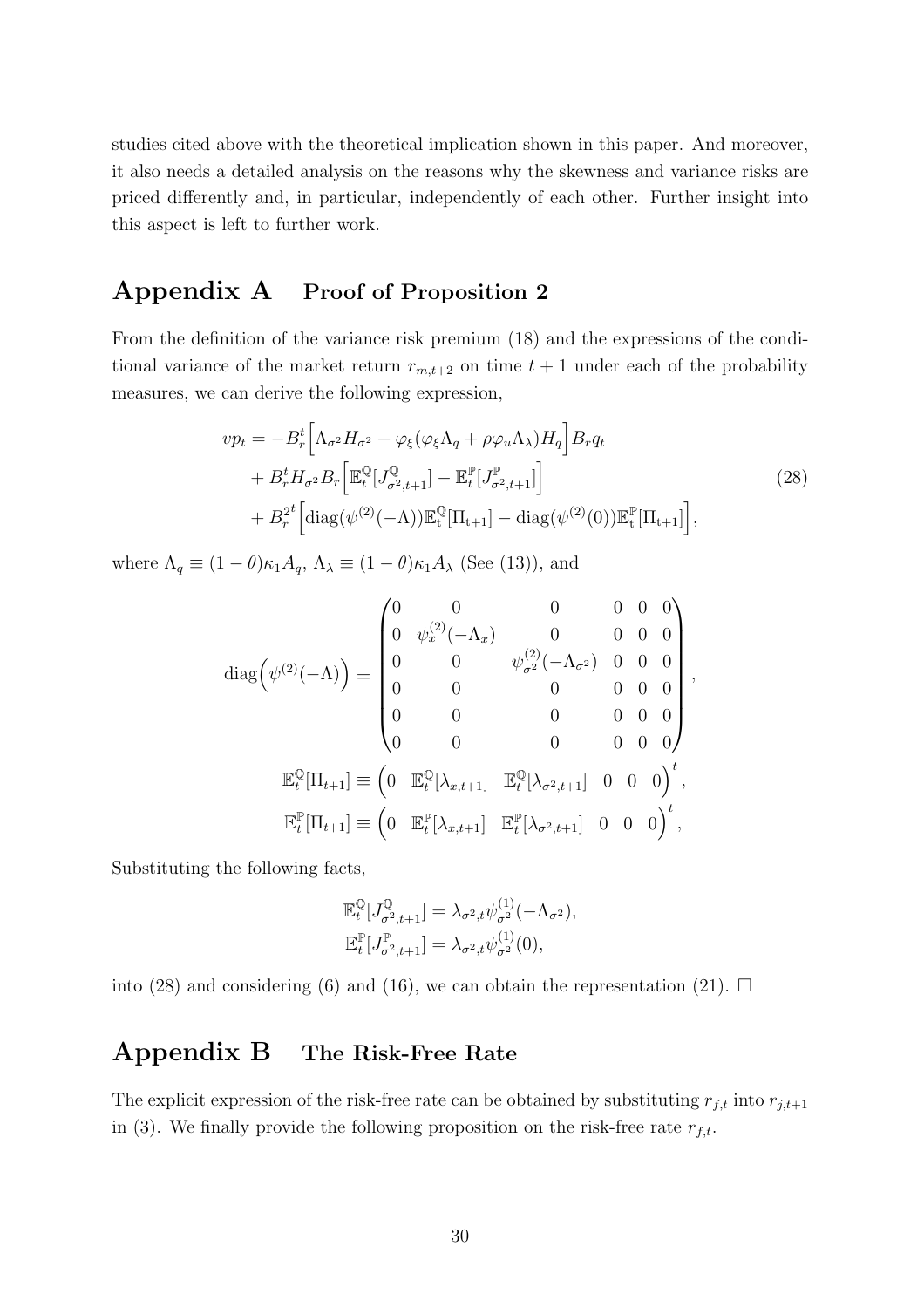**Proposition 5 (The Risk-Free Rate)** *The risk free rate is expressed as follows in terms of the state variables of*  $\sigma_t^2$ ,  $q_t$ , and  $\lambda_t$ .

$$
r_{f,t} = \beta_{rf,c} + \beta_{rf,x} x_t + \beta_{rf,\sigma} \sigma_t^2 + \beta_{rf,q} q_t + \beta_{rf,\lambda} \lambda_t
$$
  
\nwhere  
\n
$$
\beta_{rf,c} \equiv -\theta \log \delta + \gamma \mu_g - (\theta - 1)(\kappa_0 - A_0) - (\theta - 1)\kappa_1 (A_0 + A_\sigma \mu_\sigma + A_q \mu_q + A_\lambda \mu_\lambda)
$$
  
\n
$$
\beta_{rf,x} \equiv \gamma - (\theta - 1)A_x(\kappa_1 \rho_x - 1)
$$
  
\n
$$
\beta_{rf,\sigma} \equiv (1 - \theta)A_\sigma (\kappa_1 \rho_\sigma - 1) - \frac{1}{2} \Big[ \gamma^2 \varphi_\eta^2 + (\theta - 1)^2 \kappa_1^2 A_x^2 \varphi_e^2 \Big]
$$
  
\n
$$
\beta_{rf,q} \equiv (1 - \theta)A_q(\kappa_1 \rho_q - 1) - \frac{1}{2} (\theta - 1)^2 \kappa_1^2 \Big[ A_\sigma^2 + A_q^2 \varphi_\xi^2 + 2A_q A_\lambda \varphi_\xi \varphi_u \rho + A_\lambda^2 \varphi_u^2 \Big]
$$
  
\n
$$
\beta_{rf,\lambda} \equiv (1 - \theta)A_\lambda (\kappa_1 \rho_\lambda - 1)
$$
  
\n
$$
- l_x \Big[ \exp(\frac{1}{2} (\theta - 1)^2 \kappa_1^2 A_x^2) - 1 \Big] - l_\sigma \Big[ \exp(\frac{1}{2} (\theta - 1)^2 \kappa_1^2 A_\sigma^2) - 1 \Big]
$$

# **References**

- [1] A¨ıt-Sahalia, Y., and Lo, A., 1998, Nonparametric estimation of state-price-densities implicit in financial asset prices, *The Journal of Finance* **53**, 499-547.
- [2] A¨ıt-Sahalia, Y., Wang, W., and Yared, F., 2001, Do option markets correctly price the probabilities of movement of the underlying asset , *Journal of Econometrics* **102**, 67-110.
- [3] Bakshi, G., N., Kapadia, and D., Madan, 2003, Stock Return Characteristics, Skew Laws, and the Differential Pricing of Individual Equity Options, *Review of Financial Studies* **16**, 101-143.
- [4] Bali, T., G., and A., Hovakimian, 2009, Volatility Spread and Expected Stock Returns, *Management Science* **55**, 1797-1812.
- [5] Bansal, R., and A. Yaron, 2004, Risks for the Long Run: A Potential Resolution of Asset-pricing Puzzles, *Journal of Finance* **59**, 1481-1509.
- [6] Bollerslev, T., N. Sizova, and G. Tauchen, 2012, Volatility in Equilibrium: Asymmetries and Dynamic Dependencies, *Review of Finance* **16**, 31-80.
- [7] Bollerslev, T., G. Tauchen, and H. Zhou, 2010, Expected Stock Returns and Variance Risk Premia, *Review of Financial Studies* **22**, 4463-4492.
- [8] Branger, N., and C. Völkert, 2010, What is the Equilibrium Price of Variance Risk A Long-Run Risk Model with Two Volatility Factors, Working Paper.